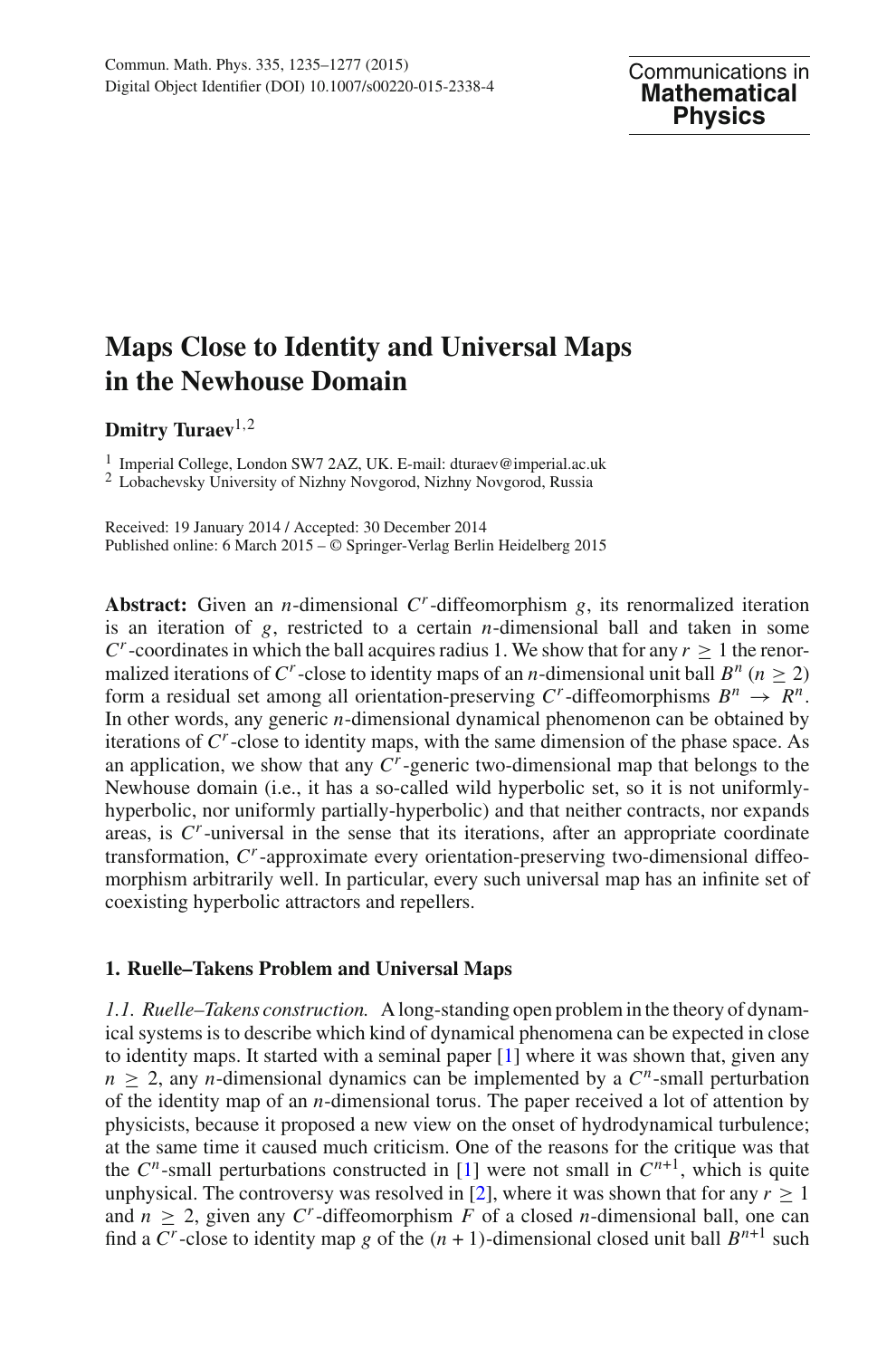

**Fig. 1.** An illustration to Ruelle–Takens construction

<span id="page-1-0"></span>that the diffeomorphism *F* coincides with some iteration of the map *g* restricted to some *n*-dimensional invariant manifold. Thus, the restriction on smoothness of perturbations was removed by sacrificing one dimension of the phase space; anyway, other scenarios of the transitions to turbulence had already been known.

From the purely mathematical point of view, the question still remained unsolved: can an arbitrary *n*-dimensional dynamics be obtained by iterations of a *Cr*-close to identity map of  $B^n$ , i.e., in the same dimension of the phase space? The difficulty is that the straightforward construction proposed in [\[1](#page-40-0)] does not work for high *r* in principle. Indeed, given an orientation-preserving diffeomorphism  $F : B^n \to R^n$ , one can imbed it into a continuous family  $\mathcal{F}_t$  of the diffeomorphisms such that  $\mathcal{F}_1 = F$  and  $\mathcal{F}_0 = id$ . Then, given any *N*, the map *F* can be represented as a superposition of *N* maps

<span id="page-1-1"></span>
$$
F = F_N \circ \cdots \circ F_1, \quad \text{where} \quad F_s = \mathcal{F}_{s/N} \circ \mathcal{F}_{(s-1)/N}^{-1}, \tag{1.1}
$$

that are *O*(1/*N*)-close to identity. One can then choose *N* pairwise disjoint small balls  $D_s \in B^n$  of radius  $\rho \sim N^{-1/(n-1)}$  and define a map  $\phi : B^n \to B^n$  such that  $\phi(x)|_{x \in D_s} \equiv$  $x_{s+1} + \rho F_s(\frac{x-x_s}{\rho})$  where  $x_s$  is the center of  $D_s$ ; the positions of the centers are chosen in such a way (Fig. [1\)](#page-1-0) that the distances  $x_{s+1} - x_s$  are uniformly close to zero for all *s*, hence the map  $\phi$  is  $C^0$ -close to identity. By construction,  $\phi^N|_{D_0}$  is linearly conjugate to *F*, i.e., the dynamics of  $\phi^N|_{D_0}$  coincides with the dynamics of *F*. However, the derivatives of  $\phi$  of order *k* behave as  $N^{-1}\rho^{1-k} \sim N^{\frac{k-n}{n-1}}$ , i.e., at  $k \ge n$  they do not, in general, tend to zero as  $N \rightarrow +\infty$ . Thus, an arbitrary *n*-dimensional dynamics can be implemented by iterations of  $C^{n-1}$ -close to identity maps of  $B^n$ , but the construction gives no clue of whether the same can be said about the *Cn*-close to identity maps.

One could try to position the regions  $D_s$  differently, or make their radii vary, or change their shape. This, however, hardly can lead to an essential increase in the maximal order of the derivatives (of  $\phi$ ) which tend to zero as  $N \to +\infty$ . The reason lies in a well-known fact from the averaging theory that the  $O(\delta)$ -close to identity map

$$
\bar{x} = x + \delta f(x)
$$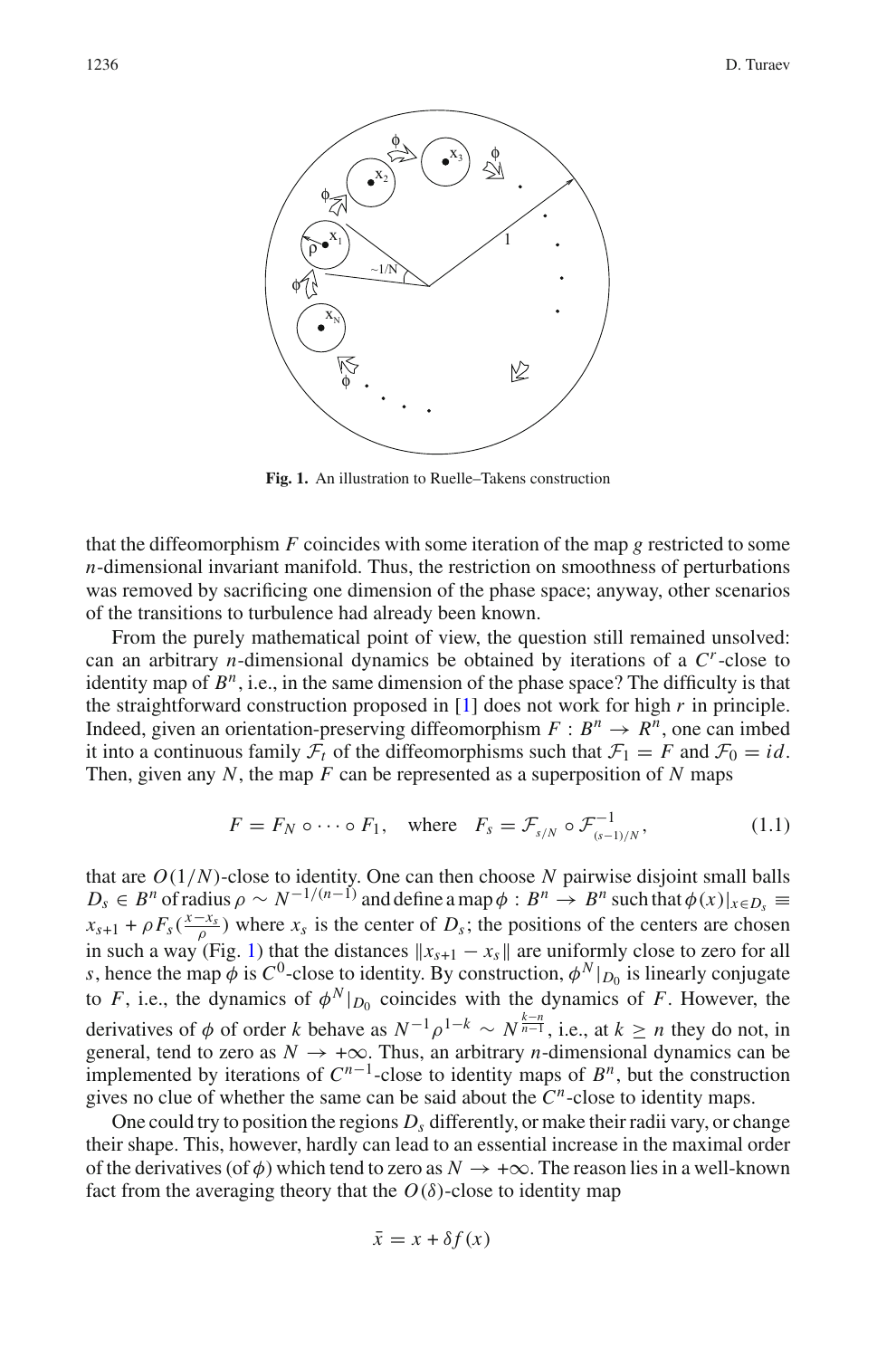approximates a time shift of a certain autonomous flow with the accuracy  $O(\delta^m)$  for an arbitrarily large *m* (if  $f \in C^{\infty}$ ). Hence, the number of iterations necessary in order to obtain a dynamics that is far from that of an autonomous flow, has to grow faster than  $O(\delta^{-m})$ , for every *m*. As we see, in order to obtain such kind of dynamics, one has to control a very large number of iterations of close to identity maps, hence decompositions much longer than that given by  $(1.1)$  have to be considered.

<span id="page-2-2"></span>*1.2. Main result.* In this paper we propose such a decomposition (Theorem [7\)](#page-10-0), using which we show that

*an arbitrary Cr-generic orientation-preserving n-dimensional dynamics can be obtained by iterations of C<sup><i>r*</sup>-close to identity maps of  $B<sup>n</sup>$ ,  $n > 2$ .

To make the formulations precise, we borrow some definitions from [\[3\]](#page-40-2). Let *g* be a  $C<sup>r</sup>$ -diffeomorphism of a closed *n*-dimensional ball *D*. Take an integer  $m > 0$  and any *C*<sup>*r*</sup>-diffeomorphism  $\psi$  of  $R^n$  such that  $\psi(B^n) \subset int(D)$ . The map  $g_{m,\psi} = \psi^{-1} \circ g^m \circ$  $\psi|_{B^n}$  is a C<sup>*r*</sup>-diffeomorphism that maps  $B^n$  into  $R^n$ . We will call the maps  $g_m$   $\psi$  obtained by this procedure *renormalized iterations of g*.

<span id="page-2-0"></span>**Theorem 1.** *In the space of Cr-smooth orientation-preserving diffeomorphisms that map*  $B^n$  *into*  $R^n(n > 2)$  *there is a residual set*  $S_r$  *such that for every map*  $F \in S_r$ *, for every*  $\delta > 0$ *, and for every n-dimensional ball D there exists a map g :*  $R^n \to R^n$ *<i>, equal to identity outside D, such that*  $||g - id||_{C^r} < \delta$ , and F is a renormalized iteration of g.

In other words, a generic C<sup>*r*</sup>-diffeomorphism  $B^n \to R^n$  is, up to a smooth coordinate transformation, an iteration of an arbitrarily close to identity map. In fact, the theorem is an immediate consequence of the following

<span id="page-2-1"></span>**Lemma 1.** *Given any ball*  $D \subset R^n$  *and any orientation-preserving*  $C^r$ -diffeomorphism  $F : B^n \to R^n$ , for any  $\hat{\delta} > 0$  and  $\hat{\epsilon} > 0$  there exists a map g, equal to identity outside *D, such that*  $||g - id||_{C^r} < \hat{\delta}$  *and*  $||F - g_m \psi||_{C^r} < \hat{\epsilon}$  *for some renormalized iteration*  $g_{m,\psi} = \psi^{-1} \circ g^m \circ \psi|_{B^n}$ *. Moreover, the map g and the coordinate transformation*  $\psi$ *can be constructed in such a way that the sets*  $g^{i}(\psi(B^{n}))(i = 0, ..., m - 2)$  *do not intersect*  $g^{m-1}(\psi(B^n))$ .

It is easy to see that this lemma indeed implies Theorem [1.](#page-2-0) As the sets  $g^i(\psi(B^n))$  $(i = 0, \ldots, m-2)$  do not intersect  $g^{m-1}(\psi(\overline{B}^n))$ , it follows that by adding to *g* small perturbations, localized in  $g^{m-1}(\psi(B^n))$ , we can make  $g_{m,\psi}$  run an open subset in the space of C<sup>*r*</sup>-diffeomorphisms  $B^n \to R^n$ . Thus, by Lemma [1,](#page-2-1) the set  $S_r(\delta)$  of all renormalized iterations of the maps *g* such that  $||g - id||_{C^r} < \delta$  (and *g* equals identity outside *D*) contains a subset that is dense and open in the space of  $C<sup>r</sup>$ -smooth orientationpreserving diffeomorphisms of  $B^n$  into  $R^n$ , for every  $\delta > 0$ . Hence, the intersection  $S_r$ of these sets over all  $\delta > 0$  is residual. The set  $S_r$  is independent of the choice of the ball *D* (because there always exists a conjugacy that takes one such ball to another), which gives us the theorem.

We prove Lemma [1](#page-2-1) in Sect. [4.](#page-13-0) The first step in our construction of the approximations of the given map *F* by renormalized iterations is a representation of *F* as a superposition of a pair of certain special maps and some volume-preserving diffeomorphisms (Lemma [3\)](#page-9-0). Each of the "special maps" can be realized as a flow map through a kind of saddle-node bifurcation (see Fig. [2\)](#page-15-0), reminiscent of the so-called Kotova–Stanzo– Ilyashenko lips (see [\[4](#page-40-3)[–6](#page-40-4)]). For the volume-preserving diffeomorphisms we exploit the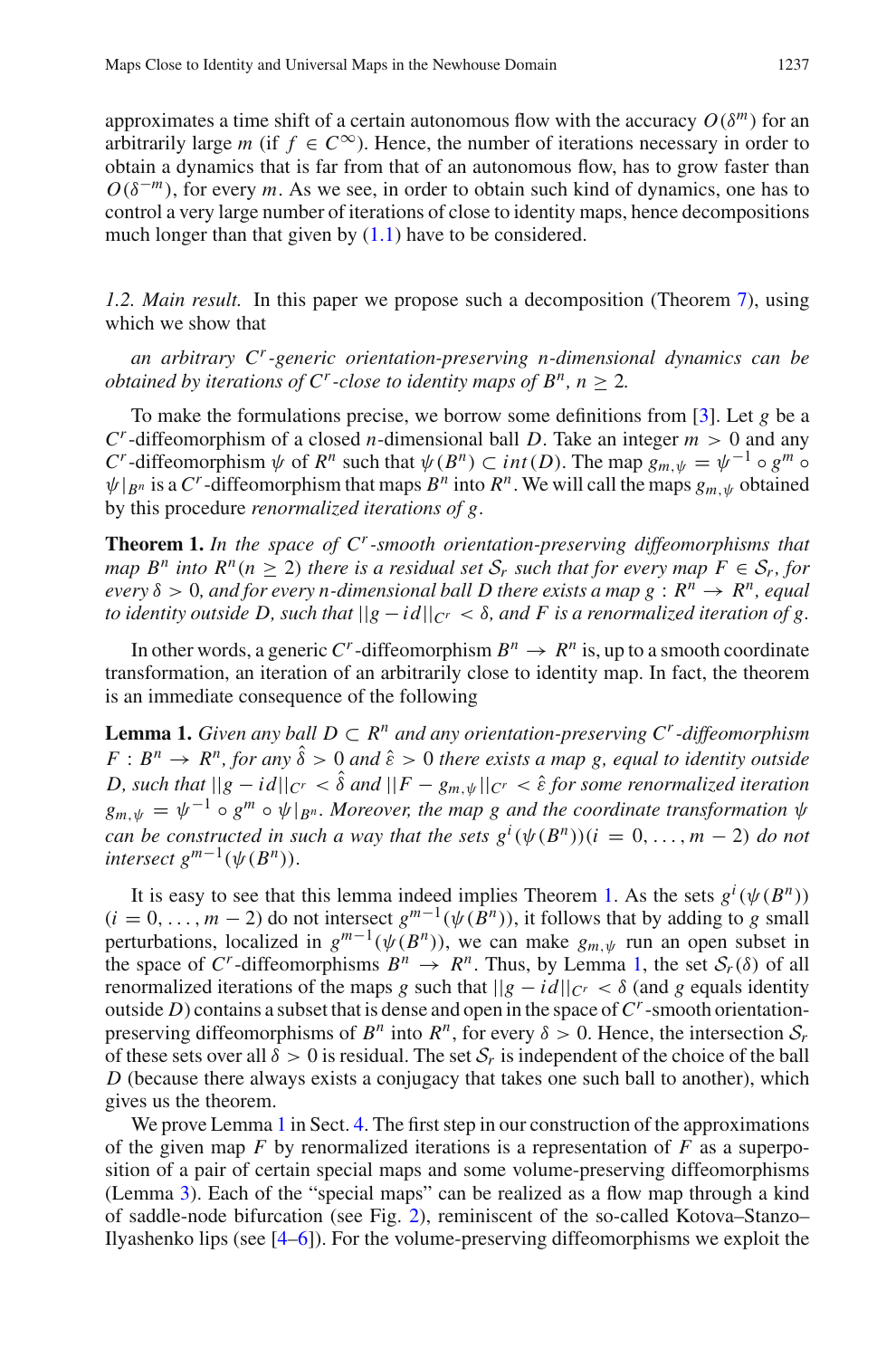results obtained in [\[3\]](#page-40-2) for symplectic diffeomorphisms and prove (Lemma [4\)](#page-11-0) the existence of an arbitrarily good (in the *Cr*-norm on any compact) polynomial approximation by a superposition of volume-preserving Hénon-like maps. It is known that Hénon-like maps often appear as rescaled first-return maps near a homoclinic tangency.<sup>[1](#page-3-0)</sup> In this paper we find a kind of homoclinic tangency that does incorporate all the Hénon-like maps that appear in our volume-preserving polynomial approximations.

Thus, we show that the map *F* can be approximated arbitrarily well by a superposition of maps related to certain homoclinic bifurcations. The last step is to build a close to identity map which displays these bifurcations simultaneously. This is achieved by an arbitrarily small perturbation of the time- $\delta$  map of a certain  $C^{\infty}$  flow (the time  $\delta$  map of a flow is, obviously,  $O(\delta)$ -close to identity). A more detailed scheme of the proof is described in the beginning of Sect. [4.](#page-13-0)

Note that the approximation (that we construct in Lemma [4\)](#page-11-0) of any volume-preserving diffeomorphism of a unit ball into *R<sup>n</sup>* by a polynomial volume-preserving diffeomorphism is not straightforward, because the Jacobian of the approximating diffeomorphism should be equal to 1 everywhere, and this constraint is quite strong for polynomial maps. Had the approximation result been true for all volume-preserving maps, i.e., not necessarily diffeomorphisms, it would produce a counterexample to the famous "Jacobian conjecture"; however, our approximation uses in an essential way the injectivity of the map that has to be approximated (we represent the map as a shift by the orbits of some smooth non-autonomous flow).

It should be mentioned that Theorem [1](#page-2-0) does not hold true at  $n = 1$ . Indeed, if a map *F* on the interval  $B^1$  has two fixed points (with the multipliers different from 1), then every close map  $\hat{F}$  has a pair of fixed points  $P_{1,2}$  as well. If such  $\hat{F}$  is a renormalized iteration of a diffeomorphism *g*, i.e., if  $\hat{F} = \psi^{-1} \circ g^m \circ \psi$ , then *g* will also have a pair of fixed points,  $\psi(P_1)$  and  $\psi(P_2)$  (at  $n > 1$  this is not true). The interval between  $P_1$ and  $P_2$  will therefore be invariant with respect to  $\psi^{-1} \circ g \circ \psi$ , hence  $\psi^{-1} \circ g \circ \psi$  will be a root of degree  $m > 1$  of the map  $\hat{F}$  on this interval. Now note that the maps of the interval that have a root are not dense in  $C^2$ , according to [\[31\]](#page-41-0). Thus, we obtain that renormalized iterations are not dense either.

One can check through the proof of Theorem [1](#page-2-0) that it holds true for finite-parameter families of orientation-preserving diffeomorphisms:

**Theorem 2.** In the space of k-parameter families  $F_{\varepsilon}$ ,  $\varepsilon \in B^k$ , of  $C^r$ -smooth orientation*preserving diffeomorphisms of B<sup><i>n*</sup> into  $R^n$ ( $n \geq 2$ ) there is a residual set  $S_{kr}$  such that *for every*  $F_{\varepsilon} \in S_{kr}$  *and for every*  $\delta > 0$  *there exists*  $g_{\varepsilon} : D \times B^k \to D$  *such that*  $||g_{\varepsilon} - id||_{C^r} < \delta$  *and*  $F_{\varepsilon} = \psi_{\varepsilon}^{-1} \circ g_{\varepsilon}^m \circ \psi_{\varepsilon}|_{B^n}$  *for some*  $m > 0$  *and some family*  $\psi_{\varepsilon}$  *of Cr-diffeomorphisms of Rn*.

The proof is obtained verbatim the proof of Theorem [1](#page-2-0) in Sects. [3,](#page-9-1) [4](#page-13-0) (just add the subscript  $\varepsilon$  everywhere). Thus, we find that any dynamical phenomenon that occurs generically in finite-parameter families of dynamical systems can be encountered in maps arbitrarily close to identity (with the same dimension of the phase space).

<span id="page-3-1"></span><span id="page-3-0"></span><sup>&</sup>lt;sup>1</sup> This fact goes back to [\[7,](#page-40-5)[8\]](#page-40-6) and, since then, was exploited in many papers, e.g. in [\[9](#page-40-7)[–22\]](#page-41-1), and in the conservative case, which is most relevant for this paper, in [\[23](#page-41-2)[–28\]](#page-41-3) and many other works; see detailed reviews in [\[29](#page-41-4)[,30\]](#page-41-5).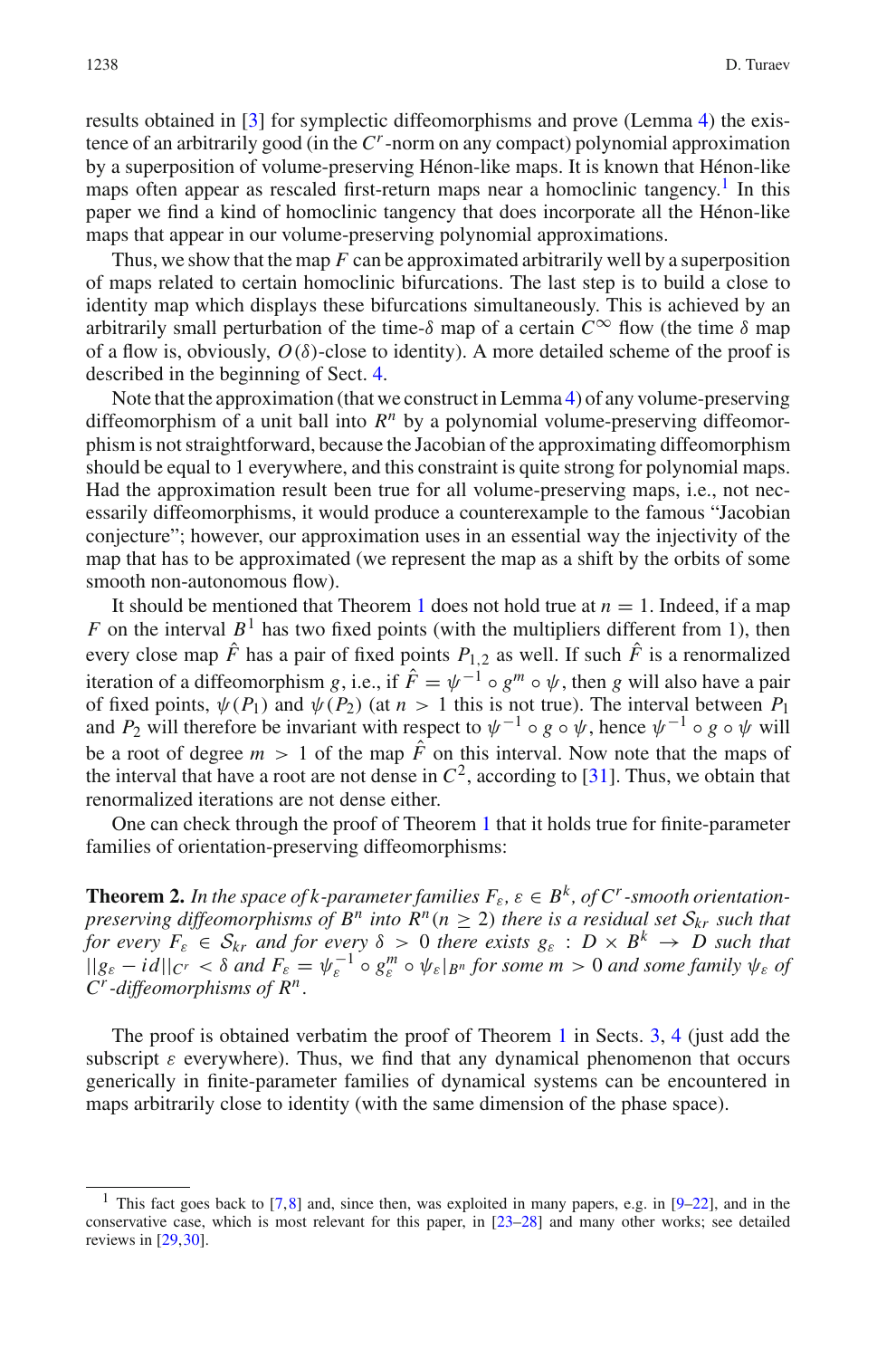*1.3. Guiding principle.* To put the result into a general perspective, we recall that one of the main sources of difficulties in the theory of dynamical systems is that structurally stable systems are not dense in the space of all systems [\[32](#page-41-6)[–35](#page-41-7)]; moreover, most natural examples of chaotic dynamics are indeed structurally unstable (like e.g. the famous Lorenz attractor [\[37](#page-41-8)[–40\]](#page-41-9)). Understanding the dynamics of systems from the open regions of structural instability (i.e., the regions where arbitrarily close to every system there is a system that is not topologically conjugate to it) has been the subject of active research for the past four decades. It often happens, and helps a lot, that structurally unstable systems may possess certain robust properties, i.e., dynamical properties which are not destroyed by small perturbations. For example, systems with Lorenz attractor are pseudohyperbolic [\[30](#page-41-5),[41,](#page-41-10)[42\]](#page-41-11) (or volume-hyperbolic in the terminology of [\[43](#page-41-12)[,44](#page-42-0)]), and this is, in fact, the very property (expansion of volumes transverse to a strong-stable invariant foliation) that allowed for a very detailed description of these systems [\[37](#page-41-8)[–40](#page-41-9),[45](#page-42-1)[–48\]](#page-42-2). Another robust property is uniform partial hyperbolicity, i.e., a robust existence of a strong-unstable invariant foliation [\[33](#page-41-13)[,49](#page-42-3)[–51](#page-42-4)]. These are partial cases of the so-called dominated splitting (see e.g.  $[52,53]$  $[52,53]$  $[52,53]$  for review). In fact, not so much of robust properties are known; it could even happen that beyond the mentioned partial hyperbolicity and volume-hyperbolicity no other robust dynamical properties exist.

There is significant progress in the theory of  $C<sup>1</sup>$ -robust dynamical properties (see [\[53](#page-42-6)[,54](#page-42-7)] for review). A similar general theory of  $C^r$ -robust properties with  $r \geq 2$  does not exist. Moreover, there is no a priori reason why *Cr*-robust properties should be  $C<sup>1</sup>$ -robust, i.e., why it so often happens that possible restrictions to the dynamics (like the above mentioned partial hyperbolicity and volume hyperbolicity) can be formulated in terms of the first derivatives only. Still, the following claim [\[74](#page-42-8)] can be demonstrated for various examples of *homoclinic bifurcations* (see [\[55](#page-42-9)[–57\]](#page-42-10)), and can be used as a guiding principle in the study of bifurcations of systems with a non-trivial dynamics:

*given an n-dimensional system with a compact invariant set that is neither partially hyperbolic nor volume-hyperbolic, every dynamics that is possible in B<sup>n</sup> should be expected to occur at the bifurcations of this particular system subject to C*∞*-small perturbations.*

This statement is not a theorem and it might not be true in some situations, still it gives a useful view on global bifurcations. In particular, it was explicitly applied in [\[58\]](#page-42-11) to Galerkin approximations of damped nonlinear wave equations in order to obtain estimates from below on the dimension of the maximal attractor in the situation where classical methods [\[59](#page-42-12)] do not work.

Theorem [1](#page-2-0) gives one more example to the above stated principle: the identity map has no kind of hyperbolic structure, neither it contracts nor expands volumes, so it should not be surprising that its bifurcations lead to an ultimately rich dynamics.

*1.4. Universal maps and coexistence of hyperbolic attractors.* The same idea can be expressed in somewhat different terms (cf.  $[3,28,56]$  $[3,28,56]$  $[3,28,56]$  $[3,28,56]$  and, for the  $C^1$ -perspective, see [\[54](#page-42-7)[,60](#page-42-14)]). Let us call the set of all renormalized iterations of a map  $g : D \to D$  its *dynamical conjugacy class*. The map will be called *Cr-universal* if its dynamical conjugacy class is  $C^r$ -dense among all orientation-preserving  $C^r$ -diffeomorphisms of the closed unit ball  $B^n$  into  $R^n$ . By the definition, the dynamics of any single universal map is ultimately complicated and rich, and the detailed understanding of it is not simpler than understanding of all diffeomorphisms  $B^n \to R^n$  altogether.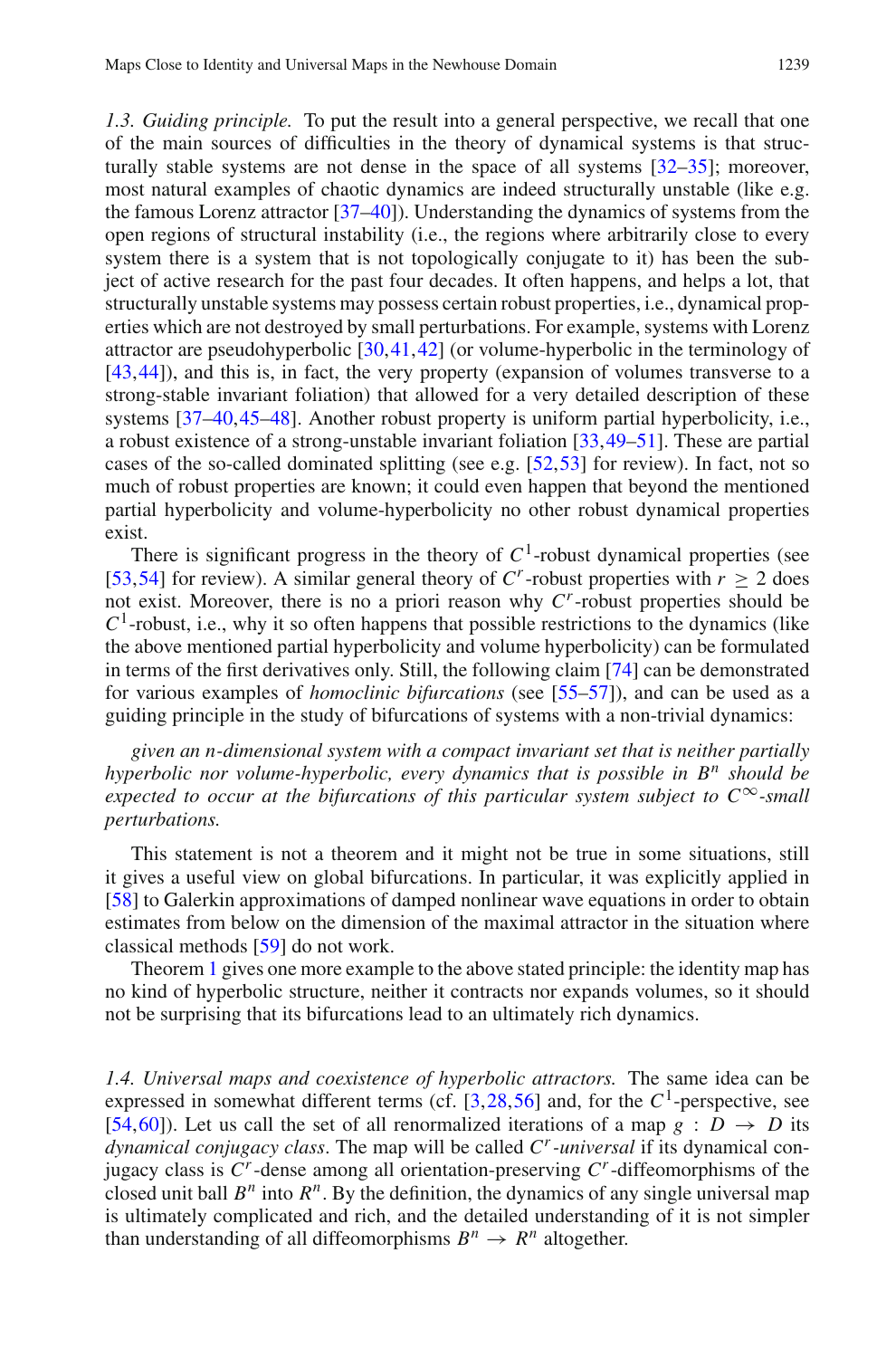At first glance, the mere existence of *Cr*-universal maps of a closed ball is not obvious for sufficiently large *r*. However, Theorem [1](#page-2-0) immediately implies the following

<span id="page-5-0"></span>**Theorem 3.** For every  $r > 1$ , C<sup>*r*</sup>-universal diffeomorphisms of a given closed ball D *exist arbitrarily close, in the Cr-metric, to the identity map.*

*Proof.* Take an arbitrary sequence of pairwise disjoint closed balls  $D_i \subset D$ , a sequence of maps  $F_j$  which is  $C^r$ -dense in space of orientation-preserving  $C^r$ -diffeomorphisms  $B^n \to R^n$ , and a sequence  $\varepsilon_j \to +0$  as  $j \to +\infty$ . By Theorem [1,](#page-2-0) given any  $\delta$ , there exist maps  $g_j$  such that  $g_j$  is identity outside  $D_j$ , some renormalized iteration of  $g_j$  is  $\varepsilon_i$ -close to  $F_i$ , and  $||g_i - id||_{C^r} \leq \delta$ . By construction, the map  $g(x) \equiv g_i(x)$  at  $x \in D_i$  $(j = 1, 2, \ldots)$  and  $g(x) \equiv x$  at  $x \in D \setminus \bigcup_{j=1}^{\infty} D_j$  is  $C^r$ -universal and  $\delta$ -close to identity.  $\Box$ 

As an immediate consequence of Theorem [3,](#page-5-0) we obtain the following result.

<span id="page-5-1"></span>**Theorem 4.** *Arbitrarily close to the identity map in the space of Cr-diffeomorphisms*  $B^n \rightarrow B^n$  (any  $r > 1$ , any  $n > 2$ ) there exist maps with infinitely many coexisting *uniformly-hyperbolic attractors* (*and uniformly-hyperbolic repellers*) *of all topological types possible in Bn.*

*Proof.* This is true because a hyperbolic attractor is a structurally stable object: given a map with a uniformly-hyperbolic attractor, any  $C<sup>1</sup>$ -close map has a hyperbolic attractor topologically conjugate to the original one. For every  $n > 2$  there exists a  $C<sup>r</sup>$ diffeomorphism  $B^n \to R^n$  with a hyperbolic attractor [\[61](#page-42-15)]. Hence, infinitely many of the maps  $F_i$  defined in the proof of Theorem [3](#page-5-0) have a hyperbolic attractor as well. It follows that each universal map constructed in Theorem [3](#page-5-0) has infinitely many hyperbolic attractors; the same is true for hyperbolic repellers.  $\Box$ 

We will discuss the coexistence of infinitely many attractors in more detail in the next Section. Here, the possibility of the birth of even a single hyperbolic attractor by a small perturbation of the identity map is enough for us. Thus, we can further pursue the approach of [\[1\]](#page-40-0) and claim that a hyperbolic attractor can be born at the third Andronov–Hopf bifurcation. Recall that at the primary Andronov–Hopf bifurcation a limit cycle is born from an equilibrium state, and at the secondary Andronov–Hopf bifurcation a two-dimensional invariant torus is born from the limit cycle. The third Andronov–Hopf bifurcation occurs when a three-dimensional invariant torus is born from the two-dimensional one (filled by quasiperiodic orbits). The so-called Landau– Hopf scenario of the onset of turbulence envisioned a chain of further Andronov–Hopf bifurcations that would lead to a creation of an invariant torus of a sufficiently high dimension, i.e., to a quasiperiodic regime with a high number of rationally independent frequencies (see more discussion in [\[62](#page-42-16)]). However, as Ruelle and Takens pointed out in [\[1](#page-40-0)], the dynamics on the invariant torus is not necessarily quasiperiodic: at the moment the torus is born, the system can be perturbed in such a way that every orbit on the torus will become periodic, hence the Poincaré map will be the identity; hence, as it follows from our results above, a further small perturbation may lead to a chaotic dynamics for a flow on the torus of dimension 3 or higher.

#### **2. Universal Maps in the Newhouse Domain**

In general, it follows from Theorem [3](#page-5-0) that every time we have a periodic orbit for which the corresponding Poincaré map is, locally, identity: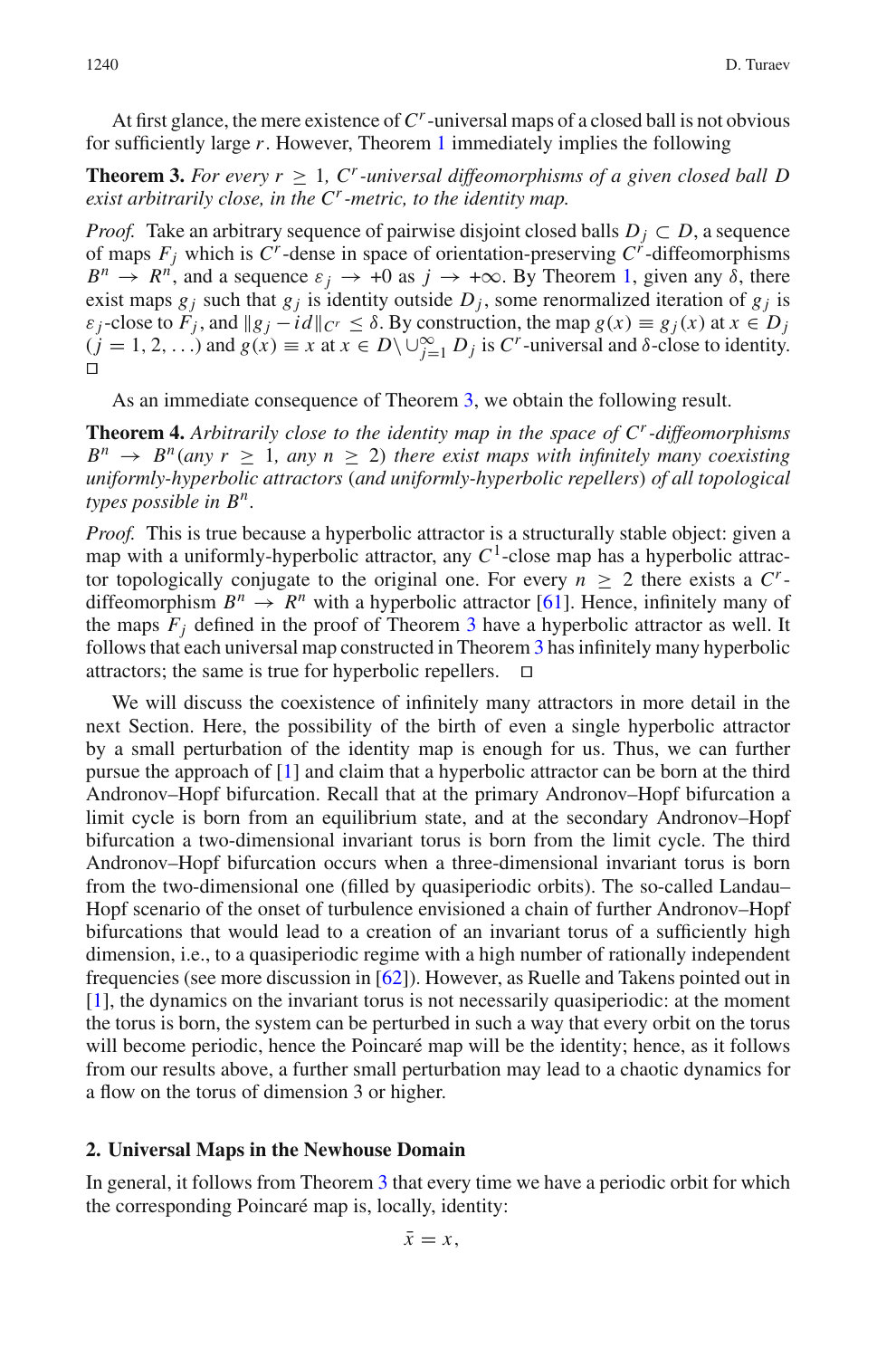or coincides with identity up to flat (i.e. sufficiently high order) terms:

$$
\bar{x} = x + o(||x||^r),
$$

a *Cr*-small perturbation of the system can make the Poincaré map universal, i.e. bifurcations of this orbit can produce dynamics as complicated as it only possible for the given dimension of the phase space. Thus, arbitrarily complicated dynamical phenomena can be uncovered by the study of bifurcations of periodic orbits alone.

In order to show how powerful this observation can be, let us apply it to the analysis of the dynamics of two-dimensional diffeomorphisms from the Newhouse domain. In the space of *Cr*-smooth dynamical systems on any smooth manifold, we define the Newhouse domain as the interior of the closure of the set of systems that have a homoclinic tangency (a tangency between the stable and unstable manifolds of a saddle periodic orbit; for a saddle periodic orbit to exist, the dimension of the phase space should be at least 3 in the case of continuous time and at least 2 for discrete dynamical systems). A non-trivial fact  $[10,11,13,34,35]$  $[10,11,13,34,35]$  $[10,11,13,34,35]$  $[10,11,13,34,35]$  $[10,11,13,34,35]$  $[10,11,13,34,35]$  is that the Newhouse domain at  $r > 2$  is always non-empty and adjoins to every system with a homoclinic tangency.

Importantly, most of known global bifurcations which lead to the emergence of chaotic dynamics or happen within the class of systems with complex (chaotic) behavior are accompanied by a creation of homoclinic tangencies. Therefore, Newhouse regions in the space of parameters can be detected for virtually every dynamical model with chaos (see more discussion in  $[3, 15-18, 28, 56, 63]$  $[3, 15-18, 28, 56, 63]$  $[3, 15-18, 28, 56, 63]$  $[3, 15-18, 28, 56, 63]$  $[3, 15-18, 28, 56, 63]$  $[3, 15-18, 28, 56, 63]$  $[3, 15-18, 28, 56, 63]$  $[3, 15-18, 28, 56, 63]$ ). In my opinion, the ubiquitous presence of homoclinic tangencies in the dynamical models of a natural origin makes the study of maps from the Newhouse domain one of the most important problems of chaotic dynamics (at least for two-dimensional maps; in higher dimensions, the study of Diaz heterodimensional cycles  $[60, 64, 65]$  $[60, 64, 65]$  should be added to the list, as well as of other types of heteroclinic cycles). It should also be mentioned that a commonly shared believe (one of the Palis conjectures  $[66]$ ) is that the space of two-dimensional  $C<sup>r</sup>$ -diffeomorphisms with  $r \geq 2$  is the closure of the union of just two open sets: axiom A systems (that includes Morse–Smale systems with simple dynamics), and the Newhouse domain. There is no hope yet of a proof of this conjecture (a known proof [\[67](#page-42-21)] of an analogous statement at  $r = 1$  cannot be generalized to a higher smoothness). It might, of course, happen that this conjecture is not true at all. Still, it is an empirical fact that homoclinic tangencies appear easily in various models, i.e. if a two-dimensional map with a chaotic dynamics is not uniformly hyperbolic, it quite probably lies in the Newhouse domain.

Typically, a map from the Newhouse domain possesses a basic (i.e. compact, nontrivial, zero-dimensional, locally-maximal, and transitive) hyperbolic set which is wild the term meaning that for the map itself, and for every  $C^r$ -close map ( $r \geq 2$ ), there exists an orbit within this set such that its stable and unstable manifolds have a quadratic tangency [\[34](#page-41-17)[,35](#page-41-7),[68\]](#page-42-22). For a given orbit, the corresponding tangency is a codimension-1 bifurcation phenomenon, so it can always be removed by a small smooth perturbation; the wildness, nevertheless, means that once the original tangency is removed a new tangency always appears, corresponding to some other orbit from the same basic hyperbolic set.

A wild hyperbolic set of a*Cr*-diffeomorphism of a two-dimensional smooth manifold will be called *ultimately wild* if it contains a pair of periodic orbits such that at one periodic orbit the so-called saddle value is less than 1 and at the other periodic orbit it is greater than 1. The open subset of the Newhouse domain which corresponds to maps with ultimately wild hyperbolic sets will be called the *absolute Newhouse domain*. If *Q* is a period *q* point of a map *f* (i.e.  $f^q Q = Q$ ), the saddle value is, by definition, the absolute value of the Jacobian of the map  $f<sup>q</sup>$  at *Q*. Thus, if it is greater than 1, then the map *f*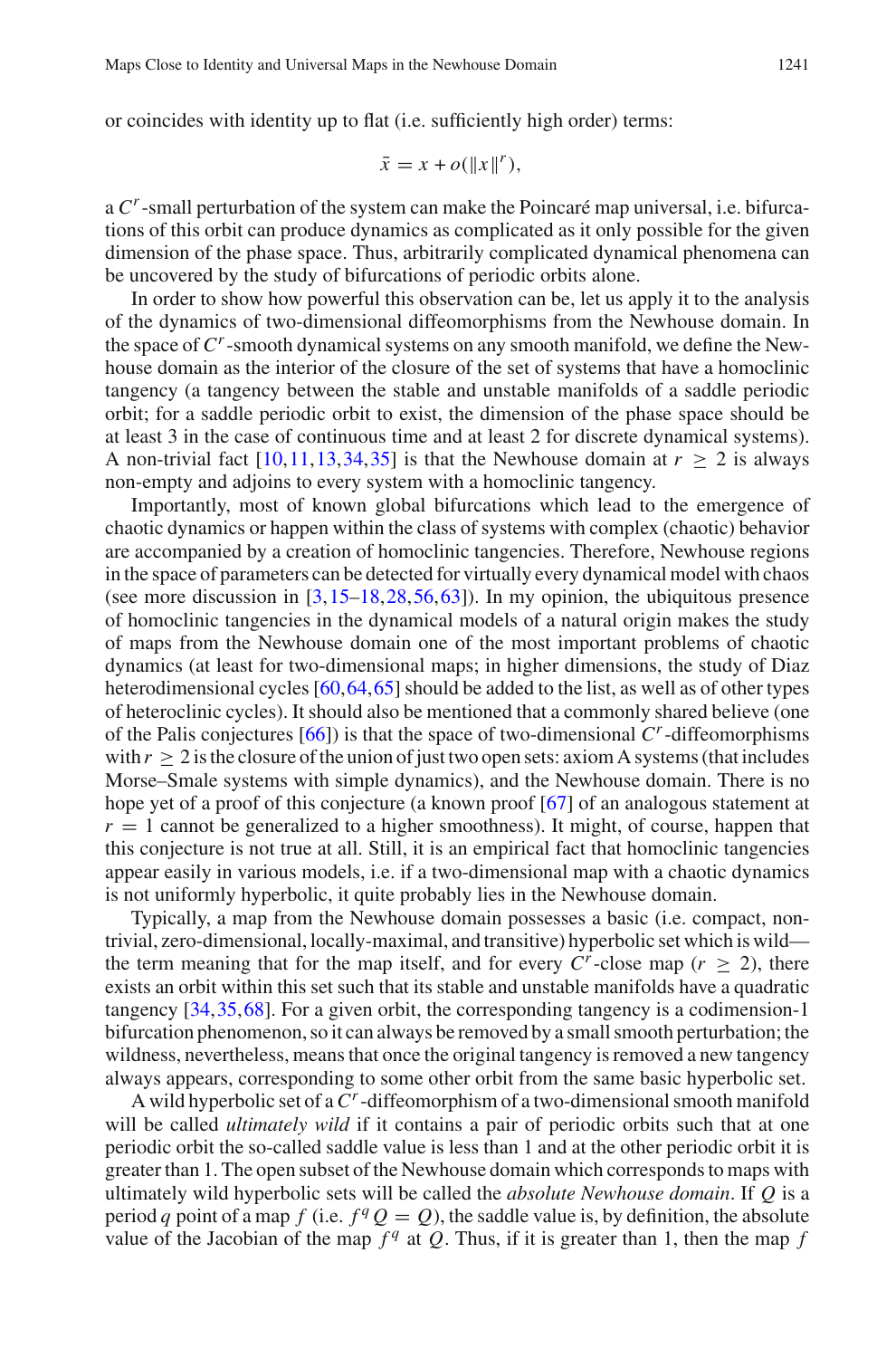expands area near *Q*, and it is area-contracting near *Q* if the saddle value is less than 1. So, no map from the absolute Newhouse domain is area-contracting, nor area-expanding. Moreover, the persistent tangencies between the stable and unstable manifolds of the wild hyperbolic set mean that none of these maps is uniformly hyperbolic, nor uniformly partially-hyperbolic. Thus, there is no obvious restrictions on the dynamics of twodimensional diffeomorphisms from the absolute Newhouse domain, and the following theorem is, therefore, in agreement with the general "guiding principle" formulated in Sect. [1.3.](#page-3-1)

# <span id="page-7-1"></span>**Theorem 5.** *For every r*  $> 2$ , *a*  $C<sup>r</sup>$ -generic diffeomorphism from the absolute Newhouse *domain in the space of two-dimensional diffeomorphisms is Cr-universal.*

*Proof.* Fix any  $r \geq 2$  and let a C<sup>*r*</sup>-diffeomorphism of a smooth two-dimensional manifold possess an ultimately wild basic hyperbolic set Λ. Let *P* and *Q* be two saddle periodic points in  $\Lambda$  ( $f^p P = P$  and  $f^q Q = Q$ ) such that  $f^p$  contracts areas near P and  $f<sup>q</sup>$  expands areas near *Q*. As the periodic points *P* and *Q* are hyperbolic, they are preserved at all sufficiently small perturbations. Recall also that the unstable manifold of every point in the basic hyperbolic set has a transverse intersection with the stable manifold of every other orbit in this set. Therefore, the invariant unstable manifold  $W^u(P)$ intersects the invariant stable manifold  $W<sup>s</sup>(Q)$  transversely at the points of some heteroclinic orbit  $\Gamma_{P,Q}$ . By the transversality, this orbit is preserved for all maps sufficiently close to *f*. According to [\[28](#page-41-3)], given every  $m \ge 1$ , in any neighborhood of *f* in the *C*<sup>*r*</sup>-topology, there is a *C*<sup>∞</sup>-diffeomoprphism for which the unstable manifold  $W^u(Q)$ has a tangency of order *m* to the stable manifold  $W<sup>s</sup>(P)$  at the points of some heteroclinic orbit Γ*Q P* (Fig. [3\)](#page-31-0). This is a non-trivial statement: while the possibility to obtain a quadratic tangency (i.e.  $m = 1$ ) by an arbitrarily small perturbation follows immediately from the wildness of  $\Lambda$  and from the fact that the stable and unstable manifold of any given periodic orbit in the basic hyperbolic set are dense within the union of stable and, respectively, unstable manifolds of all orbits in this set [\[34](#page-41-17)[,35](#page-41-7)], the tangencies of higher orders are due to the existence of moduli of local  $\Omega$ -conjugacy [\[16](#page-41-20)[–18](#page-41-19),[69\]](#page-42-23).

Let  $\tilde{f} \in C^{\infty}$  be a  $C^r$ -close to f diffeomorphism for which the above described heteroclinic cycle exists. This cycle is a closed set *C* that consists of 4 orbits: two periodic orbits (the period *p* orbit of *P* and the period *q* orbit of *Q*) such that  $f^p$ contracts areas near *P* and  $f<sup>q</sup>$  expands areas near *Q*, a transverse heteroclinic  $\Gamma_{PO}$  and the orbit Γ*Q P* of heteroclinic tangency of a sufficiently high order *m*. We will further assume that  $m \ge r + 1$ . In Sect. [5](#page-30-0) we prove the following

<span id="page-7-0"></span>**Lemma 2.** *Given any neighborhood U of the heteroclinic cycle C, arbitrarily Cr-close to* ˜*f there is a diffeomorphism* ˆ*f for which in U there is an open region V filled by periodic orbits of the same period.*

We will call the open region *V a periodic spot*. For every orbit in the periodic spot the corresponding Poincaré map (the map  $\hat{f}^k$  where *k* is the period of the spot) is, locally, identity  $\bar{x} = x$ . Hence, as we mentioned in the beginning of this Section, it follows from Theorem [3](#page-5-0) that in any  $C^r$ -neighborhood of  $\hat{f}$  there exist  $C^r$ -universal maps.

We have just shown (modulo Lemma [2](#page-7-0) a proof of which we postpone until Sect. [5\)](#page-30-0) that the universal maps are *Cr*-dense in the absolute Newhouse domain. This immediately implies the genericity of the universal maps. Indeed, given an orientation-preserving *C*<sup>*r*</sup>-diffeomorphism *g* of the unit disk into  $R^2$ , denote as  $S(g, \delta)$  the set of all *C<sup>r</sup>*diffeomorphisms from the absolute Newhouse domain whose dynamical conjugacy class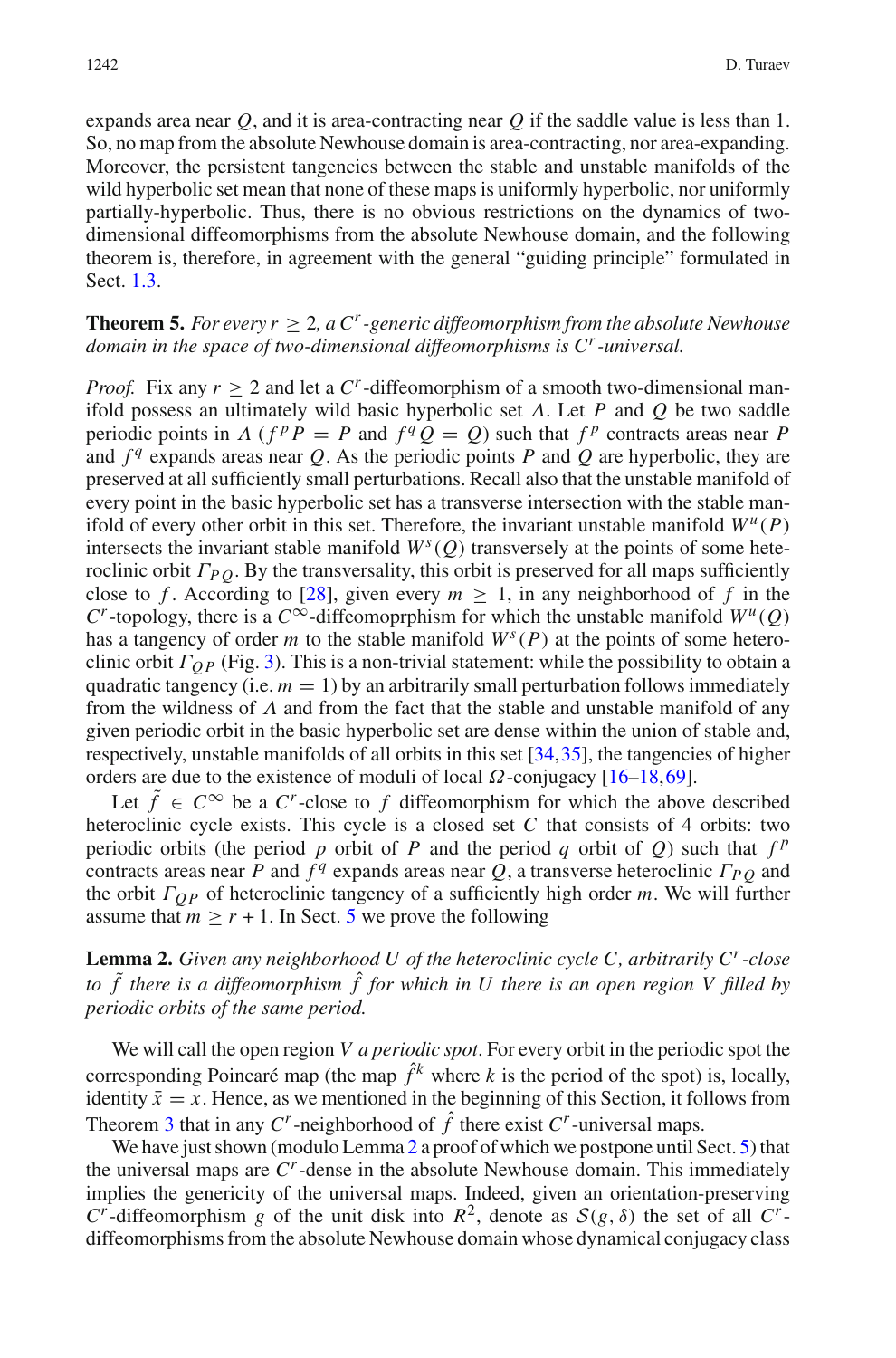intersects the open  $\delta$ -neighborhood of *g* (i.e. whose certain renormalized iteration is at a  $C<sup>r</sup>$ -distance smaller than  $\delta$  from *g*). This set, by definition, contains all universal maps—hence, it is dense in the absolute Newhouse domain. This set is also open by definition. Take a countable sequence of maps  $g_i$  which is dense in the space of orientationpreserving  $C^r$ -diffeomorphisms of the unit disk into  $R^2$ , and a sequence  $\delta_i$  of positive reals converging to zero. By construction, the countable intersection  $\cap_{i,j} S(g_i, \delta_j)$  is a residual subset of the absolute Newhouse domain, and every map that belongs to this set is universal.  $\Box$ 

In essence, this theorem gives an exhaustive characterization of the richness of dynamical behavior in the absolute Newhouse domain: every two-dimensional dynamics can be approximated by iterations of any generic map from this domain. In a much simpler case of the Newhouse domain in the space of area-preserving maps, a similar statement is contained in [\[28](#page-41-3)]: iterations of a generic area-preserving map from the Newhouse domain approximate all symplectic dynamics in a two-dimensional disc. For *area-contracting* maps, it follows from [\[18](#page-41-19)] that the closure of the dynamical conjugacy class of a generic map from the Newhouse domain contains all *one-dimensional* maps (we cannot have truly two-dimensional dynamics there, as the areas are contracted). As we mentioned, any two-dimensional map without a uniformly-hyperbolic structure, falls, hypothetically, in one of the three types of the Newhouse domain (or in the boundary of these domains): the first is filled by area-contracting maps, the second by area-expanding maps (i.e. the maps inverse to the maps of the first type), and the third is the absolute Newhouse domain. If, indeed, this conjectural decomposition of the space of *Cr*-smooth two-dimensional diffeomorphisms holds true, then our Theorem [5](#page-7-1) somehow completes the description of two-dimensional dynamics.

The three types of Newhouse domains of two-dimensional maps were introduced in [\[19\]](#page-41-21). It has been known since [\[34](#page-41-17)] that a generic area-contracting map from the Newhouse domain has an infinite set of stable periodic orbits, and the closure of this set contains a (wild) hyperbolic set. The latter fact is especially important: while chaotic dynamics is usually associated with hyperbolic sets, i.e., with saddle orbits, the Newhouse result shows that stable periodic motions can imitate chaos arbitrarily well, and they indeed do it generically [\[34,](#page-41-17)[36\]](#page-41-22). For various situations, one also establishes a generic coexistence of infinitely many *nontrivial* attractors (quasiperiodic [\[14,](#page-41-23)[15](#page-41-18)[,20](#page-41-24)], Henon-like [\[12](#page-41-25)], Lorenzlike [\[14](#page-41-23)[,21](#page-41-26)[,22](#page-41-1)]). In [\[19](#page-41-21)], for the Newhouse domain of the third type, it was shown that a generic map has both an infinite set of stable periodic orbits and an infinite set of repelling periodic orbits; moreover, the intersection of these sets is non-empty and contains an ultimately-wild hyperbolic set. Thus, not only the Newhouse phenomenon holds, we also have a new effect here: a generic inseparability of attractors from repellers (this effect was called *mixed dynamics* in [\[20](#page-41-24)]). Our Theorem [5](#page-7-1) strengthens these observations: it implies the coexistence of infinitely many hyperbolic attractors and repellers for a generic map from the absolute Newhouse domain (see Theorem [4\)](#page-5-1). As we obtain the hyperbolic attractors and repellers by a perturbation of periodic spots, and the periodic spots are found in an arbitrarily small neighborhood of any heteroclinic cycle of the type we consider in Theorem [5,](#page-7-1) it follows that the closures of the set of hyperbolic attractors and of the set of hyperbolic repellers that we construct here contain any transverse heteroclinic orbit connecting the points *P* and *Q*. Such heteroclinic orbits are dense in the basic hyperbolic set  $\Lambda$ . Thus, we obtain the following

**Theorem 6.** *A Cr-generic two-dimensional map from the absolute Newhouse domain has an infinite set of uniformly-hyperbolic attractors and an infinite set of uniformly-*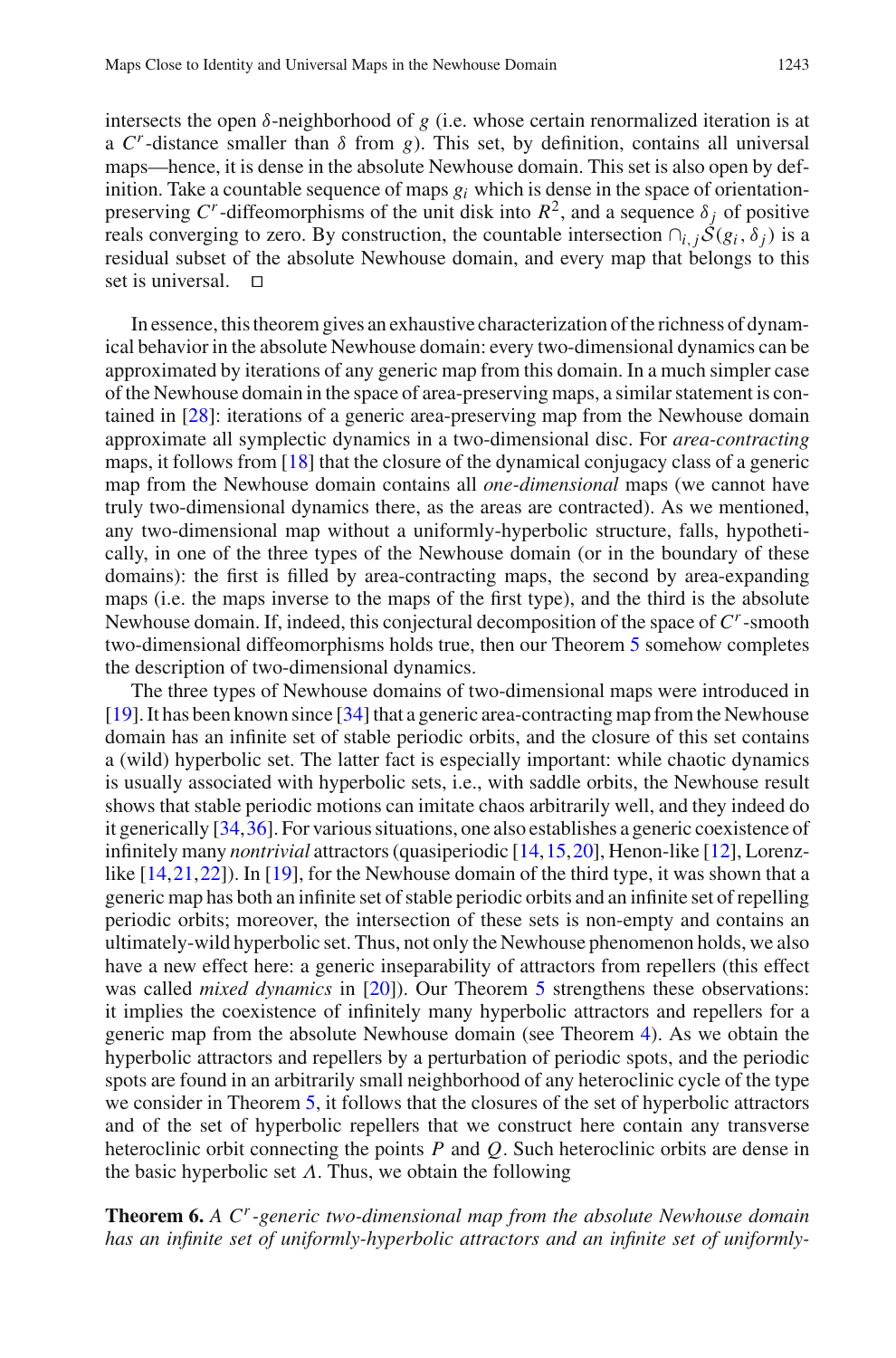*hyperbolic repellers, and the intersection of the closures of these sets contains a nontrivial hyperbolic set.*

In what follows we prove Theorem [1](#page-2-0) (Sects. [3,](#page-9-1) [4\)](#page-13-0) and finish the proof of Theorem [5](#page-7-1) (Sect. [5\)](#page-30-0).

#### <span id="page-9-1"></span>**3. An Approximation Theorem**

<span id="page-9-6"></span>Let *F* be an orientation-preserving  $C^r$ -diffeomorphism ( $r \geq 3$ ) which maps the ball  $B^n$  :  $\{\sum_{i=1}^n x_i^2 \leq 1\}$  into  $R^n$ . Without loss of generality we may assume that *F* is extended onto the whole  $R^n$ , i.e. it becomes a  $C^r$ -diffeomorphism  $R^n \rightarrow R^n$ , and it is identical (i.e.  $F(x) = x$ ) at  $||x||$  sufficiently large; such extension is always possible.<sup>2</sup> Let *K* be a constant such that

$$
\sup_{x \in R^n} \frac{\|\nabla J(x)\|}{J(x)} < K,\tag{3.1}
$$

<span id="page-9-0"></span>where  $J(x)$  is the Jacobian of *F*. Denote  $R_+^n := \{x_n > 0\}.$ 

**Lemma 3.** *There exists a pair of volume-preserving, orientation-preserving Cr*−2  $diffeomorphisms \Phi_1: R^n_+ \to R^n_+ \text{ and } \Phi_2: R^n \to R^n \text{ such that }$ 

<span id="page-9-7"></span>
$$
F = \Phi_2 \circ \Psi_2 \circ \Phi_1 \circ \Psi_1,\tag{3.2}
$$

<span id="page-9-3"></span>*where*

$$
\Psi_j := (x_1, \dots, x_{n-1}, x_n) \mapsto (x_1, \dots, x_{n-1}, \psi_j(x_n)) \quad (j = 1, 2), \tag{3.3}
$$

<span id="page-9-4"></span>*with*

$$
\psi_1(x_n) = e^{Kx_n}, \quad \psi_2(x_n) = \ln x_n.
$$
\n(3.4)

*Proof.* We will construct a volume-preserving diffeomorphism  $\Phi_1$  :  $(x_1, \ldots, x_n$  $0 \mapsto (\bar{x}_1, \ldots, \bar{x}_n \geq 0)$  in such a way that

<span id="page-9-5"></span>
$$
\det \frac{d}{dx} \Psi_2 \circ \Phi_1 \circ \Psi_1(x) \equiv J(x); \tag{3.5}
$$

then the Jacobian of  $\Phi_2 = F \circ (\Psi_2 \circ \Phi_1 \circ \Psi_1)^{-1}$  will be equal to 1 automatically. By  $(3.3)$ ,  $(3.4)$ , condition  $(3.5)$  is equivalent to

$$
\bar{x}_n = \phi(x_1, \ldots, x_n) \equiv \frac{Kx_n}{J(x_1, \ldots, x_{n-1}, \frac{1}{K} \ln x_n)}.
$$

It follows from  $(3.1)$  that

$$
\frac{\partial \phi}{\partial x_n} > 0 \tag{3.6}
$$

<span id="page-9-2"></span><sup>&</sup>lt;sup>2</sup> It can be done as follows. First, extend *F* to a small convex neighbourhood *U* of  $B^n$  without loss of smoothness, so that *F* will be now a  $C^r$ -diffeomorphism of *U* into  $R^n$ . Take a smooth family  $F_t$  of  $C^r$ diffeomorphisms  $U \rightarrow R^n$  such that  $F_0 = id$  and  $F_1 = F$ , the existence of such family is a standard fact. The derivative  $\frac{d}{dt}F_t$  defines a  $C^r$ -smooth vector field  $Z(t, x)$  defined at  $x \in F_t(U)$ , so that  $F(x_0)$  is the time-1<br>shift of the initial condition  $x_0$  by the orbit of the non-autonomous differential equation  $\dot{x} = Z(t$ ξ(*t*, *x*) is a *C<sup><i>r*</sup>-function which equals to 1 everywhere on  $F_t$ ( $B^n$ ) and zero everywhere outside of  $F_t$ (*U*), then the time-1 shift by the orbits of the system  $\dot{x} = \xi(t, x)Z(t, x)$  is the sought *C<sup>r</sup>*-diffeomorphism that equals to *F* on *B<sup>n</sup>* and is identity outside of *U*.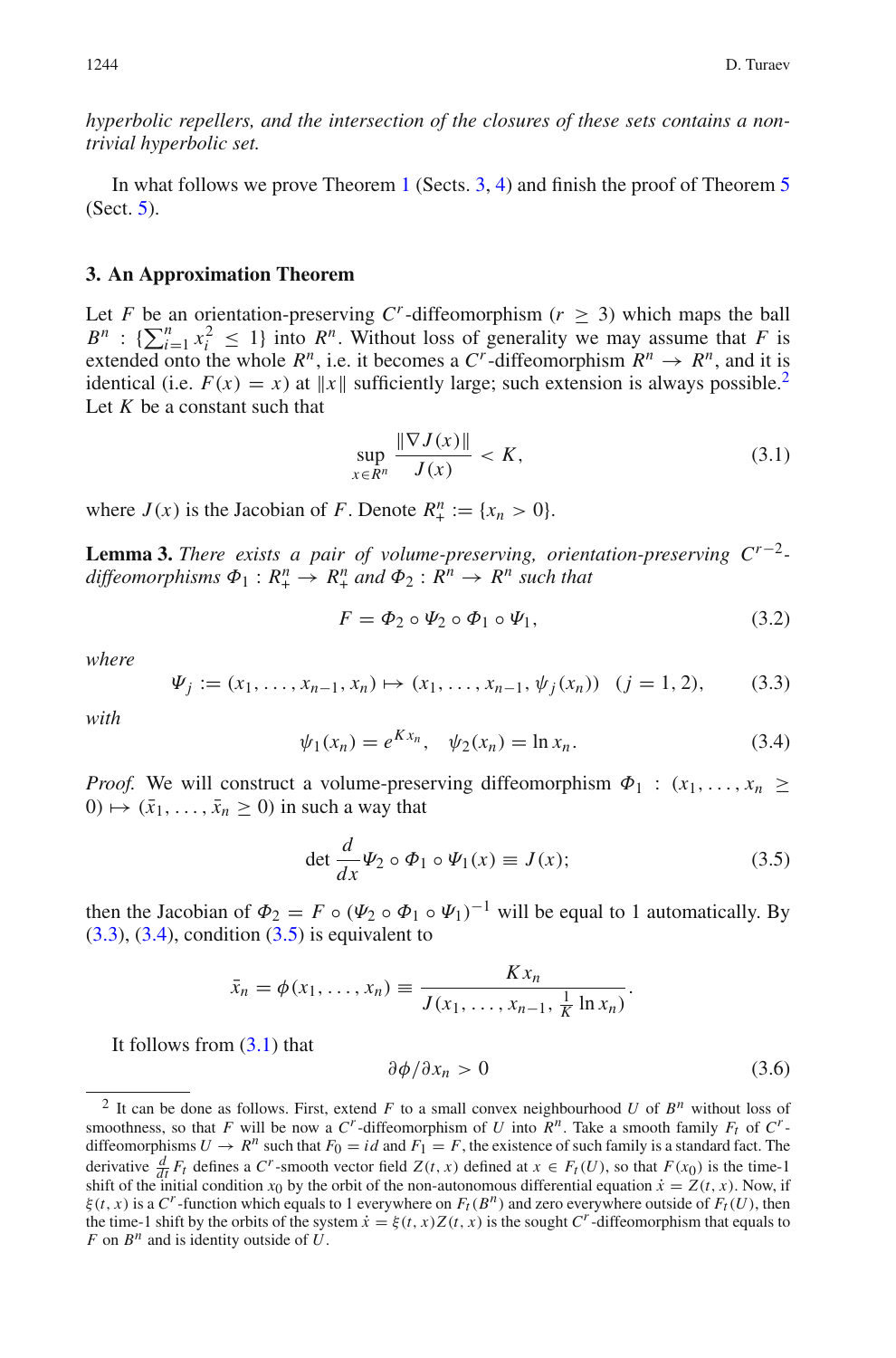<span id="page-10-1"></span>everywhere. Moreover, as F is the identity map outside a bounded region of  $R^n$ , we have that

<span id="page-10-2"></span>
$$
\phi(x) = Kx_n \tag{3.7}
$$

outside a compact subregion of  $R^n_+$ . Therefore, every trajectory of the vector field

$$
\dot{x}_j = 0 \quad (j \le n-2), \quad \dot{x}_{n-1} = \frac{\partial \phi}{\partial x_n}, \quad \dot{x}_n = -\frac{\partial \phi}{\partial x_{n-1}} \tag{3.8}
$$

extends for all  $x_{n-1} \in (-\infty, +\infty)$ , and the time  $\tau(x)$  that the trajectory of the point *x* needs to get to  $x_{n-1} = 0$  is a  $C^{r-2}$ -function of *x*, well defined everywhere in  $R_+^n$ . Moreover, as it follows from  $(3.7)$ ,  $(3.8)$ 

<span id="page-10-5"></span>
$$
\tau(x) = -\frac{1}{K}x_{n-1} + \tau_0(x),\tag{3.9}
$$

where  $\tau_0$  is a uniformly bounded function, vanishing identically at  $x_n$  close to zero and at sufficiently large  $x_n$ . Thus, for every fixed values of  $x_j$  ( $j \leq n-2$ ), given any  $C \in (-\infty, +\infty)$  the level line  $\tau(x) = C$  in the  $(x_{n-1}, x_n)$ -plane coincides with the straight line  $x_{n-1} = -KC$  at  $x_n$  close to zero and at sufficiently large  $x_n$ . Every such level line is a connected set (as it is the image of the line  $\{x_{n-1} = 0, x_n \ge 0\}$  by the time-( $-C$ ) map of the flow of [\(3.8\)](#page-10-2). Thus, as  $x_n$  runs from 0 to + $\infty$ , the value of  $\phi$  on this line runs all the values from 0 to + $\infty$  [see [\(3.7\)](#page-10-1)]. It follows that the map  $R_+^n \to R_+^n$ defined by

$$
\bar{x}_j = x_j \quad (j \le n-2), \quad \bar{x}_{n-1} = -\tau(x), \quad \bar{x}_n = \phi(x)
$$
\n(3.10)

<span id="page-10-4"></span><span id="page-10-3"></span>is surjective.

 $By (3.8),$  $By (3.8),$  $By (3.8),$ 

$$
\frac{\partial \tau}{\partial x_{n-1}} \frac{\partial \phi}{\partial x_n} - \frac{\partial \tau}{\partial x_n} \frac{\partial \phi}{\partial x_{n-1}} = -1.
$$
 (3.11)

It follows that for every fixed values of  $x_j$  ( $j \leq n-2$ ), the function  $\phi$  changes monotonically along every level line of  $\tau$ , which implies the injectivity of map [\(3.10\)](#page-10-3). Thus, map [\(3.10\)](#page-10-3) is a  $C^{r-2}$ -diffeomorphism  $R_+^n \to \hat{R}_+^n$ . By [\(3.11\)](#page-10-4), it is volume-preserving and orientation-preserving, i.e. it is the sought map  $\Phi_1$ .  $\Box$ 

The maps  $x \mapsto \bar{x}$  of the following form:

$$
\bar{x}_1 = x_2, \dots, \bar{x}_{n-1} = x_n, \quad \bar{x}_n = (-1)^{n+1} x_1 + h(x_2, \dots, x_n) \tag{3.12}
$$

<span id="page-10-0"></span>(note no dependence on *x*<sup>1</sup> in *h*), will be called *Hénon-like volume-preserving maps*. Note that such maps are always one-to-one, and the inverse map is also Hénon-like.

**Theorem 7.** *Every orientation-preserving C<sup><i>r*</sup>-diffeomorphism  $F : B^n \to R^n$  *can be arbitrarily closely approximated, in the*  $C^r$ *-norm on*  $B^n$ *, by a map of the following form:*

$$
H_{2q_2} \circ \cdots \circ H_{21} \circ \Psi_2 \circ H_{1q_1} \circ \cdots \circ H_{11} \circ \Psi_1, \tag{3.13}
$$

*where the maps*  $\Psi_{1,2}$  *are given by* ([3.3](#page-9-3)), *and*  $H_{is}(j = 1, 2; s = 1, \ldots, q_j)$  *are certain polynomial Hénon-like volume-preserving maps.*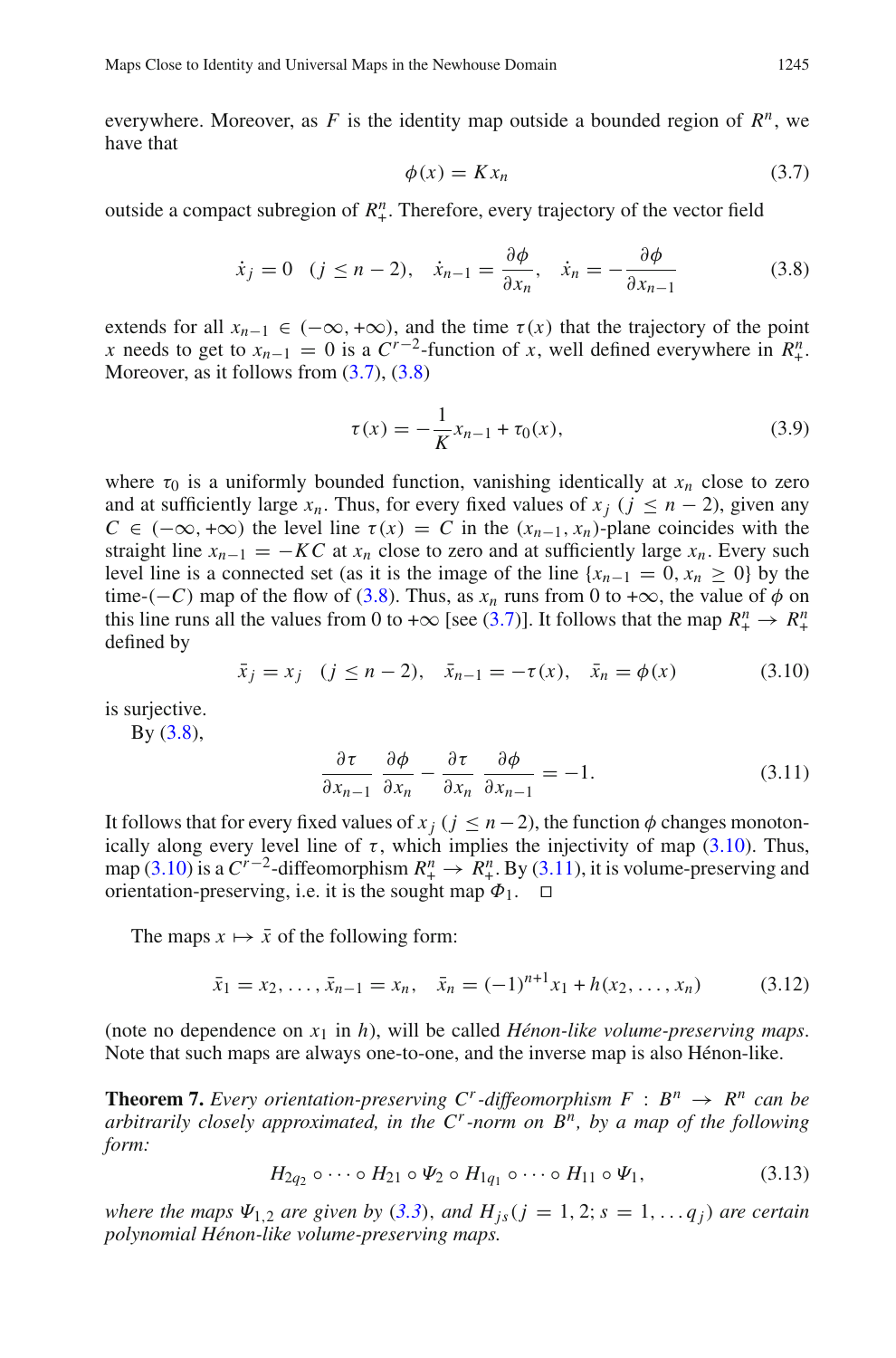*Proof.* First, take a  $C^{r+2}$ -diffeomorphism  $\hat{F}$  which approximates  $F$  sufficiently closely in *C<sup>r</sup>*. For the map  $\hat{F}$  construct the decomposition  $\hat{F} = \Phi_2 \circ \Psi_2 \circ \Phi_1 \circ \Psi_1$  given by Lemma [3;](#page-9-0) all the maps in the decomposition are at least  $C<sup>r</sup>$ . The map  $\Phi_1$  can be extended onto  $x_n \le 0$  by the rule  $\bar{x}_n = Kx_n$ ,  $\bar{x}_{n-1} = x_{n-1}/K$  [see [\(3.10\)](#page-10-3), [\(3.7\)](#page-10-1), [\(3.9\)](#page-10-5)], so it becomes a volume-preserving, orientation-preserving  $C^r$ -diffeomorphism  $R^n \rightarrow R^n$ . Then the theorem follows immediately from Lemma [4](#page-11-0) below.  $\Box$ 

<span id="page-11-0"></span>**Lemma 4.** *Every volume-preserving, orientation-preserving Cr-diffeomorphism* Φ :  $R^n \rightarrow R^n$  can be arbitrarily closely approximated, in the C<sup>*r*</sup>-norm on any given com*pact, by a composition of polynomial Hénon-like volume-preserving maps.*

*Proof.* At  $n = 2$  this result is immediately given by Theorem 1 in [\[3\]](#page-40-2), so we proceed to the case  $n \geq 3$ . It is well known that  $\Phi$  can be imbedded in a smooth in *t* family  $\mathcal{F}_t$  of volume-preserving *C<sup>r</sup>*-diffeomorphisms  $R^n \to R^n$  such that  $\mathcal{F}_0 \equiv id$  and  $\mathcal{F}_1 = \Phi$ . The derivative  $\frac{d}{dt} \mathcal{F}_t$  defines a divergence-free vector field *X*(*t*, *x*), i.e. the diffeomorphism  $\mathcal{F}_t$  is the time-*t* shift by the flow generated by the field *X*. One can approximate *X* arbitrarily closely on any given compact by a  $C^{\infty}$ -smooth divergence-free vector field which is defined and bounded for all  $(x, t) \in R^n \times [0, 1]$ . Therefore, it is enough to prove the lemma only for those  $\Phi$  which can be obtained as the time-1 shift by the flow generated by such a vector field, i.e. we may assume that  $X \in C_b^{\infty}$  with no loss of generality.

Let  $T_{\tau,t} = \mathcal{F}_{t+\tau} \circ \mathcal{F}_t^{-1}$ , i.e. it is the shift by the flow of *X* from the time *t* to  $t + \tau$ . This map is  $O(\tau)$ -close to identity, in the *C*<sup>*r*</sup>-norm on any compact subset of  $R^n \times [0, 1]$ . By construction, given any arbitrarily large integer *N*,

<span id="page-11-2"></span>
$$
\Phi = T_{\tau, (N-1)\tau} \circ \cdots \circ T_{\tau, k\tau} \circ \cdots \circ T_{\tau, 0}
$$
\n(3.14)

where  $\tau = 1/N$ , and  $k = 0, \ldots, N - 1$ .

Note that the vector field *X* admits the following representation:

<span id="page-11-3"></span><span id="page-11-1"></span>
$$
X = \sum_{i=1}^{n-1} X^{(i)} \tag{3.15}
$$

where  $X^{(i)}$  is a  $C^{\infty}$ -smooth divergence-free vector field such that

$$
\dot{x}_j \equiv 0 \quad \text{at} \quad j \neq i, i+1. \tag{3.16}
$$

Indeed, if we write the field *X* as

$$
\dot{x}_i = \xi_i(x, t), \quad i = 1, \ldots, n,
$$

where  $\sum_{i=1}^{n} \frac{\partial \xi_i}{\partial x_i} \equiv 0$  (the zero divergence condition), then the fields  $X^{(i)}$  are defined as

$$
\dot{x}_i = \eta_i(x, t), \quad \dot{x}_{i+1} = \zeta_i(x, t)
$$

with

$$
\eta_1 \equiv \xi_1, \quad \eta_i \equiv \xi_i - \zeta_{i-1} \quad (i = 2, \dots, n-1),
$$
  

$$
\zeta_i = -\int_0^{x_{i+1}} \frac{\partial}{\partial x_i} \eta_i(x_1, \dots, x_i, s, x_{i+2}, \dots, x_n, t) ds \quad (i = 1, \dots, n-2), \quad \zeta_{n-1} = \xi_n.
$$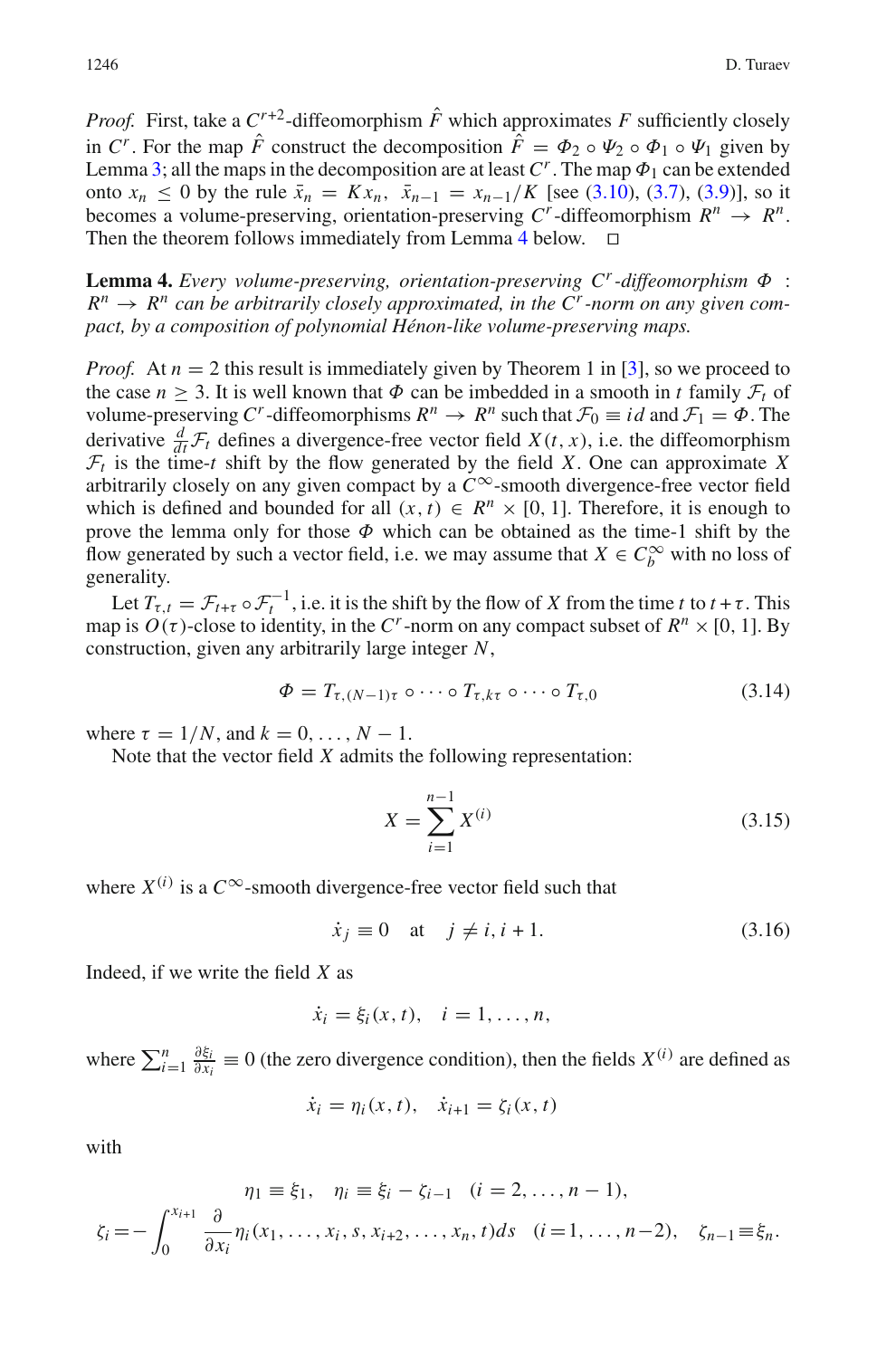By construction, the fields  $X^{(1)}, \ldots, X^{(n-2)}$  are divergence-free, and  $X^{(n-1)} = X X^{(1)} - \cdots - X^{(n-2)}$ , so  $X^{(n-1)}$  is also divergence-free, as *X* is.

<span id="page-12-0"></span>It follows from [\(3.15\)](#page-11-1) that

$$
T_{\tau,t} = T_{\tau,t}^{(n-1)} \circ \cdots \circ T_{\tau,t}^{(1)} + O(\tau^2), \tag{3.17}
$$

where  $T_{\tau,t}^{(i)}$  is the shift by the flow generated by the vector field  $X^{(i)}$ . Recall that the maps  $T_{\tau,i\tau}$  in [\(3.14\)](#page-11-2) are  $O(1/N)$ -close to identity. Therefore, it follows from [\(3.17\)](#page-12-0), (3.14) that

<span id="page-12-1"></span>
$$
\Phi = T_{\tau,(N-1)\tau}^{(n-1)} \circ \cdots \circ T_{\tau,(N-1)\tau}^{(1)} \circ \cdots \circ T_{\tau,k\tau}^{(n-1)} \circ \cdots \circ T_{\tau,k\tau}^{(1)} \circ \cdots \circ T_{\tau,0}^{(n-1)} \circ \cdots \circ T_{\tau,0}^{(1)} + O(\tau),
$$
\n(3.18)

uniformly on compacta.

As  $\tau$  can be taken arbitrarily small, it follows that in order to prove the lemma, it is enough to prove that every of the maps  $T_{\tau,t}^{(i)}$  in the right-hand side of [\(3.18\)](#page-12-1) can be approximated arbitrarily well by a composition of Hénon-like volume-preserving maps. The maps  $T_{\tau,t}^{(i)}$  are volume-preserving and satisfy

<span id="page-12-3"></span>
$$
\bar{x}_j = x_j \quad \text{at} \quad j \neq i, i+1 \tag{3.19}
$$

[see  $(3.16)$ ]. Therefore, if we denote

<span id="page-12-2"></span>
$$
\bar{x}_i = p(x), \quad \bar{x}_{i+1} = q(x), \tag{3.20}
$$

<span id="page-12-4"></span>then

$$
\det\left(\frac{\partial(p,q)}{\partial(x_i, x_{i+1})}\right) = 1.
$$
\n(3.21)

Thus, we can view  $(3.20)$  as an  $(n-2)$ -parameter family of symplectic two-dimensional maps  $(x_i, x_{i+1}) \mapsto (\bar{x}_i, \bar{x}_{i+1})$  parameterized by  $(x_1, \ldots, x_{i-1}, x_{i+2}, \ldots, x_n)$ .

According to [\[3](#page-40-2)], every finite-parameter family of symplectic maps can be approximated (on any compact) by a composition of families of Hénon-like maps, i.e., in our case, maps of the form

$$
\bar{x}_i = x_{i+1}, \quad \bar{x}_{i+1} = -x_i + h(x_{i+1}; x_1, \dots, x_{i-1}, x_{i+2}, \dots, x_n).
$$

<span id="page-12-5"></span>It follows that every map of the form  $(3.19)$ ,  $(3.20)$ ,  $(3.21)$  can be approximated arbitrarily closely by a composition of the maps of the form

$$
\begin{aligned}\n\bar{x}_j &= x_j \quad \text{at} \quad j \neq i, \, i+1, \\
\bar{x}_i &= x_{i+1}, \\
\bar{x}_{i+1} &= -x_i + h(x_{i+1}; x_1, \dots, x_{i-1}; x_{i+2}, \dots, x_n).\n\end{aligned} \tag{3.22}
$$

It just remains to note that every map of form  $(3.22)$  is a composition of volumepreserving Hénon-like maps; namely, it equals to

$$
S^{n-i-1} \circ H \circ S \circ Q^{n-1} \circ S^{i+1},
$$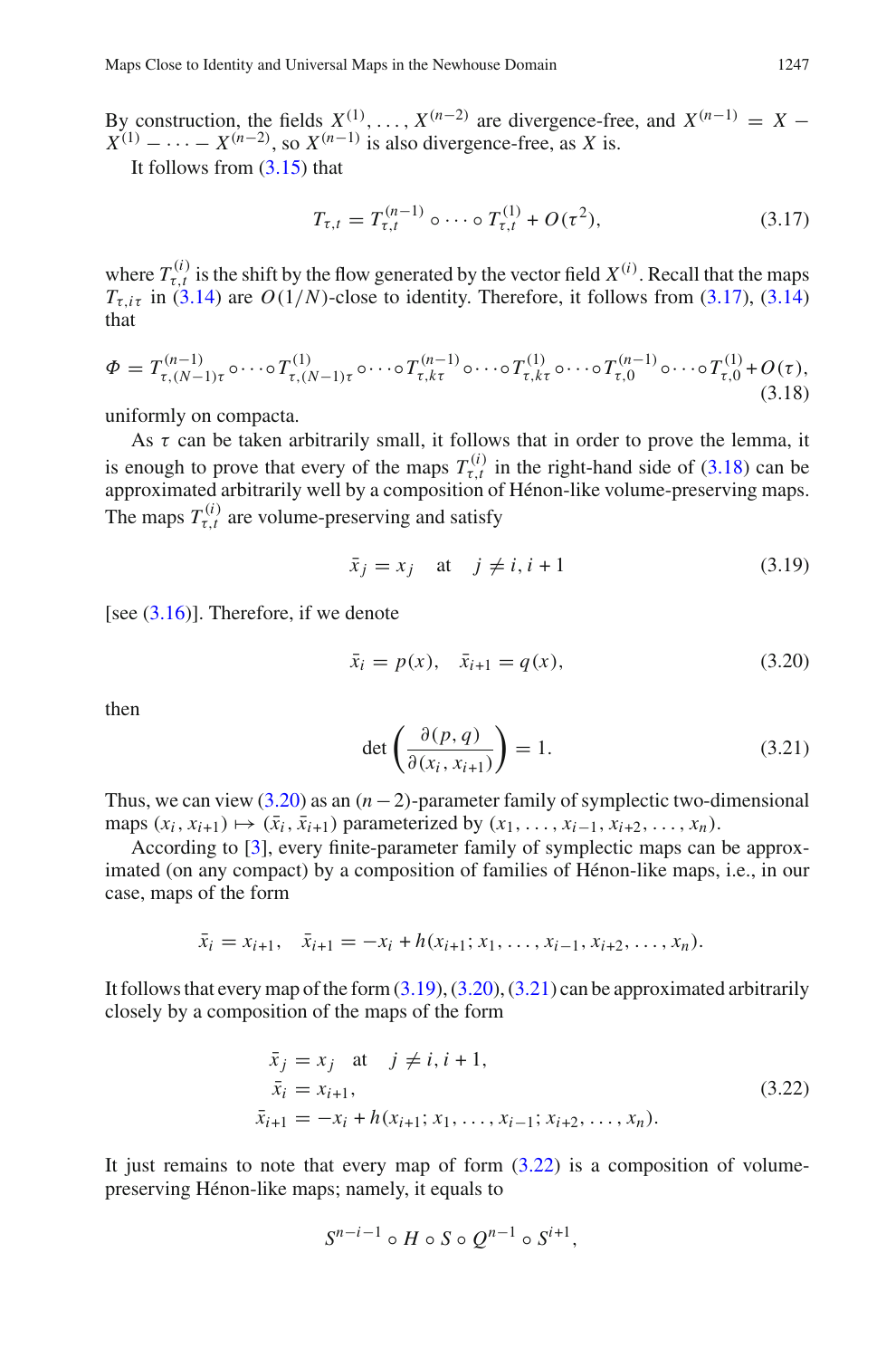where

$$
S := (x_1, ..., x_n) \mapsto (x_2, ..., x_n, (-1)^{n+1}x_1),
$$
  
\n
$$
Q := (x_1, ..., x_n) \mapsto (x_2, ..., x_n, \sum_{j=1}^n (-1)^{n+j}x_j),
$$
  
\n
$$
H := \{\bar{x}_1 = x_2, ..., \bar{x}_{n-1} = x_n,
$$
  
\n
$$
\bar{x}_n = \sum_{j=1}^{n-1} (-1)^{n+j}x_j - x_n + h(x_n; x_{n-i+1}, ..., x_{n-1}; (-1)^{n+1}x_2, ..., (-1)^{n+1}x_{n-i})\}.
$$

*Remark.* Consider the map

<span id="page-13-2"></span> $\Phi_0 := (x_1, \ldots, x_{n-2}, x_{n-1}, x_n) \mapsto (x_1, \ldots, x_{n-2}, x_n, -x_{n-1}).$  (3.23)

This is an orientation- and volume- preserving diffeomorphism of *Rn*, therefore we may rewrite [\(3.2\)](#page-9-7) as follows:

<span id="page-13-1"></span>
$$
F = \Phi_0 \circ \tilde{\Phi}_2 \circ \Psi_2 \circ \Phi_0 \circ \tilde{\Phi}_1 \circ \Psi_1,
$$

where  $\tilde{\Phi}_{1,2}$  are orientation-preserving, volume-preserving  $C^{r-2}$ -diffeomorphisms ( $\tilde{\Phi}_j =$  $\Phi_0^{-1} \circ \Phi_j$ ; we assume that  $\Phi_1$  is extended onto the whole of  $R^n$ , like in Theorem [7\)](#page-10-0). Now, by Lemma [4,](#page-11-0) we obtain the following, more convenient for us, analog of Theorem [7:](#page-10-0) *the map F can be arbitrarily closely approximated by a map of the following form:*

$$
\Phi_0 \circ \tilde{H}_{2q_2} \circ \cdots \circ \tilde{H}_{21} \circ \Psi_2 \circ \Phi_0 \circ \tilde{H}_{1q_1} \circ \cdots \circ \tilde{H}_{11} \circ \Psi_1, \tag{3.24}
$$

*with polynomial Hénon-like volume-preserving maps*  $\tilde{H}$ <sub>*is*</sub>.

## <span id="page-13-0"></span>**4. Proof of Theorem 1**

Now we can prove Theorem [1.](#page-2-0) As we explained in Sect. [1.2,](#page-2-2) it is enough to prove Lemma [1.](#page-2-1) Namely, given any orientation-preserving  $C^r$ -diffeomorphism  $F : B^n \to R^n$ we will take a sufficiently large disc  $D \subset R^n$  and construct a  $C^r$ -close to identity map *g*, equal to identity outside *D*, such that some renormalized iteration of *g*, i.e. a map  $g_{m,\psi} = \psi^{-1} \circ g^m \circ \psi |_{B^n}$ , is a close (as close as we want) approximation of *F*. Our construction allows for making *g* as close to identity as we want, so once this is done for one particular ball *D*, the same can be done for every ball *D*, since there always exists a map that takes one such ball to another, we can take this map as a coordinate transformation on *D* and this coordinate transformation changes the *Cr*-distance from *g* to identity only to a finite factor. We will also check that *g* and the rescaling map  $\psi$  is constructed in such a way that  $g^i(\psi(B^n)) \cap g^{m-1}(\psi(B^n)) = \emptyset$   $(i = 0, \ldots, m-2)$ , in full agreement with Lemma [1.](#page-2-1)

The idea of the construction is as follows. Given a diffeomorphism  $F: B^n \to R^n$  we will take its sufficiently close approximation  $\hat{F}$  in the form of [\(3.24\)](#page-13-1). Then we construct the *Cr*-close to identity map *g* whose some renormalized iteration is a close (as close as we want) approximation to  $\hat{F}$ . The map *g* is a small perturbation (as small as we want, in the *C<sup>r</sup>*-norm for any aforehand given *r*) of the time- $\delta$  map  $Y_{\delta}$  of a certain  $C^{\infty}$  flow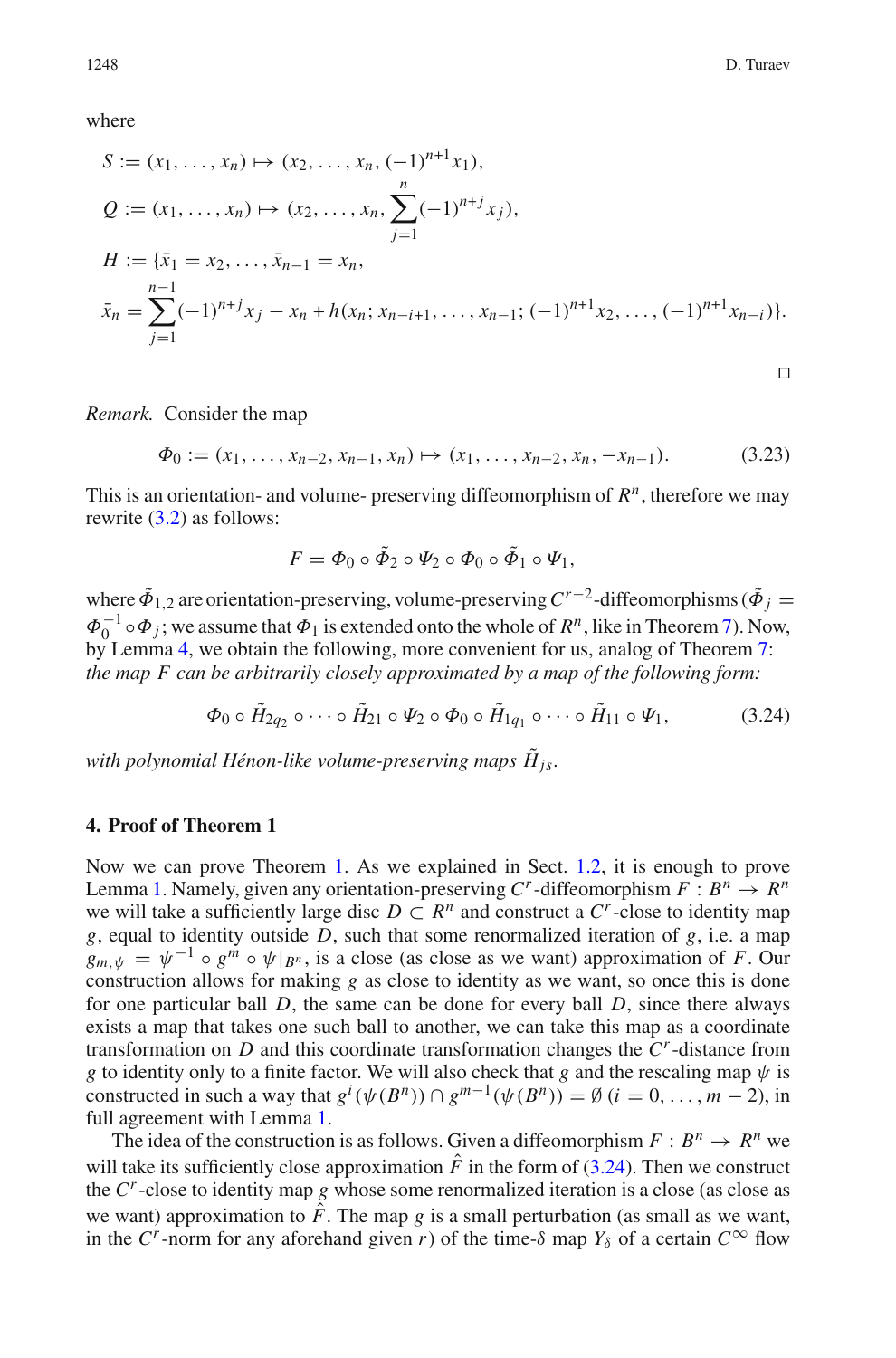*Y* in  $R^n$ ; we allow the flow *Y* to depend continuously (in  $C^{\infty}$ ) on a certain finite set of parameters  $[\mu$ 's and  $\gamma$ 's; see [\(4.1.1\)](#page-16-0), [\(4.2.1\)](#page-23-0)] which can take values from [0, 1], the exact values of these parameters are defined at the end of the construction. The constant δ can be chosen as small as we need, so  $Y_δ$  is indeed  $C^r$ -close to the identity, uniformly with respect to the choice of the parameters  $\mu$ ,  $\gamma$ . In our construction, the vector field of *Y* vanishes identically outside a sufficiently large ball *D* that depends on *F* but it does not depend on the choice of the approximation  $\hat{F}$ , it does not depend on  $\delta$  either. The small perturbations which we will apply to  $Y_\delta$  will also be localized in *D*. So, our close to identity map *g* equals to identity outside *D*.

We define the flow *Y* by means of the following procedure: we give explicit formulas for the vector field inside certain blocks  $U_{1\pm}$ ,  $U_{2\pm}$ ,  $V_{1,2}$  described below, while between the blocks we specify only the transition time from the boundary of one block to another and the corresponding Poincaré map. The existence of a  $C^{\infty}$  flow with arbitrary (of class  $C^{\infty}$ ) transition times and orientation-preserving Poincaré maps between blocks boundaries is a routine fact (at least for the given geometry of the blocks, see Fig. [2\)](#page-15-0).

As we may always approximate our given diffeomorphism  $F : B^n \to R^n$  by a *C*<sup>∞</sup>-diffeomorphism arbitrarily well, we assume that  $F \in C^\infty$  from the beginning. Let  $\Phi_{1,2}$  and  $\Psi_{1,2}$  be the maps defined by decomposition [\(3.2\)](#page-9-7) of *F*. We define the vector field inside the blocks  $U_{1+}$ ,  $U_{2+}$  in such a way that a kind of saddle-node bifurcation is created inside each of the blocks [see  $(4.1.1)$ ,  $(4.2.1)$ ; we build very degenerate saddlenodes in order to make formulas for the time-*t* map simpler—see [\(4.1.3\)](#page-16-1), [\(4.2.4\)](#page-23-1)]. The Poincaré maps from the boundary  $\Sigma_{j+}^{out}$  of  $U_{j+}$  to the boundary  $\Sigma_{j-}^{in}$  of  $U_{j-}$  (*j* = 1, 2) are chosen in such a way that the resulting flow map from entering  $U_{i+}$  till exiting *U<sub>j−</sub>* is affine conjugate to the map  $\Psi$ <sub>*j*</sub> [see [\(4.1.5\)](#page-17-0), [\(4.2.5\)](#page-24-0), [\(3.3\)](#page-9-3), [\(3.4\)](#page-9-4)]. The aforementioned parameters  $\mu$  and  $\gamma$  of the flow *Y* regulate the behaviour near the saddle-nodes inside the blocks  $U_{1+}$ ,  $U_{2+}$  in such a way that we can control the parameters of this affine conjugacy; they do not affect the flow outside these blocks. The regions from entering  $U_{i+}$  till exiting  $U_{i-}$  will be called "lips".

We make the flow inside  $V_{1,2}$  volume-preserving and linear [see  $(4.1.6)$ ,  $(4.2.2)$ ,  $(4.2.3)$ ]. Moreover, we put saddle equilibria into  $V_{1,2}$ . We define the Poincaré map between the boundaries  $\Pi_{j+}^{out}$  and  $\Pi_{j-}^{in}$  of  $V_j$  (see Fig. [2\)](#page-15-0) in such a way that a homoclinic loop to the saddle is created. For the time- $\delta$  map  $Y_{\delta}$  of the flow *Y* the saddle equilibrium is a saddle fixed point, and the homoclinic loop is a continuous family of homoclinic orbits. We perturb the map  $Y_{\delta}$  in such a way that this family splits into a finite set of orbits of homoclinic tangency of sufficiently high orders and unfold these tangencies then. The exact form of the perturbation [see  $(4.1.17)$ ,  $(4.2.16)$ ] may be chosen such that the iteration of the perturbed map  $g$  for one round near the homoclinic loop is a close approximation (in appropriately scaled coordinates) to any given polynomial conservative Hénon-like map [see [\(4.1.22\)](#page-20-0), [\(4.2.22\)](#page-27-0)]. Hence, a multi-round iteration of *g* can be made arbitrarily close to a superposition of a finite number of any given polynomial Hénon-like maps. By Lemma [4](#page-11-0) such superpositions approximate any given volume-preserving maps, e.g. maps  $\Phi_j$  from the decomposition [\(3.2\)](#page-9-7). In this way the iteration of *g* which after a large number of rounds near homoclinic orbits takes points entering  $V_j$  to the points entering  $U_{3-j}$ , is made as close as we want to the map  $\Phi_j$  $(j = 1, 2)$ , in some rescaled coordinates.

The small perturbation from  $Y_{\delta}$  to *g* is localized in a neighbourhood of a finite number of points; the number of these points depends on the choice of the maps  $\Phi_i$ only. The positions of these points depend on  $\delta$ , and the size of the neighbourhood of these points where the perturbation is localized depends on one more parameter, an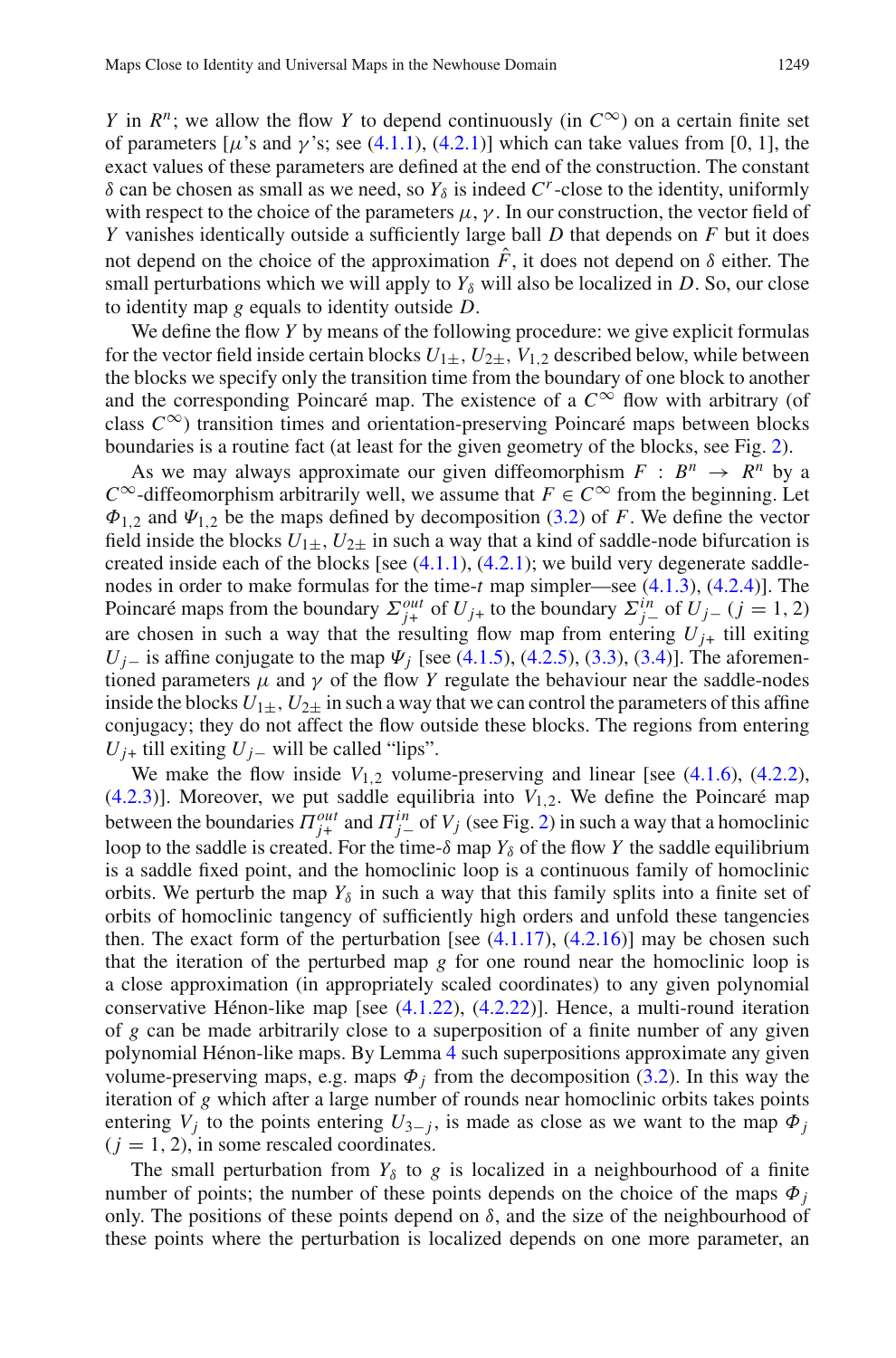

<span id="page-15-0"></span>**Fig. 2.** An illustration to the proof of Theorem 1

integer  $p$  (the size can shrink to zero as  $p$  increases to infinity). More importantly, the increase of  $p$  can make the  $C<sup>r</sup>$ -norm of the perturbation as small as we need. We fix  $\delta$  small enough, and then choose  $p$  large enough to guarantee the sufficient closeness of *g* to identity. The increase of the parameter *p* also ensures the closeness (after an appropriate rescaling of coordinates) of the iteration of *g*, which takes points entering *V<sub>j</sub>* to the points entering  $U_{3-i}$ , to the map  $\Phi_j$ , and it also allows for making the scaling factor  $\eta(p)$  arbitrarily small. We will show at the end of Sect. [4.1.5](#page-22-0) that the smallness of the scaling factor guarantees that the images  $g^i(\psi(B^n))$   $(i = 0, ..., m - 2)$  do not intersect  $g^{m-1}(\psi(B^n))$ , as required by Lemma [1.](#page-2-1)

After the parameters  $\delta$  and p are chosen so that the map g is sufficiently close to identity and the iterations of *g* which take points entering  $V_i$  to the points entering  $U_{3-i}$ are sufficiently close to  $\Phi_i$  in certain rescaled coordinates, we choose the parameters  $\mu$ and  $\gamma$  of the flow *Y* within the lips in such a way that the coordinate scalings we make in the blocks  $U_{1,2}$  and  $V_{1,2}$  match each other [see [\(4.1.31\)](#page-22-1), [\(4.1.32\)](#page-22-2), [\(4.2.28\)](#page-29-0), [\(4.2.29\)](#page-29-1), [\(4.2.30\)](#page-29-2)]. Thus, by construction, the (renormalized) iteration of *g* that corresponds to passing from the entrance to  $U_{1+}$  through  $U_{1-}$  into  $V_1$ , then to many rounds near the homoclinic loop, then to exiting  $V_1$  and entering  $U_{2+}$ , passing through  $U_2$ – to  $V_2$ , a number of near-homoclinic rounds and return to  $U_{1+}$ , is a close approximation to  $\Phi_2 \circ$  $\Psi_2 \circ \Phi_1 \circ \Psi_1$ , i.e. to the original diffeomorphism *F* indeed.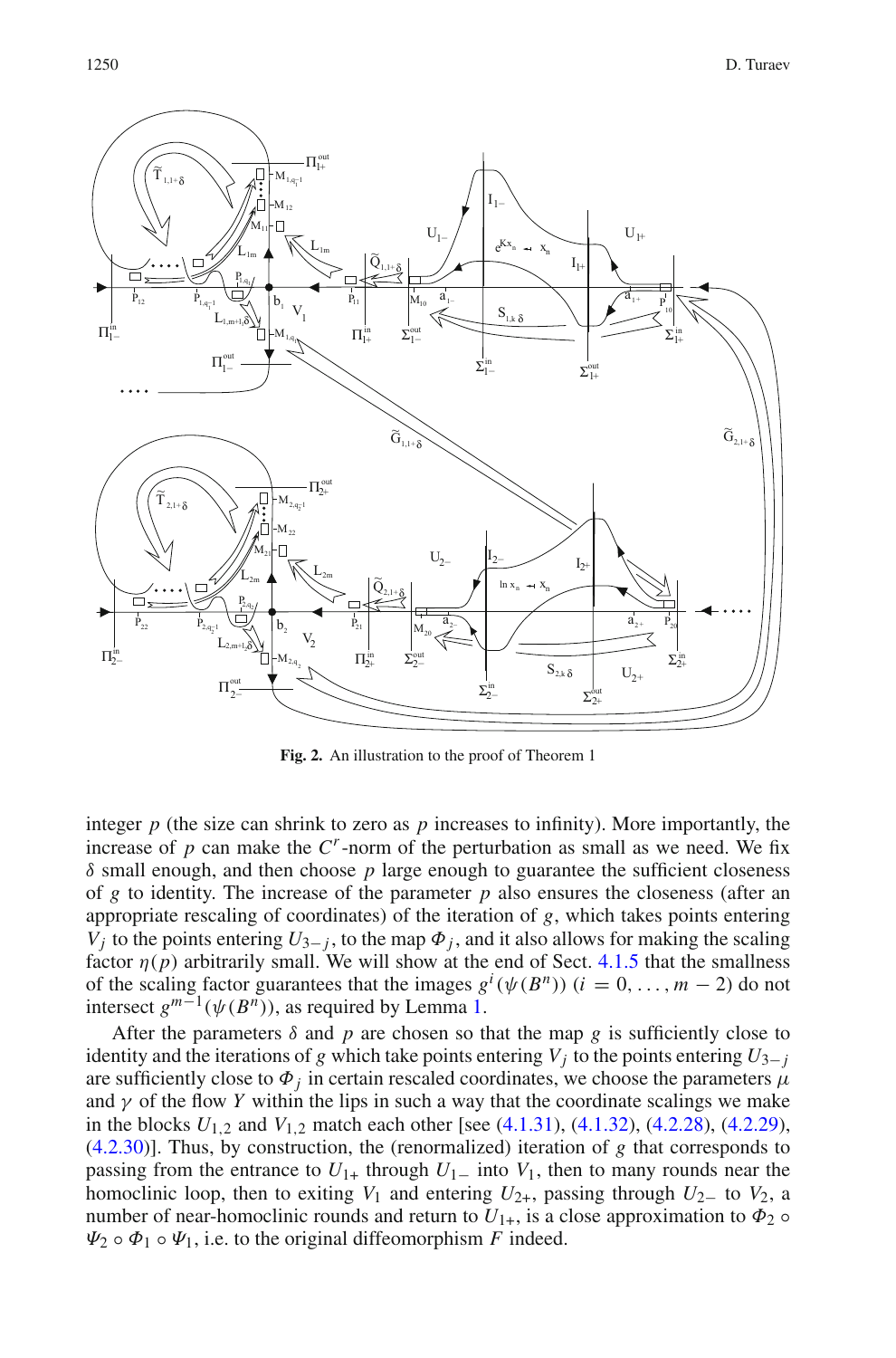In the two-dimensional case, the key fact that every area-preserving diffeomorphism can be approximated by some multi-round iteration of a map with a homoclinic tangency was proven in [\[28\]](#page-41-3). To deal with dimensions higher than 2, we construct a very degenerate homoclinic tangency (in terms of [\[55](#page-42-9)], both critical and Lyapunov dimensions for this tangency are equal to *n*—this is necessary in order not to lose dimension at the rescaling of the first-return map).We do not undertake an analysis of the corresponding bifurcation; instead, we make explicit computations of the rescaled return maps for our particular example only.

*4.1. Two-dimensional case.* To make computations more transparent we start with the case  $n = 2$ .

*4.1.1. Flow Y in the lips.* Let  $\Phi_{1,2}$  and  $\Psi_{1,2}$  be the maps defined by [\(3.2\)](#page-9-7). Let  $I_{1\pm}$ and  $I_{2\pm}$  be intervals of values of  $x_2$  such that  $x_2 \in I_{1+}$  at  $(x_1, x_2) \in B^2$ ,  $x_2 \in I_{1-}$  at  $(x_1, x_2)$  ∈  $\Psi_1(B^2)$ ,  $x_2$  ∈  $I_{2+}$  at  $(x_1, x_2)$  ∈  $\Phi_1 \circ \Psi_1(B^2)$  and  $x_2$  ∈  $I_{2-}$  at  $(x_1, x_2)$  ∈  $\Psi_2 \circ \Phi_1 \circ \Psi_1(B^2)$ . Let *R* be such that all the intervals  $I_{i+}$  lie within  $\{|x_2| \leq R\}$ . Choose numbers  $a_{1+} = a_{1-} + 3 = b_1 + 6 = a_{2+} + 9 = a_{2-} + 12 = b_2 + 15$ . Let the vector field of *Y* in the regions  $U_{j\sigma}$ : { $|x_1 - a_{j\sigma}| \le 1$ ,  $|x_2| \le R$ },  $j = 1, 2, \sigma = \pm 1$ , be equal to

$$
\dot{x}_1 = -\mu_j - (1 - \mu_j)(1 - \xi(x_1 - a_{j\sigma})), \n\dot{x}_2 = \sigma \gamma_j x_2 \xi(x_1 - a_{j\sigma}),
$$
\n(4.1.1)

<span id="page-16-2"></span><span id="page-16-0"></span>where  $\mu_{1,2} > 0$  are small [see [\(4.1.31\)](#page-22-1)],  $\gamma_{1,2} \in [0, 1]$  [see [\(4.1.32\)](#page-22-2)], and  $\xi$  is a  $C^{\infty}$ function such that

<span id="page-16-1"></span>
$$
0 \le \xi \le 1
$$
,  $\xi(0) = 1$ ,  $\xi(z) \equiv 0$  at  $|z| \ge \frac{1}{2}$ . (4.1.2)

As  $\dot{x}_1 < 0$  in  $U_{j\sigma}$ , every orbit of Y that starts in  $U_{j\sigma}$  near  $x_1 = a_{j\sigma} + 1$  must come in the vicinity of  $x_1 = a_{i\sigma} - 1$  as time grows. For the corresponding time-*t* map, we have

$$
x_1(t) = x_1(0) - t + \frac{1}{2}\beta(\mu_j), \quad x_2(t) = e^{\sigma \gamma_j \alpha(\mu_j)} x_2(0), \tag{4.1.3}
$$

<span id="page-16-3"></span>where [see  $(4.1.1)$ ]

$$
\alpha(\mu) = \int_{x_{n-1}(t) - a_{j\sigma}}^{x_{n-1}(0) - a_{j\sigma}} \frac{\xi(z)dz}{\mu + (1 - \mu)(1 - \xi(z))} = \int_{-1/2}^{1/2} \frac{\xi(z)dz}{\mu + (1 - \mu)(1 - \xi(z))},
$$
  

$$
\beta(\mu) = 2\left(\int_{-1/2}^{1/2} \frac{dz}{\mu + (1 - \mu)(1 - \xi(z))} - 1\right).
$$
 (4.1.4)

Note that  $\alpha(\mu)$  is positive, independent of  $x_1(0)$  and *t* [because we assume that the integration limits  $(x_1(0) - a_{j\sigma})$  and  $(x_1(t) - a_{j\sigma})$  are close to 1 in the absolute value, i.e. they fall in the region where  $\xi(z) \equiv 0$ ; see [\(4.1.2\)](#page-16-2)], and both  $\alpha(\mu)$  and  $\beta(\mu)$  tend to infinity as  $\mu \to +0$  (the integrals diverge at  $\mu = 0$  because  $\xi(0) = 1$ ).

Denote  $\sum_{j+}^{in} := \{x_1 = a_{j+} + 1, |x_2| \le 1\}, \sum_{j+}^{out} := \{x_1 = a_{j+} - 1, |x_2| \le R\},\$  $\Sigma_{j-}^{in} := \{x_1 = a_{j-} + 1, |x_2| \leq R\}$ ,  $\Sigma_{j-}^{out} := \{x_1 = a_{j-} - 1, |x_2| \leq 1\}$ . Every orbit of *Y* that intersects  $\sum_{j+1}^{in}$  at  $x_2$  sufficiently small leaves  $U_{j+}$  by crossing  $\sum_{j+1}^{out}$ , and the orbits that intersect  $\sum_{j}^{in}$  leave  $U_{j}$ − by crossing  $\sum_{j}^{out}$  [see [\(4.1.3\)](#page-16-1)]. Define the vector field *Y* in the region between  $\Sigma_{j+}^{out}$  and  $\Sigma_{j-}^{in}$  in such a way that the orbits starting in  $\Sigma_{+}^{out}$  reach  $\Sigma^{in}_{-}$  at time 1, and the corresponding Poincaré map  $\Sigma^{out}_{j+} \to \Sigma^{in}_{j-}$  is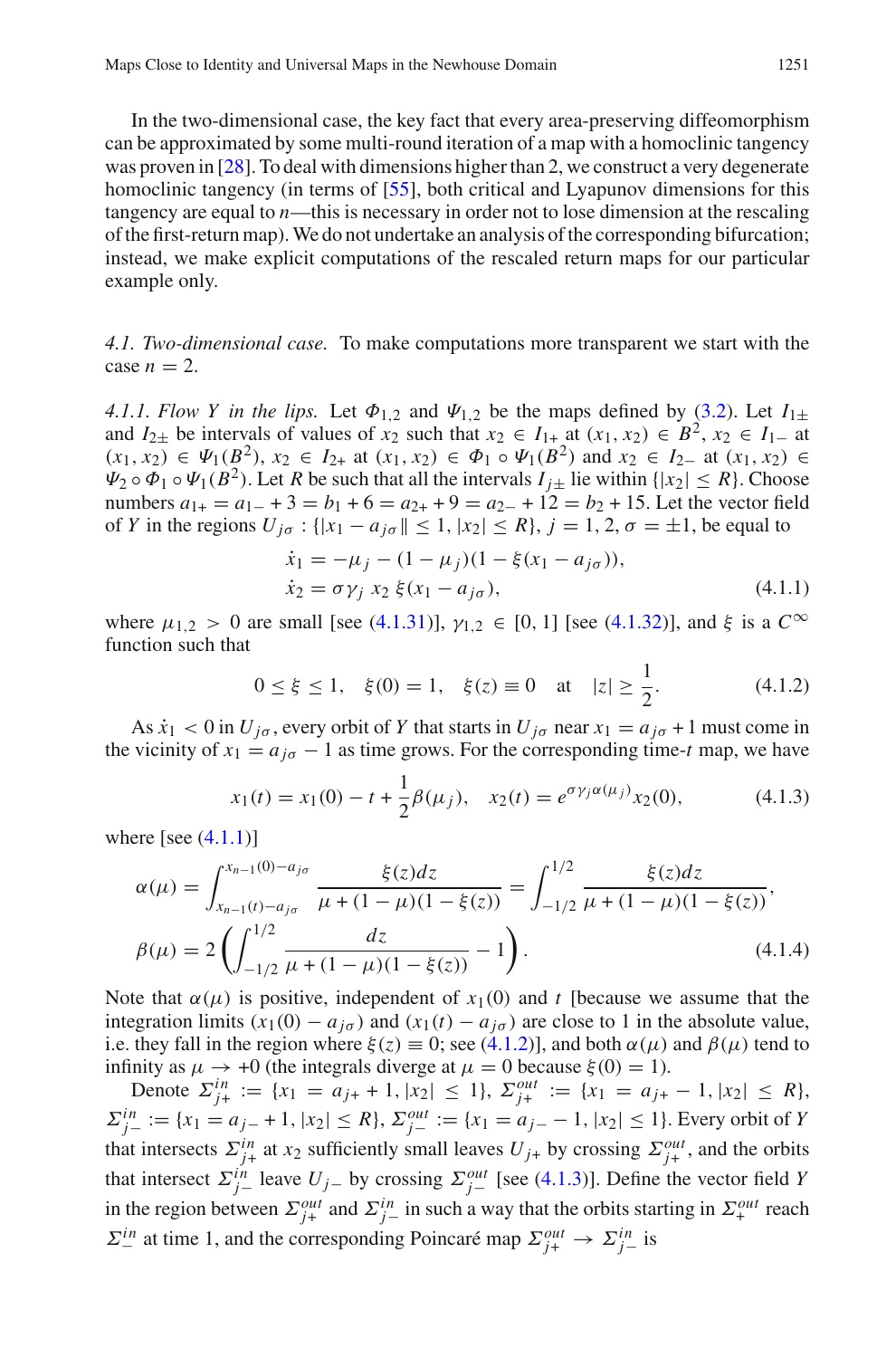<span id="page-17-0"></span>
$$
x_2 \mapsto \psi_j(x_2),
$$

where  $\psi_1(x_2) \equiv e^{Kx_2}$  at  $x_2 \in I_{1+}$  and  $\psi_2(x_2) \equiv \ln x_2$  at  $x_2 \in I_{2+}$  [see [\(3.4\)](#page-9-4)]. Then, the flow takes the points from the vicinity of  $x_1 = a_{j+1} + 1$  in  $U_{j+1}$  into the vicinity of  $x_1 = a_{j-} - 1$  in *U<sub>j</sub>*−. By [\(4.1.3\)](#page-16-1), the corresponding time-*t* map  $S_{jt}$  is

$$
x_1(t) = x_1(0) - t + \beta(\mu_j), \quad x_2(t) = e^{-\gamma_j \alpha(\mu_j)} \quad \psi_j\left(e^{\gamma_j \alpha(\mu_j)} x_2(0)\right). \tag{4.1.5}
$$

*4.1.2. Flow Y near the homoclinic loops.* In the regions  $V_i$ :  $\{|x_1 - b_i| \leq 1, |x_2| \leq 1\}$  $(j = 1, 2)$  we put the vector field of Y to be equal to

<span id="page-17-1"></span>
$$
\dot{x}_1 = -(x_1 - b_j), \quad \dot{x}_2 = x_2. \tag{4.1.6}
$$

<span id="page-17-3"></span>Thus, in  $V_j$ , the point  $O_j$ : { $x_1 = b_j$ ,  $x_2 = 0$ } is a linear saddle. Its local stable manifold  $W_j^s$  is  $x_2 = 0$ , and the local unstable manifold  $W_j^u$  is  $x_1 = b_j$ . The time-*t* map  $L_{ji}$ within  $V_i$  is given by

$$
x_1(t) = b_j + e^{-t}(x_1(0) - b_j), \quad x_2(t) = e^t x_2(0). \tag{4.1.7}
$$

Let us define *Y* in the region between  $\sum_{j=1}^{out}$  and  $\Pi_{j+}^{in} := \{x_1 = b_j + 1, |x_2| \le 1\}$  in such a way that all the orbits starting in a small neighborhood of  $x_2 = 0$  in  $\sum_{j=1}^{out}$  intersect  $\Pi_{j+}^{in}$  at time 1, and the corresponding Poincaré map is the identity:

<span id="page-17-2"></span>
$$
x_2 \mapsto x_2.
$$

Then the time-*t* map  $Q_{it}$  from a small neighborhood of ( $x_1 = a_{i-1} - 1$ ,  $x_2 = 0$ ) in  $U_{i-1}$ into a small neighborhood of  $(x_1 = b_j + 1, x_2 = 0)$  in  $V_j$  is given by

$$
x_1(t) - b_j = e^{-(t - x_1(0) - 2 + a_j)} , \quad x_2(t) = e^{t - x_1(0) - 2 + a_j} - x_2(0)
$$
 (4.1.8)

In order to see this, we recall that the vector field in  $U_j$ − near  $x_1 = a_j$ − 1 is given by

$$
\dot{x}_1 = -1, \quad \dot{x}_2 = 0
$$

[see [\(4.1.1\)](#page-16-0)]. Therefore, the term  $x_1(0) + 2 - a_j$  in [\(4.1.8\)](#page-17-2) is the time the orbit spends in order to get from  $x(0)$  to  $\overline{H}_{j+}^{in}$ ).

Every orbit that enters  $V_j$  at  $x_2 > 0$  leaves  $V_j$  by crossing the cross-section  $\Pi_{j+}^{out} :=$  ${x_2 = 1, |x_1 - b_i| \leq 1}$ , and every orbit that enters  $V_i$  at  $x_2 < 0$  leaves it by crossing the cross-section  $\Pi_{j-}^{out} := \{x_2 = -1, |x_1 - b_j| \leq 1\}$ . We assume that the orbits that start at  $\Pi_{j+}^{out}$  close to the point  $W_j^u \cap \Pi_{j+}^{out} = (b_j, 1)$  return to  $V_j$  at time 1 and cross  $\Pi_{j-}^{in} := \{x_1 = b_j - 1, |x_2| \leq 1\}$ ; we also assume that the corresponding Poincaré map  $x_1 \mapsto \bar{x}_2$  is given by

<span id="page-17-4"></span>
$$
\bar{x}_2 = -(x_1 - b_j)
$$

(the minus sign stands to ensure the orientability of the flow map). It follows that the time-*t* map  $T_{jt}$  from a small neighborhood of  $W_j^u \cap \Pi_{j+}^{out}$  in  $V_j$  into a small neighborhood of  $(x_1 = b_i - 1, x_2 = 0)$  in  $V_i$  is given by

$$
x_1(t) = b_j - e^{-(t-1)}/x_2(0), \quad x_2(t) = -e^{t-1}x_2(0)^2(x_1(0) - b_j).
$$
 (4.1.9)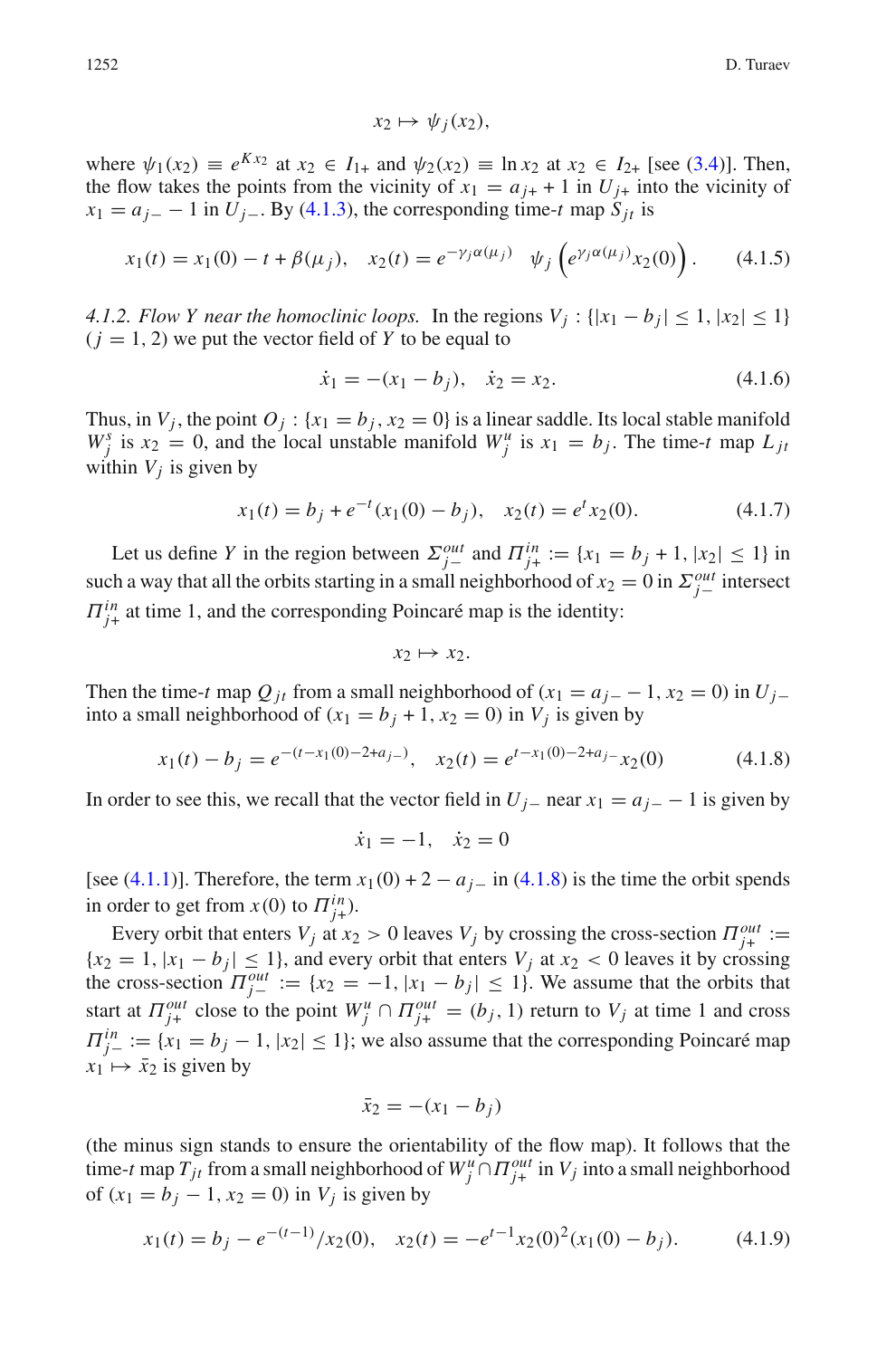For the orbits that start at  $\Pi_{j-}^{out}$  close to the point  $W_j^u \cap \Pi_{j-}^{out} = (b_j, -1)$  we assume that they cross  $\Sigma_{3-j,+}^{in}$  at time 1, and the corresponding Poincaré map is given by  $\bar{x}_2 = -(x_1 - b_i)$ . Thus [see [\(4.1.1\)](#page-16-0), [\(4.1.2\)](#page-16-2), [\(4.1.6\)](#page-17-1)], the time-*t* map *G <sub>it</sub>* from a small neighborhood of  $\check{W}^u_j \cap \Pi_{j-}^{out}$  in  $V_j$  into a small neighborhood of ( $x_1 = a_{3-j,+}+1$ ,  $x_2 = 0$ ) in  $U_{3-i,+}$  is

<span id="page-18-0"></span>
$$
x_1(t) = a_{3-j,+} + 2 - t - \ln |x_2(0)|, \quad x_2(t) = -(x_1(0) - b_j)|x_2(0)|. \tag{4.1.10}
$$

Every  $C^{\infty}$  flow *Y*, which satisfies [\(4.1.5\)](#page-17-0), [\(4.1.8\)](#page-17-2), [\(4.1.7\)](#page-17-3), [\(4.1.9\)](#page-17-4), [\(4.1.10\)](#page-18-0), is good for our purposes. We may therefore assume that the vector field of *Y* is identically zero outside some sufficiently large ball *D*. For small  $\delta$ , the time- $\delta$  map  $Y_{\delta}$  of the flow is  $O(\delta)$ -close to identity in the  $C^r$ -norm, for any given *r*. It also equals to identity outside *D*. Let us fix a certain  $r$ , and take a sufficiently small  $\delta$  (for convenience, we assume that  $N := \delta^{-1}$  is an integer). Below we construct an arbitrarily small (in the  $C^r$ -norm), localized in *D* perturbation of  $Y_\delta$  as follows.

4.1.3. Perturbation of  $Y_{\delta}$  and rescaling near the homoclinic loops. For the given diffeomorphism  $F$ , take its sufficiently close approximation in the form of  $(3.24)$ ; in the two-dimensional case the map  $\Phi_0$  is given by

<span id="page-18-3"></span>
$$
\Phi_0 := (x_1, x_2) \mapsto (x_2, -x_1). \tag{4.1.11}
$$

As there is only a finite number  $(q_1 + q_2)$  of the polynomial maps  $\tilde{H}_{js}$  in [\(3.24\)](#page-13-1), one can find some finite  $d \ge 1$  (common for all  $\tilde{H}_{is}$ ,  $s = 1, \ldots, q_i$ ,  $j = 1, 2$ ) such that the maps  $\tilde{H}_{is}$  are written as follows:

$$
\bar{x}_1 = x_2, \quad \bar{x}_2 = -x_1 + \sum_{0 \le v \le d} h_{jsv} x_2^v. \tag{4.1.12}
$$

Inside the segment  $I_j^{out} := \{e^{-\delta} \le x_2 < 1\}$  of  $W_j^u$  ( $j = 1, 2$ ), we choose  $q_j - 1$ different points  $M_{j1}, \ldots, M_{j,q_j-1}$ , and one point  $M_{jq_j} \in W_j^u$  will be chosen in the segment  $-e^{-\delta} \ge x_2 > -1$ . Let *u*<sub>js</sub> denote the coordinate *x*<sub>2</sub> of  $M_{js}(s = 1, ..., q_j)$ . As  $N\delta = 1$  = flight time from  $\Pi_{j+1}^{out}$  to  $\Pi_{j-1}^{in}$ , near the segment  $I_j^{out}$  the  $(N+1)$ -th iteration of the time- $\delta$  map  $Y_{\delta}$  is the map  $T_{j,1+\delta}$  from [\(4.1.9\)](#page-17-4), i.e. it is given by

<span id="page-18-1"></span>
$$
\bar{x}_1 = b_j - e^{-\delta}/x_2, \quad \bar{x}_2 = -e^{\delta}x_2^2(x_1 - b_j). \tag{4.1.13}
$$

This map takes the segment  $I_j^{out}$  onto the segment  $\{b_j - 1 \le x_1 < b_j - e^{-\delta}, x_2 = 0\}$  $W_j^s$ . Let  $P_{j,s+1} = T_{j,1+\delta} M_{js}(s = 1, ..., q_j - 1)$ , and let  $P_{j1}$  be the point  $(x_1, x_2 = 1, ..., x_{j-1})$  $(b_j + e^{-\delta/2}, 0)$ , so  $P_{j1}$  ∈  $W_j^s$  ∩ { $b_j + e^{-\delta}$  <  $x_1$  <  $b_j$  + 1}. We further denote the coordinate  $x_1$  of  $P_{is}$  as  $z_{is}$ . By [\(4.1.13\)](#page-18-1),

<span id="page-18-2"></span>
$$
z_{j,s+1} = b_j - e^{-\delta}/u_{js}.
$$
\n(4.1.14)

<span id="page-18-4"></span>Recall also that

$$
z_{j1} = b_j + e^{-\delta/2} \tag{4.1.15}
$$

by the definition of  $P_{j1}$ . We stress that  $u_{js}$  and  $(b_j - z_{js})$  are bounded away from zero.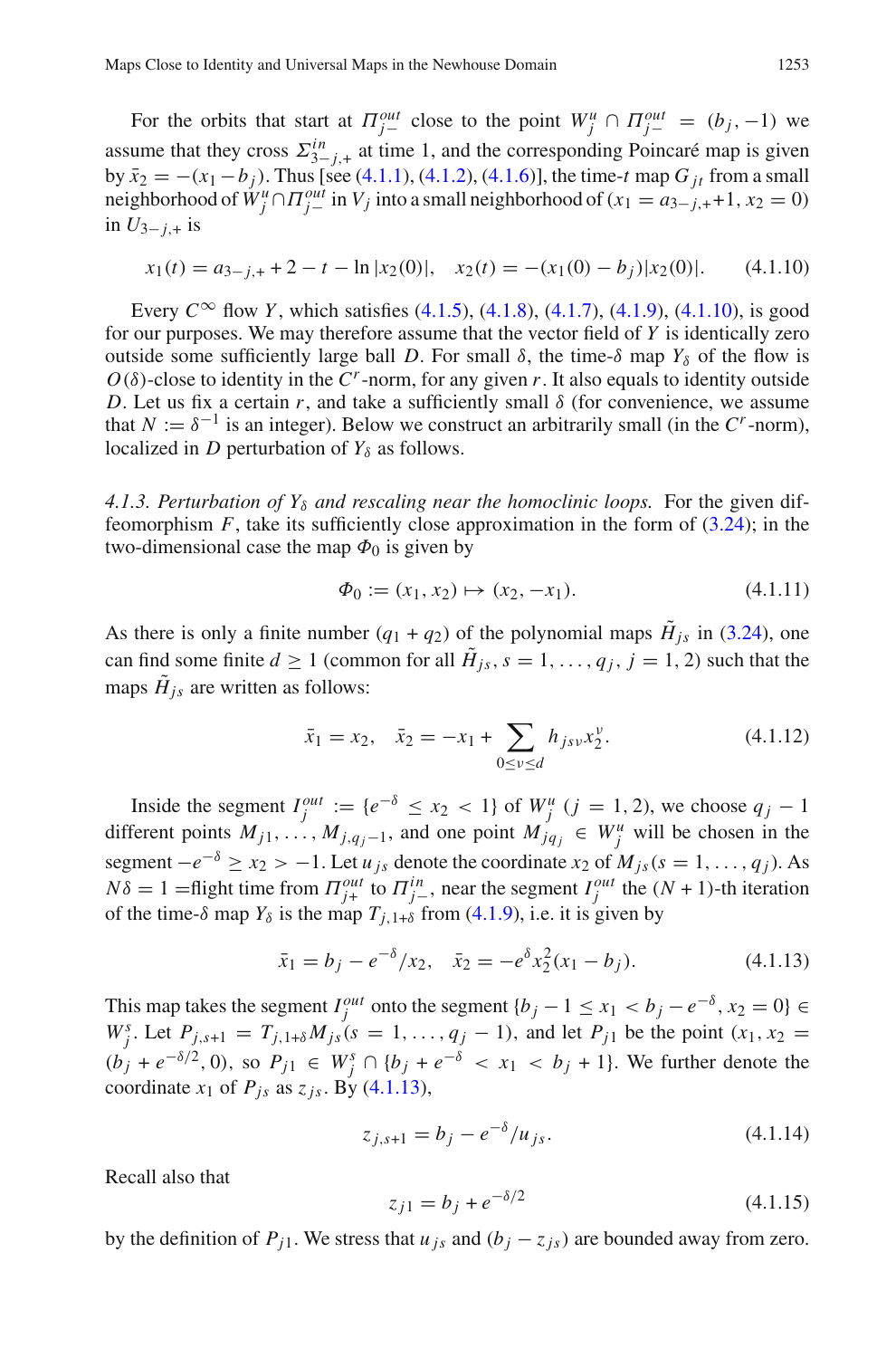Take a sufficiently large integer *p* and choose some points  $P'_{js} = (z_{js}, z'_{js})$  and  $M'_{js} =$  $(u'_{js}, u_{js})$ , sufficiently close to  $P_{js}$  and  $M_{js}$  respectively  $(j = 1, 2; s = 1, ..., q_j)$ . We define the coordinates of  $P'_{js}$  and  $M'_{js}$  by the following rule:

$$
z'_{js} = e^{-p} u_{js}, \quad u'_{js} = b_j + e^{-p} (z_{js} - b_j) \quad \text{at } s \le q_j - 1
$$
  
\n
$$
z'_{jq_j} = e^{-(p+l_j\delta)} u_{jq_j}, \quad u'_{jq_j} = b_j + e^{-(p+l_j\delta)} (z_{jq_j} - b_j), \tag{4.1.16}
$$

<span id="page-19-1"></span>where  $l_j$  is the maximal integer that is strictly less than  $\frac{1}{\delta} \ln C_{jq_j}$ , the coefficient  $C_{jq_j}$ is defined inductively by formulas [\(4.1.23\)](#page-20-1), [\(4.1.20\)](#page-20-2). Note that  $C_{ja}$  stay positive and uniformly bounded away from zero and infinity, so  $l_i \delta$  remains uniformly bounded for arbitrarily small δ.

As *p* is assumed to be large and  $l_j \delta$  is bounded, such defined points  $P'_{js}$  and  $M'_{js}$ are close to respective points  $P_{js}$  and  $M_{js}$  indeed. It follows from [\(4.1.16\)](#page-19-1) that  $M'_{js}$  =  $L_{jp}P'_{js}$  at  $s \le q_j - 1$ , where  $L_{jt}$  is the map [\(4.1.7\)](#page-17-3). At  $s = q_j$  we have  $M'_{jq_j}$  =  $L_{j,p+l_j\delta} P'_{jq_j}$ .

Let us add to the map  $Y_\delta$  a small perturbation, which is localized in a small neighborhood of the points  $Y_\delta^{-1}(P_{j,s+1})$  (so outside these small neighborhoods  $Y_\delta$  remains unchanged). We require that these localized perturbations are such that in a sufficiently small neighborhood of  $M_{js} = Y_\delta^{-N} (Y_\delta^{-1} P_{j,s+1})$  the map  $g^{N+1}$  (where *g* denotes the perturbed map) is given by the following perturbation of [\(4.1.13\)](#page-18-1):

$$
\bar{x}_1 = b_j - e^{-\delta}/x_2,
$$
  
\n
$$
\bar{x}_2 = z'_{j,s+1} - e^{\delta}x_2^2(x_1 - u'_{js}) + \sum_{0 \le v \le d} \varepsilon_{jsv}(x_2 - u_{js})^v,
$$
\n(4.1.17)

<span id="page-19-0"></span>where  $\varepsilon_{jsv}$  are small coefficients to be determined later [see [\(4.1.21\)](#page-20-3)]. By [\(4.1.16\)](#page-19-1),  $z'_{j,s+1}$ and  $(u'_{js} - b_j)$  are small as well, so [\(4.1.17\)](#page-19-0) is a small perturbation of [\(4.1.13\)](#page-18-1) indeed. It is easy to see from [\(4.1.17\)](#page-19-0), [\(4.1.14\)](#page-18-2) that  $P'_{j,s+1} = g^{N+1} M'_{j,s}$  at  $\varepsilon = 0$ .

At  $\varepsilon = 0$  (hence at all small  $\varepsilon$ ) the map  $\tilde{T}_{j,1+\delta} \circ L_{jp} \equiv g^{pN+N+1}$  (where  $\tilde{T}$  stands for the perturbed map *T*) takes a small neighborhood of  $P'_{js} = (z_{js}, z'_{js})$  into a small neighborhood of  $P'_{j,s+1} = (z_{j,s+1}, z'_{j,s+1})$ . By [\(4.1.17\)](#page-19-0), [\(4.1.7\)](#page-17-3), [\(4.1.16\)](#page-19-1), this map is written as

$$
\bar{x}_1 = b_j - e^{-(p+\delta)}/x_2,
$$
\n
$$
\bar{x}_2 = z'_{j,s+1} - e^{(p+\delta)}x_2^2(x_1 - z_{js}) + \sum_{0 \le v \le d} \varepsilon_{jsv} e^{vp}(x_2 - z'_{js})^v,
$$
\n(4.1.18)

<span id="page-19-2"></span>We choose some  $\eta(p)$  that tends to zero as  $p \to +\infty$  and introduce rescaled coordinates  $(v_1, v_2)$  near  $P'_{j_s}$  by the rule

<span id="page-19-3"></span>
$$
x_1 = z_{js} + C_{js} \eta v_1, \quad x_2 = z'_{js} + \frac{1}{C_{js}} \eta e^{-p} v_2,
$$
 (4.1.19)

where the independent of  $p$  positive coefficients  $C_{js}$  are determined later [see [\(4.1.20\)](#page-20-2); note that  $C_{is}$  are bounded away from zero and infinity]. Since  $\eta$  tends to zero as  $p \to +\infty$ , any bounded region of values of v corresponds to a small neighborhood of  $P'_{j<sub>s</sub>}$ .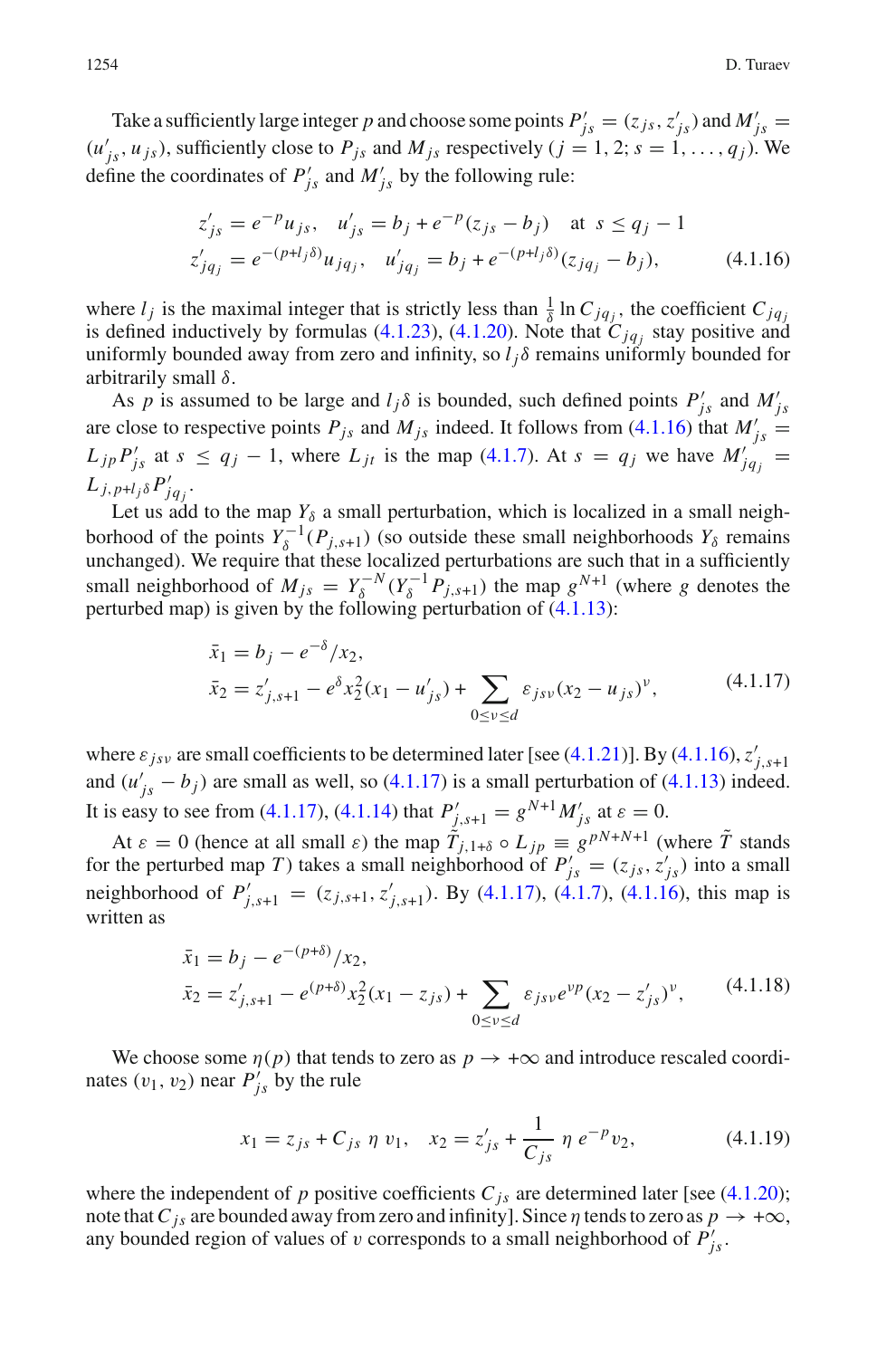After the rescaling, map  $(4.1.18)$  takes the following form [see  $(4.1.16)$ ,  $(4.1.14)$ ]:

$$
C_{j,s+1}\bar{v}_1 = \frac{1}{e^{\delta}u_{js}^2C_{js}}v_2 + O(\eta),
$$
  

$$
\frac{1}{C_{j,s+1}}\bar{v}_2 = -e^{\delta}u_{js}^2C_{js}v_1 + \sum_{0 \le v \le d} \varepsilon_{jsv}e^p\eta^{v-1}C_{js}^{-v}v_2^v + O(\eta),
$$

where  $O(n)$  stands for *n* times a bounded function of all variables. As we see, by putting

<span id="page-20-2"></span>
$$
C_{j,s+1} = \frac{1}{e^{\delta} u_{js}^2 C_{js}},
$$
\n(4.1.20)

<span id="page-20-3"></span>and

$$
\varepsilon_{jsv} = h_{jsv} e^{-p} \eta^{1-v} C_{j,s+1}^{-1} C_{js}^v,
$$
\n(4.1.21)

the map  $\tilde{T}_{j,1+\delta} \circ L_{jp}$  near  $P'_{js}$  takes the form

$$
\bar{v}_1 = v_2 + O(\eta), \n\bar{v}_2 = -v_1 + \sum_{0 \le v \le d} h_{jsv} v_2^v + O(\eta),
$$
\n(4.1.22)

<span id="page-20-0"></span>i.e. it can be made as close as we want to the map  $\tilde{H}_{js}$ , provided p is taken large enough (recall that  $\eta \to 0$  as  $p \to +\infty$ ). We take  $\eta$  tending to zero sufficiently slowly, so all  $\varepsilon_{isv} \to 0$  [see [\(4.1.21\)](#page-20-3); recall that  $v \le d$  where *d* is independent of *p* and  $\delta$ ]. Thus, our perturbation to  $Y_{\delta}$  is arbitrarily small indeed.

It follows that in the rescaled coordinates the map  $(\tilde{T}_{j,1+\delta} \circ L_{jp})^{q_j} \equiv g^{q_j(pN+N+1)}$ from a small neighborhood of  $P'_{j1}$  into a small neighborhood of  $P'_{jq_j}$  can be made as close as we want to the map

$$
\tilde{H}_{jq_j}\circ\cdots\circ\tilde{H}_{j1},
$$

provided *p* is large enough. The rescaled coordinates near  $P'_{j1}$  and  $P'_{jq_j}$  are given by formulas [\(4.1.19\)](#page-19-3), where the coefficients  $C_{i1} > 0$  may be taken arbitrary, and the coefficients  $C_{jq}$  are then recovered from the recursive formula [\(4.1.20\)](#page-20-2). Further it is convenient to put

<span id="page-20-4"></span>
$$
C_{j1} = e^{-\delta/2}.
$$
\n(4.1.23)

<span id="page-20-1"></span>Note that *p* does not enter [\(4.1.20\)](#page-20-2), [\(4.1.23\)](#page-20-1), hence  $C_{jq_i}$  stay bounded away from zero and infinity as  $p \rightarrow +\infty$ .

Now we will also fix the position of the point  $M_{jq_i}$  by requiring that

$$
\ln |u_{jq_j}| + \ln C_{jq_j} = l_j \delta \tag{4.1.24}
$$

(recall that  $u_{jq}$  is the coordinate  $x_2$  of the point  $M_{jq}$ ). Since  $l_j$ , by its definition, is the maximal integer that is strictly less than  $\frac{1}{\delta} \ln C_{jq_j}$ , it follows that

<span id="page-20-5"></span>
$$
-e^{-\delta} \ge u_{jq_j} > -1. \tag{4.1.25}
$$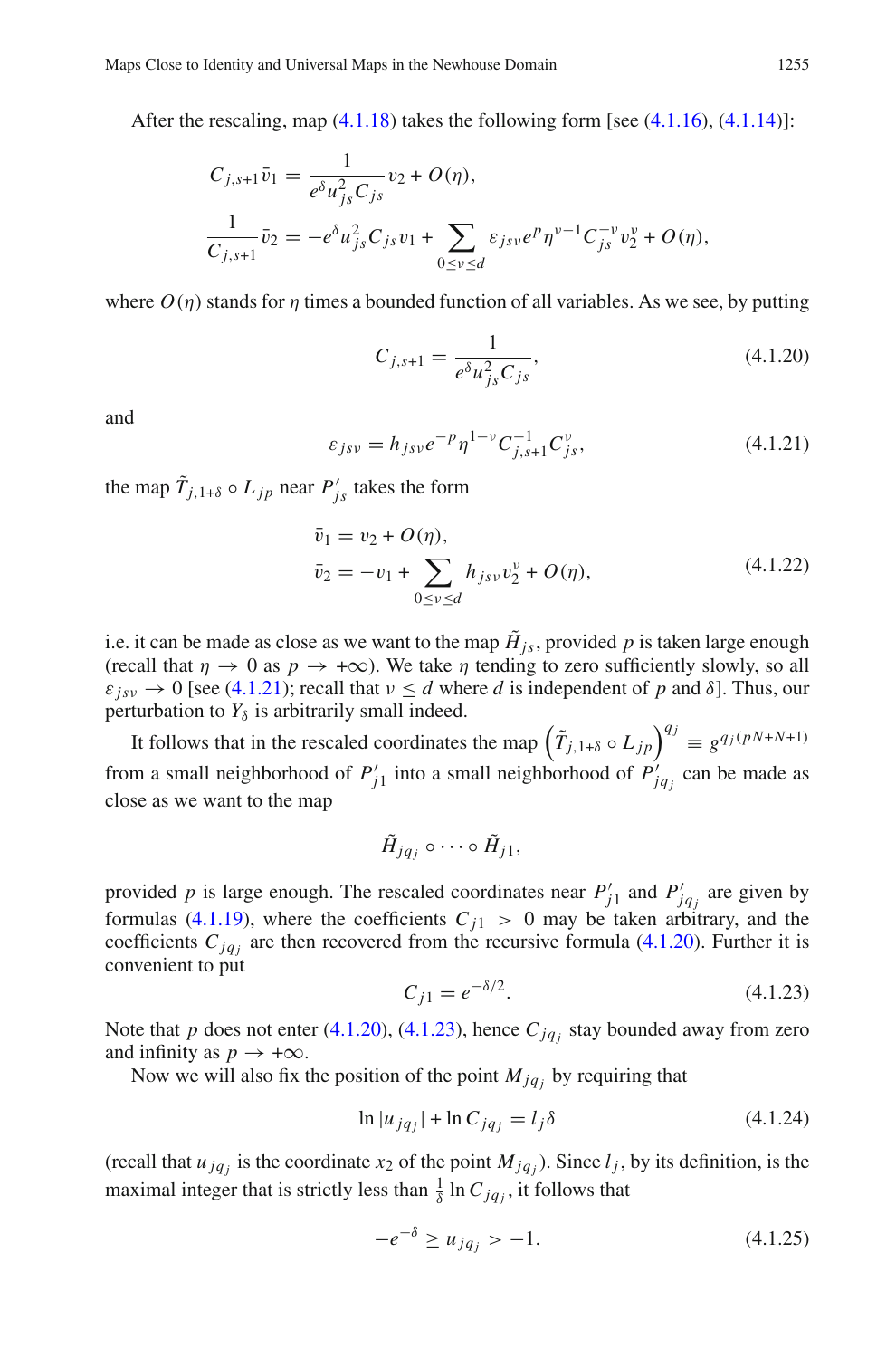From [\(4.1.7\)](#page-17-3), [\(4.1.19\)](#page-19-3), [\(4.1.16\)](#page-19-1), [\(4.1.24\)](#page-20-4) we obtain that the map  $L_{i,p+l}$  from a small neighborhood of  $P'_{jq_j}$  into a small neighborhood of  $M'_{jq_j}$  is identity (i.e.  $\bar{v}_1 = v_1, \quad \bar{v}_2 = v_1$  $v_2$ ), provided the rescaled coordinates  $(v_1, v_2)$  near  $M'_{jq_j}$  are introduced as follows:

$$
x_1 = u'_{jq_j} + |u_{jq_j}|^{-1} \eta e^{-p} v_1,
$$
  
\n
$$
x_2 = u_{jq_j} - u_{jq_j} \eta v_2.
$$
\n(4.1.26)

<span id="page-21-1"></span>Therefore, for the given choice of the coordinates, by taking  $p \to +\infty$ , the map  $L_{j,p+l_j\delta} \circ$  $(\tilde{T}_{j,1+\delta} \circ L_{jp})^{q_j} \equiv g^{l_j+pN+q_j(mN+N+1)}$  from a small neighborhood of  $P'_{j1}$  into a small neighborhood of  $M'_{jq_j}$  can be made as close as we want to  $\tilde{H}_{jq_j} \circ \cdots \circ \tilde{H}_{j1}$  (we have already proved the same for the map  $(\tilde{T}_{j,1+\delta} \circ L_{jm})^{q_j}$ , and the map  $L_{j,p+l_j\delta}$  is identity in the chosen coordinates).

*4.1.4. Perturbation and rescaling in the region between the loops and the lips.* Recall that, by construction, the point  $g^{N+1}M'_{jq_j}$  lies in  $U_{3-j,+}$  in the region  $a_{3-j,+}+1-\delta <$  $x_1 < a_{3-j,+}+1$ . We add to the map  $Y_\delta$  a perturbation, localized near the point  $Y_\delta^N M'_{jqj}$ , such that the corresponding map  $\tilde{G}_{j,1+\delta} \equiv g^{N+1}$  will have the following form near  $M'_{jq_j}$ :

<span id="page-21-0"></span>
$$
\bar{x}_1 = a_{3-j,+} + 1 - \delta - \ln|x_2|, \quad \bar{x}_2 = -|x_2|(x_1 - u'_{jq_j}); \tag{4.1.27}
$$

since  $u'_{jq_j} \to b_j$  as  $p \to +\infty$  [see [\(4.1.16\)](#page-19-1)], these fomulas define a small perturbation of the map  $G_{i,1+\delta}$  given by [\(4.1.10\)](#page-18-0) indeed.

Denote  $P'_{3-j,0} = \tilde{G}_{j,1+\delta} M'_{jq_j}$ . By [\(4.1.27\)](#page-21-0), the coordinates of  $P'_{3-j,0}$  are given by  ${x_1 = a_{3-j,+} + 1 - \delta - \ln |u_{jq_j}|, x_2 = 0}.$  Introduce rescaled coordinates near the points  $P'_{3-j,0}$  (*j* = 1, 2) by the rule

<span id="page-21-2"></span>
$$
x_1 = a_{3-j,+} + 1 - \delta - \ln|u_{jq_j}| + \eta v_1, \quad x_2 = \eta e^{-p} v_2.
$$
 (4.1.28)

When coordinates are rescaled by rule [\(4.1.26\)](#page-21-1) near  $M'_{jq_j}$  and by rule [\(4.1.28\)](#page-21-2) near *P*<sub>1</sub><sup>2</sup><sub>*j*</sub>,0</sub>, map [\(4.1.27\)](#page-21-0) takes the form  $(v_1, v_2)$  →  $(v_2, -v_1) + O(\eta)$ , i.e. it becomes arbitrarily close to the map  $\Phi_0$  [see [\(4.1.11\)](#page-18-3)] as  $p \to +\infty$ . Thus, in the coordinates rescaled by rule [\(4.1.19\)](#page-19-3) near  $P'_{j1}$  and by rule [\(4.1.28\)](#page-21-2) near  $P'_{3-j,0}$ , the map  $\tilde{G}_{j,1+\delta}$   $\circ$  $L_{j,p+l_j\delta} \circ (\tilde{T}_{j,1+\delta} \circ L_{jp})^{q_j} = g^{l_j+(1+q_j)(pN+N+1)}$  from a small neighborhood of  $P'_{j1}$ into a small neighborhood of  $P'_{3-j,0}$ , can be made as close as we want to the map  $\Phi_0 \circ \tilde{H}_{jq} \circ \cdots \circ \tilde{H}_{j1}$  as p grows.

<span id="page-21-3"></span>Analogously, we take the point  $M'_{j0}$ : { $x_1 = a_{j-} - 1 + \delta/2$ ,  $x_2 = 0$ }  $\in U_{j-}$  and perturb the map  $Y_\delta$  near  $Y_\delta^N M'_{j0}$  in such a way that the map  $\tilde{Q}_{j,1+\delta} \equiv g^{N+1}$  near  $M'_{j0}$ will be given by

$$
\bar{x}_1 - b_j = e^{-(\delta - x_1 - 1 + a_{j-})}, \quad \bar{x}_2 = e^{\delta - x_1 - 1 + a_{j-}} x_2 + e^{-p} u_{j1}.
$$
 (4.1.29)

It is a small perturbation of the map  $Q_{j,1+\delta}$  given by [\(4.1.8\)](#page-17-2), and it takes  $M'_{j0}$  to  $P'_{j1}$  [see [\(4.1.15\)](#page-18-4), [\(4.1.16\)](#page-19-1)]. When we introduce rescaled variables near  $M'_{j0}$  by the rule

<span id="page-21-4"></span>
$$
x_1 = a_{j-} - 1 + \delta/2 + \eta v_1, \quad x_2 = \eta e^{-p} v_2,
$$
 (4.1.30)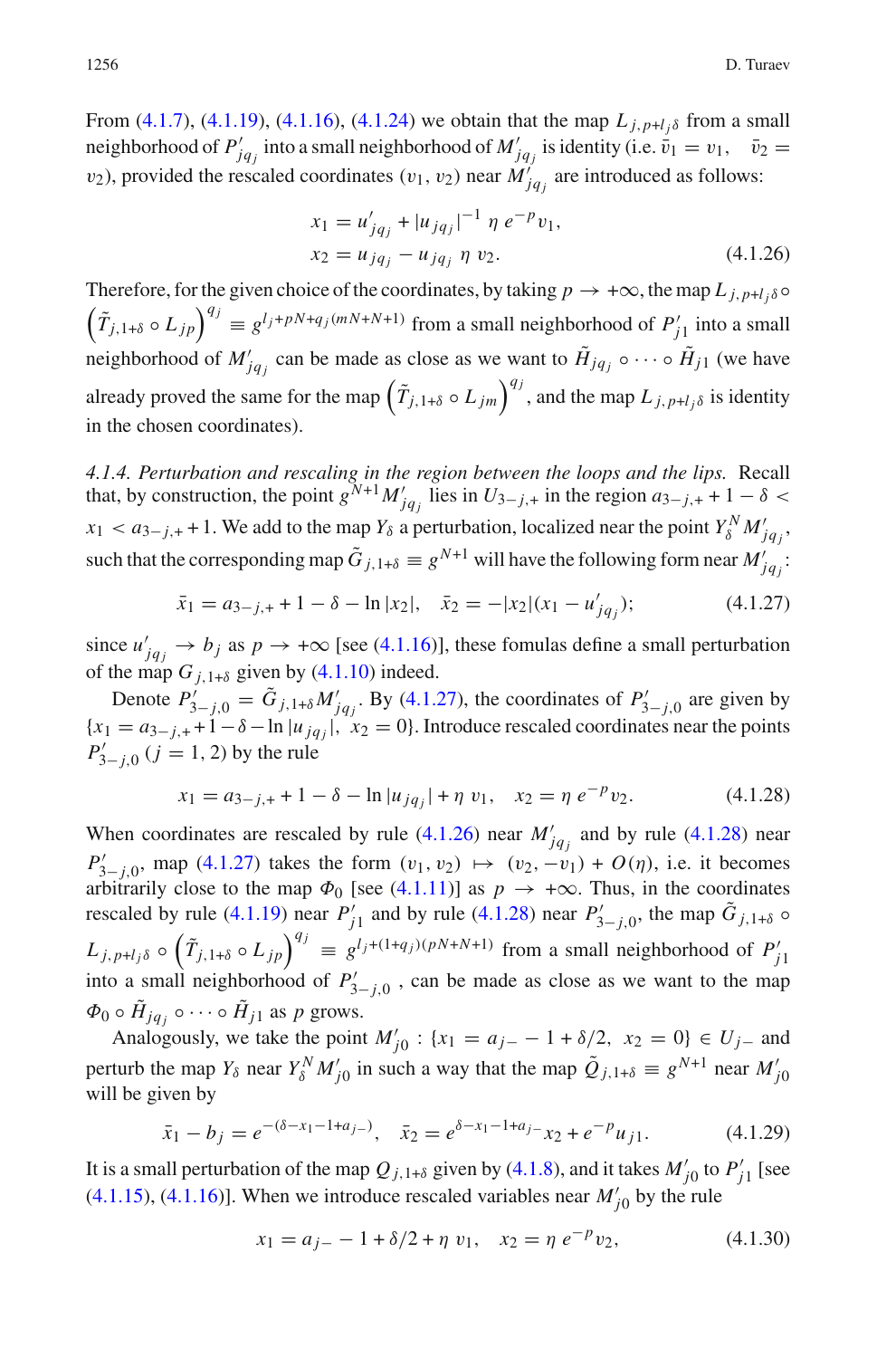and near  $P'_{j1}$  by rule [\(4.1.19\)](#page-19-3), [\(4.1.23\)](#page-20-1), map [\(4.1.29\)](#page-21-3) will take the form  $\bar{v} = v + O(\eta)$ , i.e. it is close to the identity map. Thus, in the rescaled coordinates given by [\(4.1.30\)](#page-21-4), [\(4.1.28\)](#page-21-2), the map  $\tilde{G}_{j,1+\delta} \circ L_{j,p+l_j\delta} \circ (\tilde{T}_{j,1+\delta} \circ L_{jp})^{q_j} \circ \tilde{Q}_{j,1+\delta} \equiv g^{l_j+(1+q_j)(pN+N+1)+N+1}$ from a small neighborhood of  $M'_{j0}$  into a small neighborhood of  $P'_{3-j,0}$ , is as close as we want to the map  $\Phi_0 \circ \tilde{H}_{jq} \circ \cdots \circ \tilde{H}_{j1}$  at *p* large enough, i.e. it is a close approximation of the map  $\Phi_i$ .

<span id="page-22-0"></span>4.1.5. Parameter fitting in the lips. Let us now determine the form of the map  $S_{it}$ :  $v \mapsto \bar{v}$  from a small neighborhood of  $P'_{j0}$  into a small neighborhood of  $M'_{j0}$  in the coordinates rescaled by the same rules  $(4.1.28)$  and  $(4.1.30)$  [note that when rescaling near  $P'_{j0}$  one should change *j* to 3 – *j* in the right-hand side of [\(4.1.28\)](#page-21-2)]. We will choose the coefficients  $\mu_j$  in [\(4.1.1\)](#page-16-0) such that

<span id="page-22-1"></span>
$$
\beta(\mu_j) = (k + 3/2)\delta - 5 + \ln|u_{3-j,q_{3-j}}|
$$
\n(4.1.31)

where *k* is some sufficiently large integer. Since  $\beta \rightarrow +\infty$  as  $\mu \rightarrow +0$  [see [\(4.1.4\)](#page-16-3)], and  $\ln |u_{3-i}, q_{3-i}|$  is bounded [see [\(4.1.25\)](#page-20-5)], Eq. [\(4.1.31\)](#page-22-1) has a solution  $\mu_j(k)$  for every sufficiently large *k*, and  $\mu_i(k) \to +0$  as  $k \to +\infty$ . It follows that  $\alpha(\mu_i(k)) \to +\infty$ . Thus, for any sufficiently large *p* we can find  $\gamma_j \in (0, 1]$  and large *k* such that

<span id="page-22-2"></span>
$$
\eta(p) \ e^{-p} = e^{-\gamma_j \alpha(\mu_j(k))}.
$$
\n(4.1.32)

From [\(4.1.5\)](#page-17-0) we immediately obtain that with this choice of  $\mu_j$ ,  $\gamma_j$  and *k* the map  $S_{j,k\delta} \equiv Y_{\delta}^k$  from a small neighborhood the point  $P'_{j0}$  into a small neighborhood of  $M'_{j0}$ takes the following form in the coordinates rescaled by rules, respectively, [\(4.1.28\)](#page-21-2) (with  $(3 - j)$  changed to *j*) and  $(4.1.30)$ :

$$
\bar{v}_1=v_1, \quad \bar{v}_2=\psi_j(v_2).
$$

As wee see, the map  $S_{i,k\delta}$  in the rescaled coordinates coincides with the map  $\Psi_i$  for v from some open neighborhood of the unit disc  $B^2$  (if  $j = 1$ ) or of  $\Phi_1 \circ \Psi_1(B^2)$  (if  $j = 2$ ).

Summarizing, we obtain that the map

$$
\tilde{G}_{2,1+\delta} \circ L_{2,p+l_2\delta} \circ \left(\tilde{T}_{2,1+\delta} \circ L_{2p}\right)^{q_2} \circ \tilde{Q}_{2,1+\delta} \circ S_{2,k\delta} \circ
$$
\n
$$
\circ \tilde{G}_{1,1+\delta} \circ L_{1,p+l_1\delta} \circ \left(\tilde{T}_{1,1+\delta} \circ L_{1p}\right)^{q_1} \circ \tilde{Q}_{1,1+\delta} \circ S_{1,k\delta}
$$
\n
$$
\equiv g^m,
$$

where  $m = 2k + l_1 + l_2 + (2 + q_1 + q_2)(pN + N + 1) + 2(N + 1)$  is, in certain rescaled coordinates, a close approximation to the map  $\Phi_2 \circ \Psi_2 \circ \Phi_1 \circ \Psi_1$  (i.e. to the original map *F*), provided  $H_{jq_j} \circ \cdots \circ H_{j1}$  are sufficiently close approximations to  $\tilde{\Phi}_j$  (*j* = 1, 2) and *p* is large enough.

This is in full agreement with the statement of Lemma [1.](#page-2-1) In order to complete the proof, let us verify that the sets  $g^i(\psi(B^2))$  do not intersect  $g^{m-1}(\psi(B^2))$  at  $i = 0, \ldots, m - 2$  (where  $\psi$  is the scaling transformation). Indeed, by construction  $\psi(B^2)$  lies in a neighbourhood of the point  $P_{10}$ , at the "entrance" to the first lip (see Fig. [2\)](#page-15-0), so the set  $g^{m-1}(\psi(B^2))$  lies near the point  $g^{-1}P_{10}$ , just outside the lip. It follows from the rescaling formulas  $(4.1.19)$ ,  $(4.1.26)$ ,  $(4.1.28)$ ,  $(4.1.30)$  that those of the images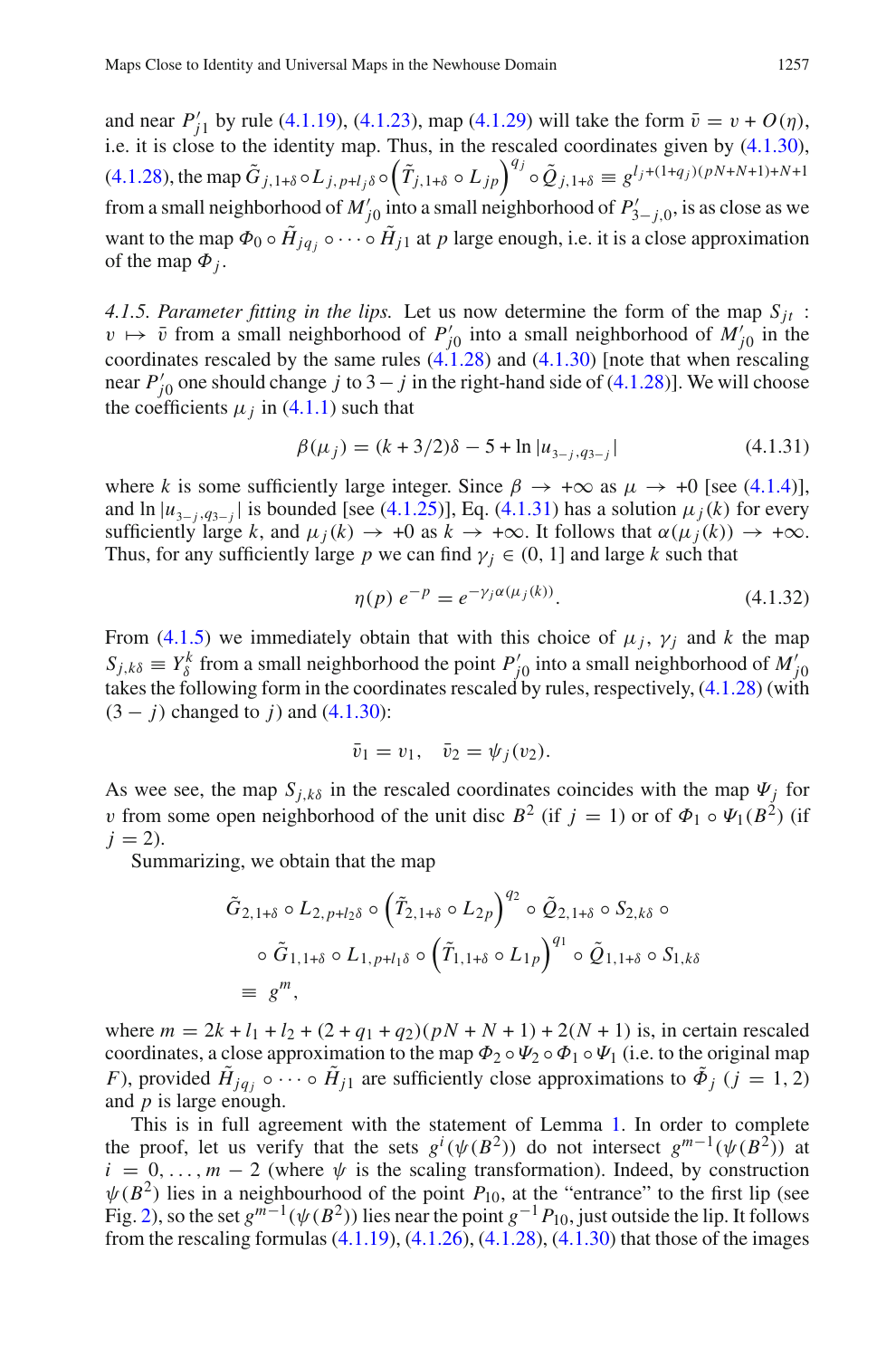$g^i(\psi(B^2))(i = 0, \ldots, m - 1)$  which do not lie inside the lips are each contained in an  $O(\eta)$ -size disc with the center at  $g^{i}(Z)$ , where *Z* is an arbitrarily chosen point from  $\psi(B^2)$ . Since the set  $g^{m-1}(\psi(B^2))$  lies outside the lips, it follows that  $g^{m-1}(\psi(B^2))$ can intersect any of  $g^i(\psi(B^2))(i = 0, \dots, m-2)$  only if the latter lies at a distance of order no more than  $\eta$  from  $g^{m-1}(\psi(B^2))$ , but we can choose  $\eta$  as small as we want for a fixed  $\delta$ , so this contradicts to the fact that the map *g* near the point  $g^{-1}P_{10}$  shifts points to a distance at least of order  $\delta$ , so the first  $(m - 1)$  iterations, forward or backward, of any point that starts near  $g^{-1}P_{10}$  stay at a distance at least of order  $\delta \gg \eta$  from the initial point. This finishes the proof of Theorem [1](#page-2-0) in the two-dimensional case.

*4.2. Higher-dimensional case.* In the case of arbitrary *n* > 2, the construction follows the same line as in the two-dimensional case.

*4.2.1. Flow in the lips.* As above,  $\Phi_{1,2}$  and  $\Psi_{1,2}$  are the maps defined by [\(3.2\)](#page-9-7), and *I*<sub>1±</sub> and *I*<sub>2±</sub> are intervals of values of  $x_n$  such that  $x_n \in I_{1+}$  at  $x \in B^n$ ,  $x_n \in I_{1-}$  at  $x \in \Psi_1(B^n)$ ,  $x_n \in I_{2+}$  at  $x \in \Phi_1 \circ \Psi_1(B^n)$  and  $x_n \in I_{2-}$  at  $x \in \Psi_2 \circ \Phi_1 \circ \Psi_1(B^n)$ . A value *R* is chosen such that all the intervals  $I_{i\pm}$  lie within  $\{ |x_n| \leq R \}$ . Choose numbers  $a_{1+} = a_{1-} + 3 = b_1 + 6 = a_{2+} + 9 = a_{2-} + 12 = b_2 + 15$ . Define the regions  $U_{j\sigma}$  : { $|x_{n-1} - a_{j\sigma}|| \le 1$ ,  $|x_n| \le R$ ,  $|x_i| \le 1$  ( $i \le n-2$ )}, and  $V_j$  : { $|x_{n-1} - b_j| \le$  $|1, |x_i| \le 1$  ( $i \ne n-1$ ),  $j = 1, 2, \sigma = \pm 1$ . Let the vector field of a  $C^{\infty}$  flow *Y* in  $U_{j\sigma}$ be equal to

$$
\begin{aligned}\n\dot{x}_{n-1} &= -\mu_j - (1 - \mu_j)(1 - \xi(x_{n-1} - a_{j\sigma})), \\
\dot{x}_i &= \sigma \gamma_{i\sigma} x_i \xi(x_{n-1} - a_{j\sigma}) \quad (i \neq n-1),\n\end{aligned} \tag{4.2.1}
$$

<span id="page-23-0"></span>where  $\mu_{1,2} > 0$  are small [see [\(4.2.28\)](#page-29-0), [\(4.2.29\)](#page-29-1)],  $\gamma_{i\pm} \in [0, 1]$  [see (4.2.29), [\(4.2.30\)](#page-29-2)], and the  $C^{\infty}$  function  $\xi$  satisfies [\(4.1.2\)](#page-16-2). In the regions  $V_j$  we make  $Y$  equal to

<span id="page-23-3"></span>
$$
\dot{x}_i = -\lambda_i x_i \quad (i = 1, \dots, n-2), \quad \dot{x}_{n-1} = -\lambda_{n-1} (x_{n-1} - b_j), \quad \dot{x}_n = x_n; \quad (4.2.2)
$$

here  $\lambda_i > 0$  are such that

<span id="page-23-2"></span>
$$
\lambda_2 = \dots = \lambda_{n-1} = \lambda, \quad \lambda_1 = 1 - (n-2)\lambda, \tag{4.2.3}
$$

where the positive number  $\lambda$  is specified below [see [\(4.2.11\)](#page-25-0)].

<span id="page-23-1"></span>As  $\dot{x}_{n-1} < 0$  in  $U_{j\sigma}$ , every orbit of *Y* that starts in  $U_{j\sigma}$  near  $x_{n-1} = a_{j\sigma} + 1$  must come in the vicinity of  $x_{n-1} = a_{i\sigma} - 1$  as time grows. For the corresponding time-*t* map, we have

$$
x_i(t) = e^{\sigma \gamma_{i\sigma} \alpha(\mu_j)} x_i(0) \quad (i \le n - 2), \quad x_n(t) = x_n(0) - t + \frac{1}{2} \beta(\mu_j), \tag{4.2.4}
$$

where the tending to infinity, as  $\mu \to +0$ , functions  $\alpha(\mu)$  and  $\beta(\mu)$  are defined by [\(4.1.4\)](#page-16-3).

Denote  $\Sigma_{j+}^{in} := \{x_{n-1} = a_{j+} + 1, |x_n| \le 1\}, \Sigma_{j+}^{out} := \{x_{n-1} = a_{j+} - 1, |x_n| \le R\},\$  $\Sigma_{j-}^{in} := \{x_{n-1} = a_{j-} + 1, |x_n| \le R\}, \ \Sigma_{j-}^{out} := \{x_{n-1} = a_{j-} - 1, |x_n| \le 1\}$  (we also assume that  $|x_i| \leq 1$  for  $i \leq n-2$  on  $\sum_{j\pm}^{in,out}$ . Every orbit of *Y* that intersects  $\sum_{j+1}^{in}$  at  $x_n, x_1, \ldots, x_{n-2}$  sufficiently small leaves  $U_{j+}$  by crossing  $\sum_{j+1}^{out}$ , and the orbits that intersect  $\sum_{j}^{in}$  leave  $U_{j}$ − by crossing  $\sum_{j}^{out}$  [see [\(4.2.4\)](#page-23-1)]. We define *Y* in the region between  $\Sigma_{j+}^{out}$  and  $\Sigma_{j-}^{in}$  in such a way that the orbits starting in  $\Sigma_{+}^{out}$  reach  $\Sigma_{-}^{in}$  at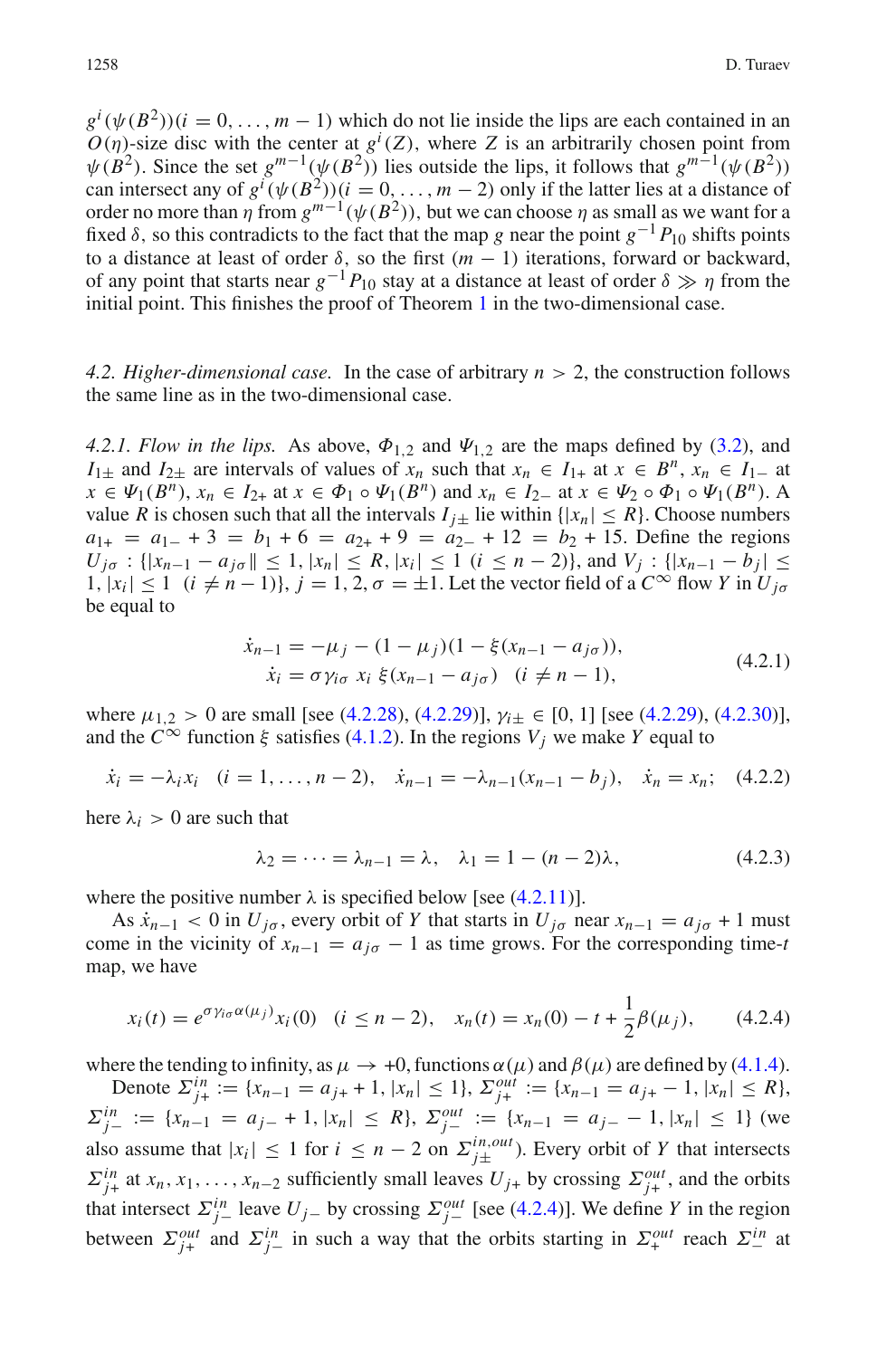time 1, and the corresponding Poincaré map  $\Sigma_{j+}^{out} \to \Sigma_{j-}^{in}$  is  $(x_1, \ldots, x_{n-2}, x_n) \mapsto$  $(x_1, \ldots, x_{n-2}, \psi_i(x_n))$ , where the functions  $\psi_i$  are defined by [\(3.4\)](#page-9-4). Then, the flow takes the points from the vicinity of  $x_{n-1} = a_{i+1} + 1$  in  $U_{i+1}$  into the vicinity of  $x_{n-1} = a_{i-1} - 1$ in  $U_j$ <sub>−</sub>. By [\(4.2.4\)](#page-23-1), the corresponding time-*t* map  $S_{jt}$  is

$$
x_i(t) = e^{(\gamma_{i+} - \gamma_{i-})\alpha(\mu_j)} x_i(0) \quad (i \le n - 2),
$$
  
\n
$$
x_{n-1}(t) = x_{n-1}(0) - t + \beta(\mu_j), \quad x_n(t) = e^{-\gamma_{n-}\alpha(\mu_j)} \psi_j(e^{\gamma_{n+}\alpha(\mu_j)} x_n(0)).
$$
\n(4.2.5)

<span id="page-24-0"></span>*4.2.2. Flow near the homoclinic loops.* In the region between  $\Sigma_{j-}^{out}$  and  $\Pi_{j+}^{in} := \{x_{n-1} =$  $b_i + 1$ ,  $|x_i| \leq 1$ , we define *Y* in such a way that all the orbits starting in a small neighborhood of  $x_n = x_1 = \cdots = x_{n-2} = 0$  in  $\sum_{j=1}^{out}$  intersect  $\prod_{j=1}^{in}$  at time 1, and the corresponding Poincaré map is the identity:  $(x_1, \ldots, x_{n-2}, x_n) \mapsto (x_1, \ldots, x_{n-2}, x_n)$ . Then the time-*t* map  $Q_{it}$  from a small neighborhood of  $x_{n-1} = a_{i-1} - 1$ ,  $x_n = x_1 =$  $\cdots = x_{n-2} = 0$  in  $U_j$ <sub>−</sub> into a small neighborhood of  $x_{n-1} = b_j + 1$  in  $V_j$  is given by

$$
x_i(t) = e^{-\lambda_i (t - x_{n-1}(0) - 2 + a_{j-})} x_i(0) \quad (i \le n - 2),
$$
  
\n
$$
x_{n-1}(t) - b_j = e^{-\lambda (t - x_{n-1}(0) - 2 + a_{j-})}, \quad x_n(t) = e^{t - x_{n-1}(0) - 2 + a_{j-}} x_n(0)
$$
\n(4.2.6)

<span id="page-24-3"></span> $[see (4.2.2)].$  $[see (4.2.2)].$  $[see (4.2.2)].$ 

In  $V_j$  ( $j = 1, 2$ ), the local stable manifold  $W_j^s$  of the linear saddle equilibrium state  $O_j$ : { $x_{n-1} = b_j$ ,  $x_i = 0$  ( $i \neq n-1$ )} is  $x_n = 0$ , and the local unstable manifold  $W_j^u$ is  $x_{n-1} = b_i$ ,  $x_1 = \cdots = x_{n-2} = 0$ . The time-*t* map  $L_{it}$  within  $V_i$  is given by

$$
x_i(t) = e^{-\lambda_i t} x_i(0) \quad (i \le n - 2),
$$
  
\n
$$
x_{n-1}(t) - b_j = e^{-\lambda t} (x_{n-1}(0) - b_j), \quad x_n(t) = e^t x_n(0).
$$
\n(4.2.7)

<span id="page-24-2"></span>Every orbit that enters  $V_j$  at  $x_n > 0$  leaves  $V_j$  by crossing the cross-section  $\Pi_{j+}^{out} :=$  ${x_n = 1, |x_{n-1} - b_i| \leq 1, |x_i| \leq 1 \ (i \leq n-2)}$ , and every orbit that enters  $V_i$  at  $x_n$  < 0 leaves it by crossing the cross-section  $\Pi_{j-}^{out} := \{x_n = -1, |x_{n-1} - b_j| \leq j \}$  $|1, |x_i| \leq 1$  ( $i \leq n - 2$ ). We assume that the orbits that start at  $\Pi_{j+}^{out}$  close to the point  $W_j^u \cap H_{j+}^{out} = (x_1 = \cdots = x_{n-2} = 0, x_{n-1} = b_j)$  return to  $W_j$  at time 1 and cross  $\Pi_{j-}^{in} := \{x_{n-1} = b_j - 1, |x_i| \leq 1 (i \neq n-1)\}\;$ ; we also assume that the corresponding Poincaré map  $(x_1, \ldots, x_{n-1}) \mapsto (\bar{x}_1, \ldots, \bar{x}_{n-2}, \bar{x}_n)$  is given by

$$
\bar{x}_i = x_{i+1}
$$
  $(i \le n-3), \quad \bar{x}_{n-2} = x_{n-1} - b_j, \quad \bar{x}_n = (-1)^{n+1} x_1$ 

<span id="page-24-1"></span>[the factor  $(-1)^{n+1}$  stands to ensure the orientability]. It follows that the time-*t* map *T<sub>jt</sub>* from a small neighborhood of  $W_j^u \cap \Pi_{j+}^{out}$  in  $V_j$  into a small neighborhood of  $x_{n-1} = b_j - 1$  in  $V_j$  is given by

$$
x_i(t) = e^{-\lambda_i(t-1)} x_n(0)^{\lambda_{i+1} - \lambda_i} x_{i+1}(0) \quad (i \le n-3),
$$
  
\n
$$
x_{n-2}(t) = e^{-\lambda_{n-2}(t-1)} x_n(0)^{\lambda_{n-1} - \lambda_{n-2}} (x_{n-1}(0) - b_j),
$$
  
\n
$$
x_{n-1}(t) = b_j - e^{-\lambda_{n-1}(t-1)} x_n(0)^{-\lambda_{n-1}},
$$
  
\n
$$
x_n(t) = (-1)^{n+1} e^{t-1} x_n(0)^{1+\lambda_1} x_1(0).
$$
\n(4.2.8)

For the orbits that leave  $V_j$  by crossing  $\Pi_{j-}^{out}$ , we assume that the orbits that start at  $\Pi_{j-}^{out}$  close to the point  $W_j^u \cap \Pi_{j-}^{out} = (x_1 = \cdots = x_{n-2} = 0, x_{n-1} = b_j)$  cross  $\Sigma_{3-j,+}^{in}$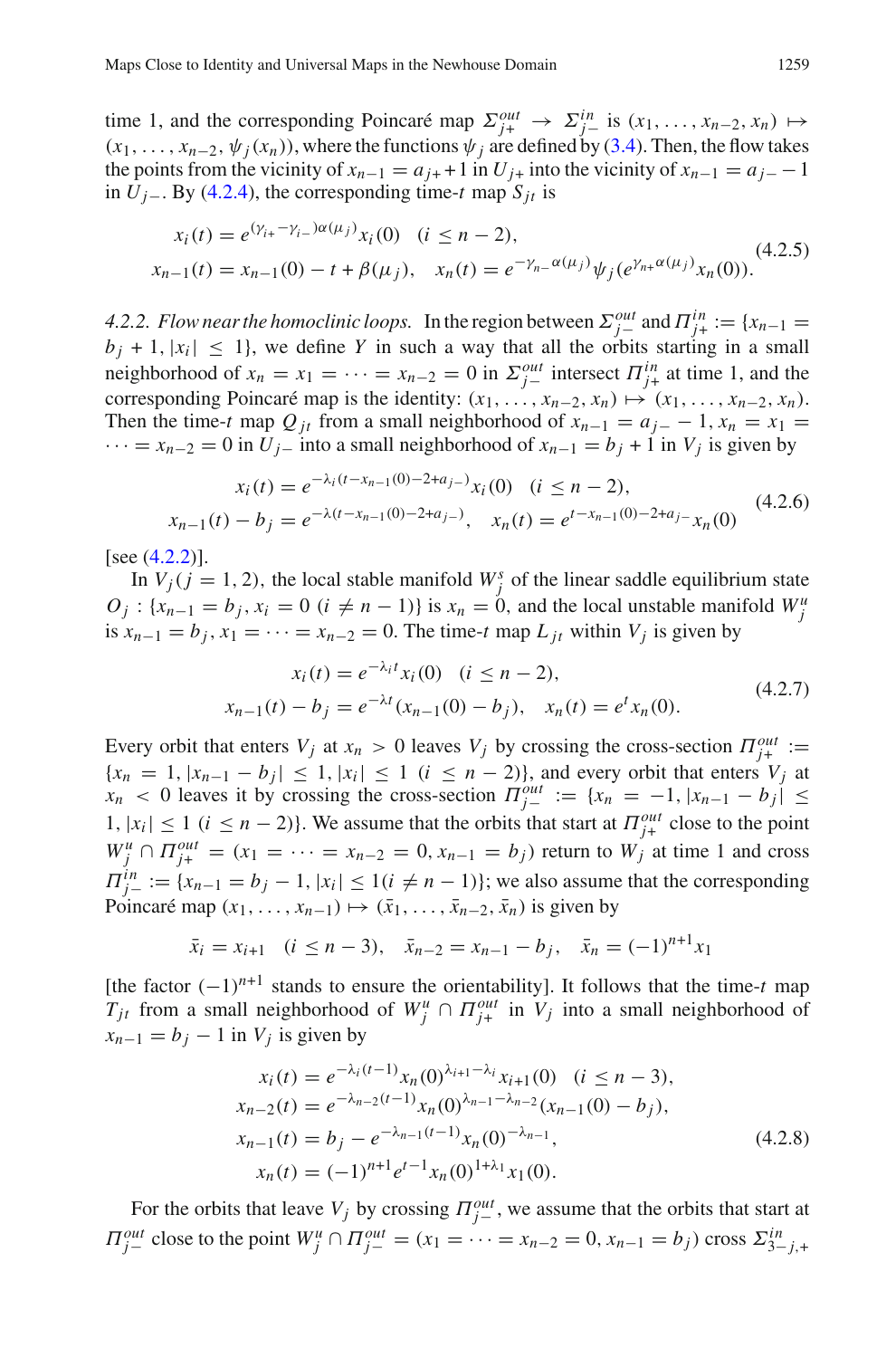at time 1, and the corresponding Poincaré map  $(x_1, \ldots, x_{n-1}) \mapsto (\bar{x}_1, \ldots, \bar{x}_{n-2}, \bar{x}_n)$  is given by  $\bar{x}_i = x_i$  at  $i = 1, ..., n-2$  and  $\bar{x}_n = -(x_{n-1} - b_i)$ . Thus [see [\(4.2.1\)](#page-23-0), [\(4.1.2\)](#page-16-2), [\(4.2.2\)](#page-23-2)], the time-*t* map  $G_{jt}$  from a small neighborhood of  $W_j^u \cap \Pi_{j-}^{out}$  in  $V_j$  into a small neighborhood of  $x_{n-1} = a_{3-j,+} + 1$  in  $U_{3-j,+}$  is

<span id="page-25-2"></span>
$$
x_i(t) = |x_n(0)|^{\lambda_i} x_i(0) \quad (i \le n - 2),
$$
  
\n
$$
x_{n-1}(t) = a_{3-j,+} + 2 - t - \ln |x_n(0)|,
$$
  
\n
$$
x_n(t) = -|x_n(0)|^{\lambda_{n-1}} (x_{n-1}(0) - b_j).
$$
\n(4.2.9)

These conditions define the flow *Y* (we also assume that the vector field of *Y* is identically zero outside some sufficiently large ball  $D$ ). Let us take a sufficiently small  $\delta$ such that  $N := \delta^{-1}$  is an integer, and proceed to the construction of a small (arbitrarily small in the  $C^r$ -norm, with any chosen in advance *r*) perturbation of  $Y_\delta$ , localized in *D*.

*4.2.3. Perturbation of Y*<sup>δ</sup> *and rescaling near the homoclinic loops.* Take a sufficiently close approximation of the given diffeomorphism  $F$  by the product  $(3.24)$ . There exists some finite  $d \ge 1$ , common for all  $\tilde{H}_{js}$  ( $s = 1, \ldots, q_j, j = 1, 2$ ) such that the polynomial maps  $\tilde{H}_{is}$  in [\(3.24\)](#page-13-1) are written as follows:

$$
\bar{x}_i = x_{i+1} \quad (i \le n-1), \quad \bar{x}_n = (-1)^{n+1} x_1 + \sum_{\substack{\nu_2 \ge 0, \dots, \nu_n \ge 0 \\ \nu_2 + \dots + \nu_n \le d}} h_{jsv} \prod_{2 \le i \le n} x_i^{\nu_i}.
$$
 (4.2.10)

We will now fix the choice of the positive  $\lambda$  in [\(4.2.3\)](#page-23-3) such that

<span id="page-25-0"></span>
$$
\lambda < \frac{1}{(n-1)d+r}.\tag{4.2.11}
$$

In the segment  $I_j^{out} := \{e^{-\delta} \le x_n < 1\}$  of  $W_j^u$  ( $j = 1, 2$ ), we choose  $q_j - 1$ different points  $M_{j1}, \ldots, M_{j,q_j-1}$ , and one point  $M_{jq_j} \in W_j^u$  will be chosen in the segment  $-e^{-\delta} \ge x_n > -1$ . Let  $u_{js}$  denote the coordinate  $x_n$  of  $M_{js}$  ( $s = 1, ..., q_j$ ). As  $N\delta = 1$ , near the segment  $I_j^{out}$  the  $(N + 1)$ th iteration of the time- $\delta$  map  $Y_\delta$  is the map  $T_{j,1+\delta}$  from [\(4.2.8\)](#page-24-1). Thus, the map  $Y_{\delta}^{N+1}$  near  $I_j^{out}$  will be given by

$$
\bar{x}_1 = e^{((n-2)\lambda - 1)\delta} x_n^{(n-1)\lambda - 1} \hat{x}_2, \quad \bar{x}_i = e^{-\lambda \delta} \hat{x}_{i+1} \quad (2 \le i \le n-2),
$$
\n
$$
\bar{x}_{n-1} = b_j - e^{-\lambda \delta} x_n^{-\lambda}, \quad \bar{x}_n = (-1)^{n+1} e^{\delta} x_n^{2 - (n-2)\lambda} x_1
$$
\n(4.2.12)

<span id="page-25-1"></span>(where we denote  $\hat{x}_i = x_i$  at  $i \neq n - 1$  and  $\hat{x}_{n-1} = x_{n-1} - b_i$ ). This map takes the segment *I*<sup>out</sup> onto the segment {*b<sub>j</sub>* − 1 < *x<sub>n−1</sub>* < *b<sub>j</sub>* − *e*<sup>- $\lambda \delta$ </sup>, *x*<sub>1</sub> = ··· = *x<sub>n−2</sub>* = *x<sub>n</sub>* = 0} ∈  $W_j^s$ . Let  $P_{j,s+1} = T_{j,1+s} M_{js}(s = 1, ..., q_j - 1)$ , and let  $P_{j1}$  be a point from  ${b_j + e^{-\lambda \delta}} < x_{n-1} < b_j + 1, x_1 = \cdots = x_{n-2} = x_n = 0$   $\in W_j^s$ . By [\(4.2.12\)](#page-25-1), the coordinate  $x_{n-1}$  of  $P_{j,s+1}$  equals to  $b_j - e^{-\lambda \delta} u_{js}^{-\lambda}$ .

We take sufficiently large integer *p* and choose some points  $P'_{js}$  and  $M'_{js}$ , sufficiently close to  $P_{js}$  and  $M_{js}$  respectively ( $j = 1, 2; s = 1, \ldots, q_j$ ), such that at  $s \leq q_j - 1$ we have  $\hat{M}_{js}^{\prime} = L_{jp}P_{js}^{\prime}$  [where  $L_{jt}$  is the map [\(4.2.7\)](#page-24-2)]. At  $s = q_j$  we assume  $\hat{M}_{jq}^{\prime} =$  $L_{j,p+l_j\delta} P'_{jq_j}$  where  $l_j$  is an integer to be defined later [see [\(4.2.31\)](#page-30-1); note that  $l_j\delta$  is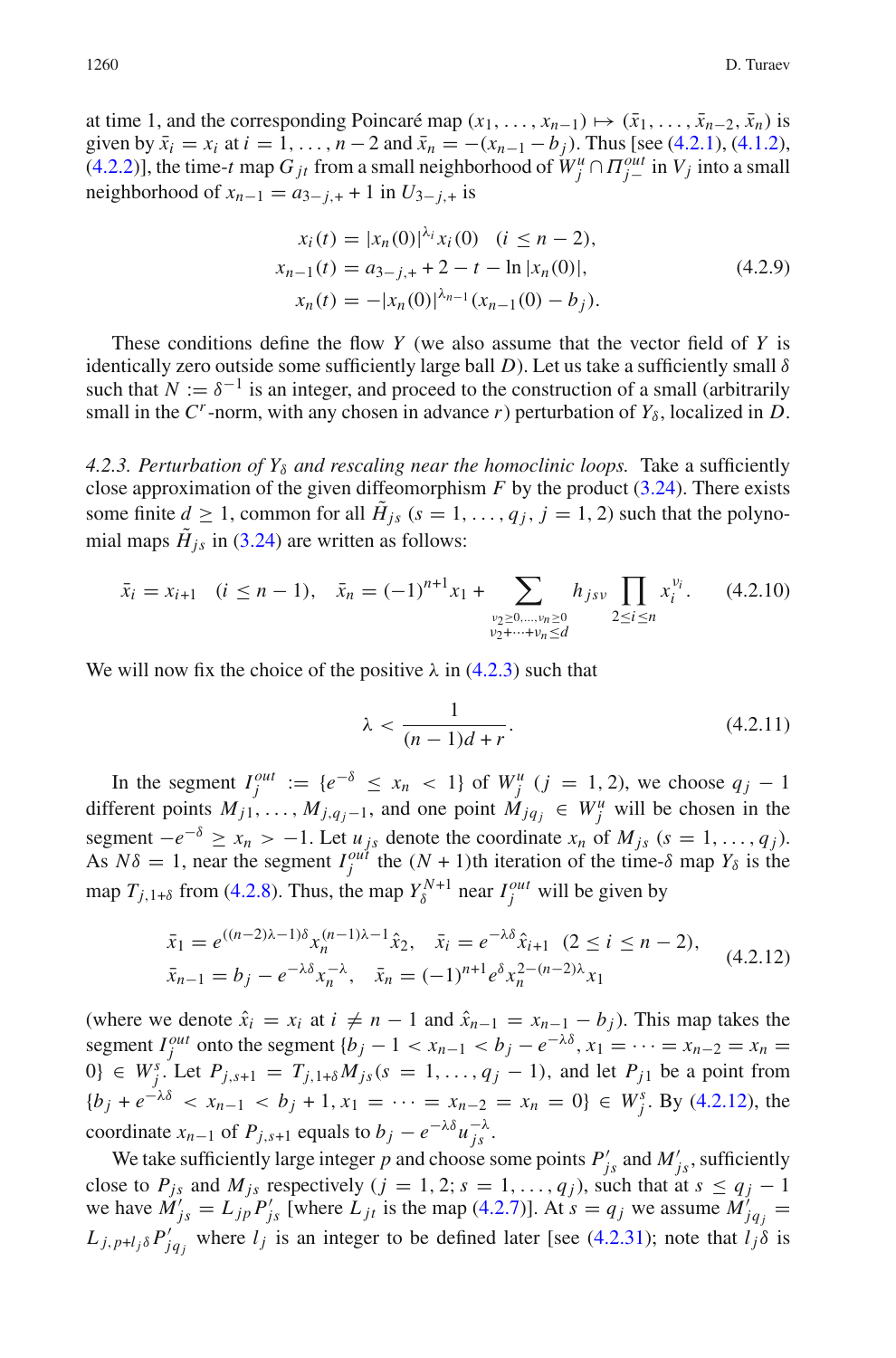uniformly bounded]. Denote the coordinates of  $P'_{js}$  and  $M'_{js}$  as  $(z'_{js1}, \ldots, z'_{js,n-2}, b_j +$  $z'_{js,n-1}, z'_{jsn}$  and  $(u'_{js1},..., u'_{js,n-2}, b_j + u'_{js,n-1}, u'_{jsn})$  respectively. By [\(4.2.7\)](#page-24-2),

<span id="page-26-2"></span><span id="page-26-1"></span>
$$
u'_{jsi} = e^{-\lambda_i p} z'_{jsi} \quad (i = 1, ..., n - 1), \quad u'_{jsn} = e^p z'_{jsn} \tag{4.2.13}
$$

at  $s \leq q_i - 1$ . At  $s = q_i$  we have

$$
u'_{jq_ji} = e^{-\lambda_i (p+l_j \delta)} z'_{jq_ji} \quad (i = 1, \dots, n-1), \quad u'_{jq_jn} = e^{p+l_j \delta} z'_{jq_jn}.
$$
 (4.2.14)

<span id="page-26-3"></span>Note that  $u'_{jsi}$  are small at  $i \leq n - 1$ , as p is assumed to be large, and  $l_j \delta$  is bounded. The values of  $z'_{jsi}$  with  $i \neq n-1$  will be taken sufficiently small as well, and we will keep

$$
u'_{jsn} = u_{js}
$$
 and  $z'_{j,s+1,n-1} = -e^{-\lambda \delta} u_{js}^{-\lambda}$ , (4.2.15)

in order to ensure the closeness of  $P'_{js}$  to  $P_{js}$  and  $M'_{js}$  to  $M_{js}$ .

The first of the small perturbations which we add to the map  $Y_\delta$  is localized in a small neighborhood of the points  $Y_\delta^{-1}(P_{j,s+1})$  (so outside these small neighborhoods  $Y_\delta$  remains unchanged). We take these localized perturbations such that in a sufficiently small neighborhood of  $M_{js} = Y_\delta^{-N} (Y_\delta^{-1} P_{j,s+1})$  the map  $g^{N+1}$  (where *g* denotes the perturbed map) is given by  $(4.2.12)$  with the following correction term

$$
z'_{j,s+1,n} - (-1)^{n+1} e^{\delta x_n^{2-(n-2)\lambda}} \left| \frac{x_{n-1} - b_j}{z'_{j,s,n-1}} \right|^{\frac{1}{\lambda} - (n-1)} e^{-\lambda p} z'_{js1}
$$
  
+ 
$$
\sum_{\substack{\nu_2 \ge 0, \dots, \nu_n \ge 0 \\ \nu_2 + \dots + \nu_n \le d}} \varepsilon_{jsv} \prod_{2 \le pi \le n} (\hat{x}_i - u'_{jsi})^{\nu_i}
$$
(4.2.16)

<span id="page-26-0"></span>added into the equation for  $\bar{x}_n$ , where  $\varepsilon_{isv}$  are small coefficients to be determined later [see  $(4.2.21)$ ]. The first term in  $(4.2.16)$  is small as well [see  $(4.2.13)$ ,  $(4.2.14)$ ]; in the second term the values of  $x_n$  and  $z'_{j,s,n-1}$  are bounded away from zero, and the exponent  $\left(\frac{1}{\lambda} - (n-1)\right)$  is larger than *r* [see [\(4.2.11\)](#page-25-0)], hence the second term is also small with the derivatives up to the order  $r$  at least. The first two terms in  $(4.2.16)$  ensure, in particular, that at  $\varepsilon = 0$  the coordinate  $x_n$  of  $g^{N+1} M'_{js}$  coincides with that of  $P'_{j,s+1}$  [see [\(4.2.13\)](#page-26-1), [\(4.2.15\)](#page-26-3), [\(4.2.3\)](#page-23-3)]. We want  $P'_{j,s+1} = g^{N+1} M'_{j,s}$  at  $\varepsilon = 0$ , so we put

$$
z'_{j,s+1,1} = e^{-(1 - (n-2)\lambda)\delta - \lambda p} u_{js}^{(n-1)\lambda - 1} z'_{js2},
$$
  
\n
$$
z'_{j,s+1,i} = e^{-\lambda(p+\delta)} z'_{js,i+1} \quad (2 \le i \le n-2),
$$
\n(4.2.17)

<span id="page-26-4"></span>[see [\(4.2.12\)](#page-25-1), [\(4.2.13\)](#page-26-1), [\(4.2.15\)](#page-26-3)]. At *s* = 1 we assume

$$
z'_{j1i} = 0
$$
 at  $i \le n - 2$ ,  $z'_{j1,n-1} = e^{-\lambda \delta/2}$ . (4.2.18)

Now, the values of  $z'_{jsi}$ ,  $u'_{jsi}$  are defined by [\(4.2.13\)](#page-26-1), [\(4.2.14\)](#page-26-2), [\(4.2.15\)](#page-26-3), [\(4.2.17\)](#page-26-4) for all *j*, *s*, *i*. As one can see,  $z'_{jsi}$  at  $i \neq n-1$  and  $u'_{jsi}$  at  $i \neq n$  tend to zero as  $p \to +\infty$ , i.e.  $P'_{js} \rightarrow P_{js}$  and  $M'_{js} \rightarrow M_{js}$  indeed.

At all small  $\varepsilon$  the map  $\tilde{T}_{j,1+\delta} \circ L_{jp} \equiv \tilde{Y}_{\delta}^{pN+N+1}$  takes a small neighborhood of  $P'_{js}$ into a small neighborhood of  $P'_{j,s+1}$ . We choose some  $\eta(p)$  that tends to zero as  $p \to +\infty$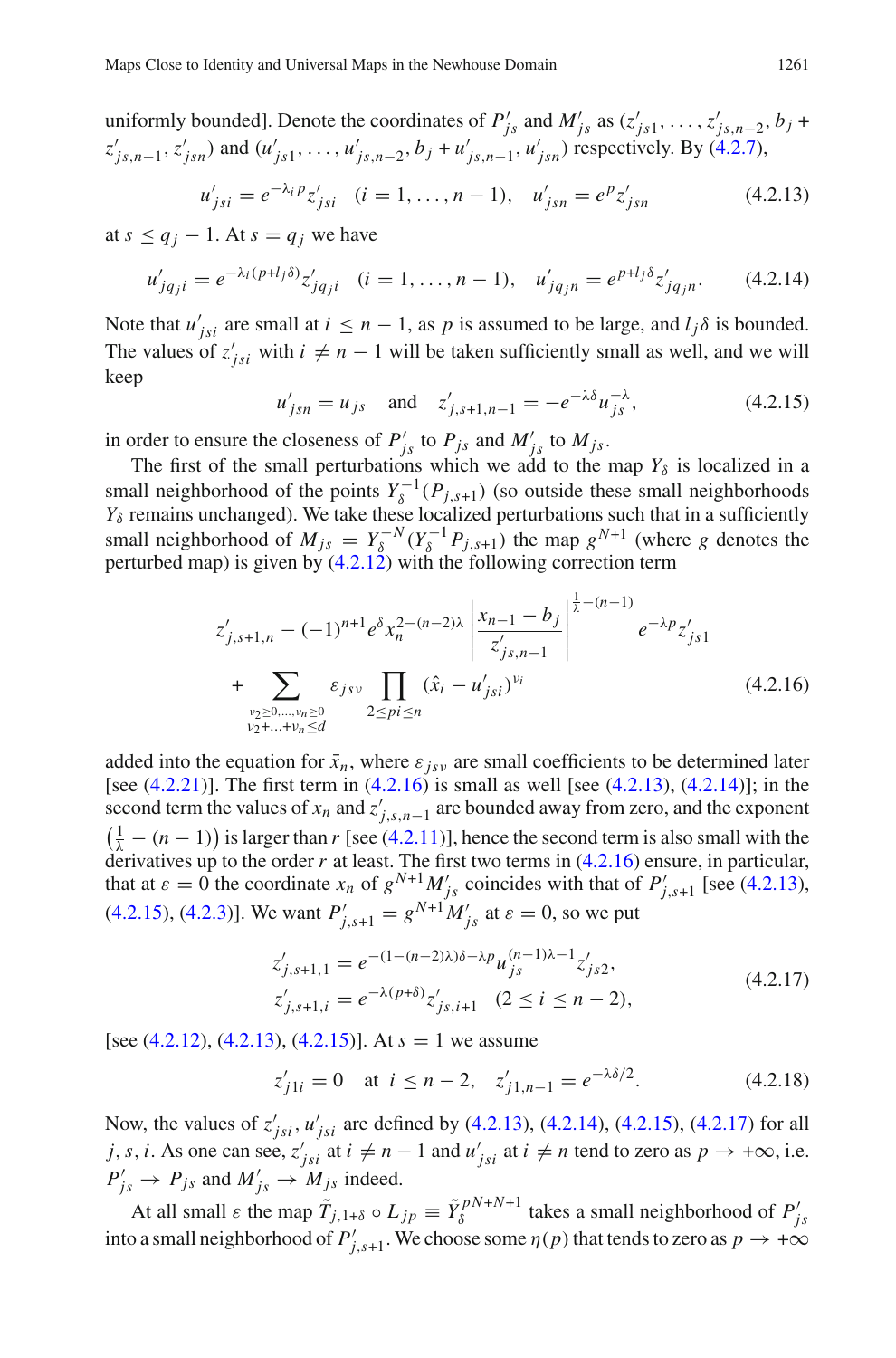<span id="page-27-2"></span>and some, independent of  $p$ , coefficients  $C_{isi} > 0$ , and introduce rescaled coordinates  $v_1, \ldots, v_n$  near  $P'_{js}$  by the rule

$$
x_1|b_j - x_{n-1}|^{n-1-1/\lambda} = z'_{js1}|z'_{js,n-1}|^{n-1-1/\lambda} + C_{js1} \eta e^{-\lambda p(n-2)}v_1
$$
  
\n
$$
\hat{x}_i = z'_{jsi} + C_{jsi} \eta e^{-\lambda p(n-i-1)}v_i \quad (2 \le i \le n-1), \quad x_n = z'_{jsn} + C_{jsn} \eta e^{-p}v_n
$$
\n(4.2.19)

[recall that  $|b_j - x_{n-1}|$  is close to 1 near  $P_{js}$ , hence [\(4.2.19\)](#page-27-2) is a smooth coordinate transformation]. Since  $\eta$  tends to zero as  $p \to +\infty$ , any bounded region of values of v corresponds to a small neighborhood of  $P'_{j<sub>s</sub>}$ .

After the rescaling, the map  $\tilde{T}_{j,1+\delta} \circ L_{jp} \equiv g^{pN+N+1}$  from a small neighborhood of  $P'_{j_s}$  into a small neighborhood of  $P'_{j,s+1}$  takes the following form [see [\(4.2.12\)](#page-25-1), [\(4.2.7\)](#page-24-2), [\(4.2.3\)](#page-23-3), [\(4.2.13\)](#page-26-1), [\(4.2.15\)](#page-26-3), [\(4.2.17\)](#page-26-4), [\(4.2.19\)](#page-27-2)]:

$$
C_{j,s+1,i} \bar{v}_i = e^{-\lambda \delta} C_{j,s,i+1} v_{i+1} \quad (i \le n-2),
$$
  
\n
$$
C_{j,s+1,n-1} \bar{v}_{n-1} = e^{-\lambda \delta} (u_{js}^{-\lambda} - (u_{js} + C_{jsn} \eta v_n)^{-\lambda})/\eta,
$$
  
\n
$$
C_{j,s+1,n} \bar{v}_n = (-1)^{n+1} \phi_{js} C_{js1} v_1 + \sum_{\substack{v_2 \ge 0, \dots, v_n \ge 0 \\ v_2 + \dots + v_n \le d}} \varepsilon_{jsv} E_{jsv} \prod_{2 \le i \le n} v_i^{v_i}
$$

where we denote

$$
\phi_{js} = e^{\delta} (u_{js} + \eta C_{jsn} v_n)^{2 - (n-2)\lambda} |z'_{js,n-1} + \eta C_{j,s,n-1} v_{n-1}|^{\frac{1}{\lambda} - (n-1)},
$$
  
\n
$$
E_{jsv} = e^{p(1-\lambda \sum_{2 \le i \le n-1} (n-i)v_i)} \eta^{(-1+\sum_{2 \le i \le n} v_i)} \prod_{2 \le i \le n} C_{jsi}^{v_i}.
$$

Note that  $\sum_{2 \le i \le n-1} (n-i)v_i \le (n-2)d$ , hence  $1 - \lambda \sum_{2 \le i \le n-1} (n-i)v_i > 0$  [see [\(4.2.11\)](#page-25-0)]. Therefore, all the coefficients  $E_{jsv}$  tend to infinity as  $p \to +\infty$  (provided  $\eta(p)$  tends to zero sufficiently slowly).

<span id="page-27-3"></span>As we see, by putting

$$
C_{j,s+1,i} = e^{-\lambda \delta} C_{j,s,i+1} \quad (i \le n-2), \quad C_{j,s+1,n-1} = \lambda e^{-\lambda \delta} u_{js}^{-\lambda - 1} C_{jsn},
$$
  

$$
C_{j,s+1,n} = e^{\delta} u_{js}^{2-(n-2)\lambda} |z'_{js,n-1}|^{\frac{1}{\lambda}-(n-1)} C_{js1},
$$
 (4.2.20)

<span id="page-27-1"></span>and

$$
\varepsilon_{jsv} = h_{jsi} \frac{C_{j,s+1,n}}{E_{jsv}},\tag{4.2.21}
$$

<span id="page-27-0"></span>the map  $\tilde{T}_{j,1+\delta} \circ L_{jp}$  near  $P'_{js}$  takes the form

$$
\bar{v}_i = v_{i+1} \quad (i \le n-2), \quad \bar{v}_{n-1} = v_n + O(\eta),
$$
\n
$$
\bar{v}_n = (-1)^{n+1} v_1 + O(\eta) + \sum_{\substack{\nu_2 \ge 0, \dots, \nu_n \ge 0 \\ \nu_2 + \dots + \nu_n \le d}} h_{jsv} \prod_{2 \le i \le n} v_i^{\nu_i}, \tag{4.2.22}
$$

i.e. it can be made as close as we want to the map  $\tilde{H}_{is}$ , provided p is taken large enough (recall that  $\eta \to 0$  as  $p \to +\infty$ ). We take  $\eta(p)$  tending to zero sufficiently slowly, so, as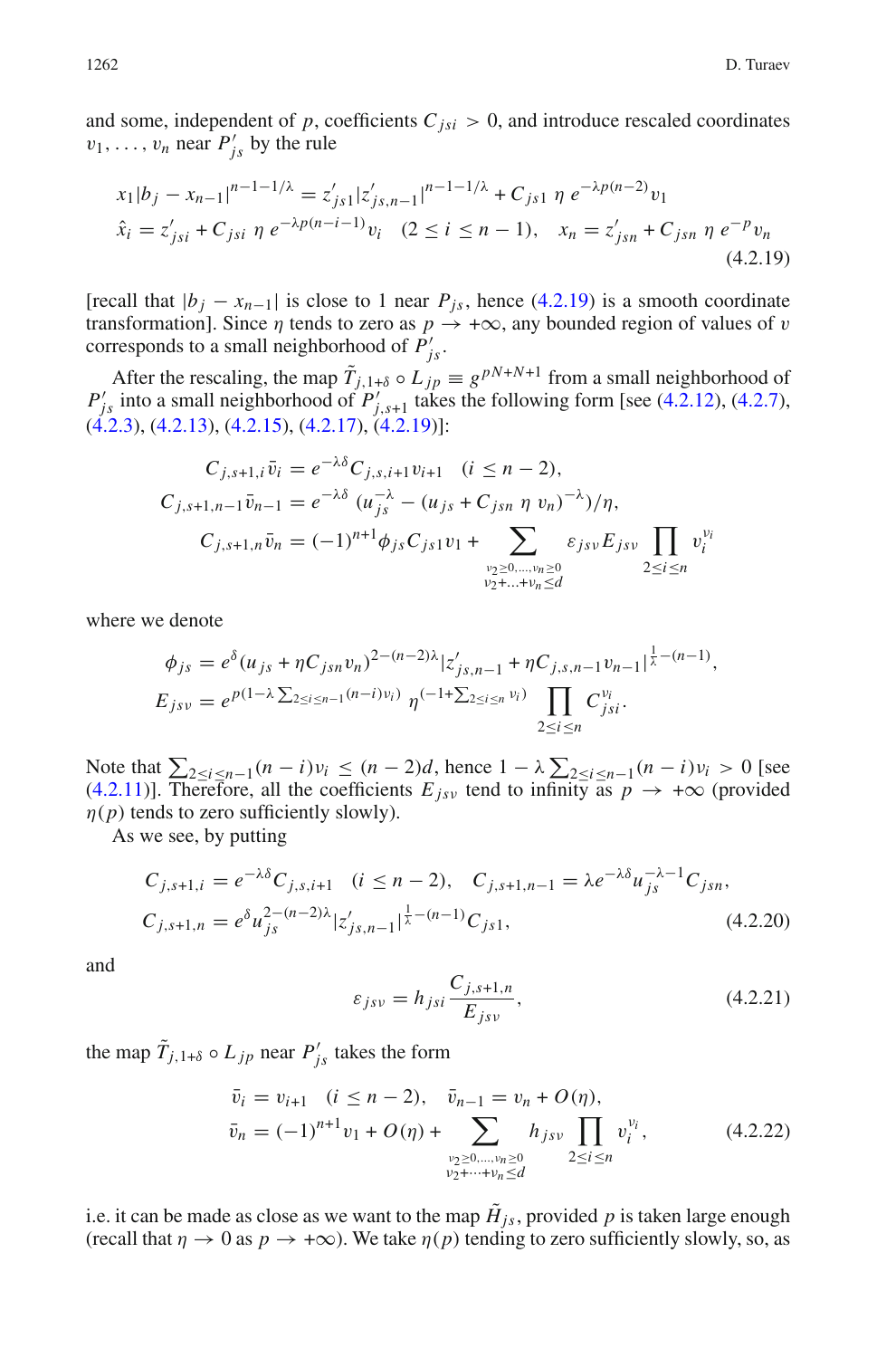we mentioned,  $E_{ijy} \rightarrow \infty$  as  $p \rightarrow +\infty$ , which implies that all  $\varepsilon_{isy} \rightarrow 0$  (see [\(4.2.21\)](#page-27-1)), i.e. our perturbation to  $Y_\delta$  is arbitrarily small indeed.

It follows that in the rescaled coordinates the map  $(\tilde{T}_{j,1+\delta} \circ L_{jp})^{q_j} \equiv g^{q_j(pN+N+1)}$ from a small neighborhood of  $P'_{j1}$  into a small neighborhood of  $P'_{jq_j}$  can be made as close as we want to the map  $\tilde{H}_{jq} \circ \cdots \circ \tilde{H}_{j1}$ , provided p is large enough (the rescaled coordinates near  $P'_{j1}$  and  $P'_{jq_j}$  are given by formulas [\(4.2.19\)](#page-27-2), where the coefficients  $C_{j1i} > 0$  are taken arbitrary, and the coefficients  $C_{jqji}$  are recovered from the recursive formula [\(4.2.20\)](#page-27-3); since p does not enter (4.2.20), it follows that  $C_{jq_j i}$  stay bounded away from zero and infinity as  $p \rightarrow +\infty$ ).

Now, from [\(4.2.7\)](#page-24-2) we obtain that the same holds true for the map  $L_{i, p+l, \delta}$   $\circ$  $(\tilde{T}_{j,1+\delta} \circ L_{jp})^{q_j} \equiv g^{l_j+pN+q_j(pN+N+1)}$  from a small neighborhood of  $P'_{j1}$  into a small neighborhood of  $M'_{jq_j}$ , where the rescaled coordinates  $(v_1, \ldots, v_n)$  are introduced as follows:

<span id="page-28-1"></span>
$$
x_1 | x_{n-1} - b_j |^{n-1-1/\lambda} = u'_{jq_j 1} | u'_{jq_j, n-1} |^{n-1-1/\lambda} + C_{jq_j 1} \eta e^{-\lambda (n-1)p - \lambda l_j \delta} v_1,
$$
  
\n
$$
\hat{x}_i = u'_{jq_j i} + C_{jq_j i} \eta e^{-\lambda p (n-i) - \lambda l_j \delta} v_i \quad (2 \le i \le n-1), \quad x_n = u_{jq_j} + C_{jq_j n} \eta e^{l_j \delta} v_n,
$$
  
\n(4.2.23)

with the same constants  $C_{jq,i}$  as above.

*4.2.4. Perturbation and rescaling between loops and lips.* Recall that, by construction, the point  $Y_{\delta}^{N+1} M'_{j q_j}$  lies in  $U_{3-j,+}$  in the region  $a_{3-j,+} + 1 - \delta < x_{n-1} < a_{3-j,+} + 1$ . We add to the map  $Y_\delta$  an additional perturbation, localized near the point  $Y_\delta^N M'_{jq_j}$ , such that the corresponding map  $\tilde{G}_{j,1+\delta} \equiv g^{N+1}$  will have the following form near  $M'_{jq_j}$ :

$$
\bar{x}_1 = |x_n|^{1 - (n-2)\lambda} (x_1 - e^{-\lambda(p+l_j\delta)} z'_{jqj1} | (x_{n-1} - b_j) / z'_{jqj,n-1}|^{\frac{1}{\lambda} - (n-1)}),
$$
  
\n
$$
\bar{x}_i = |x_n|^{\lambda} (x_i - u'_{jqj} - 2) \quad (2 \le i \le n-2),
$$
  
\n
$$
\bar{x}_{n-1} = a_{3-j,+} + 1 - \delta - \ln |x_n|, \quad \bar{x}_n = -|x_n|^{\lambda} (x_{n-1} - b_j - u'_{jqj,n-1}).
$$
\n(4.2.24)

<span id="page-28-0"></span>Note that  $u'_{jq_j i}$  at  $i \leq n-1$  tend to zero as  $p \to +\infty$  [see [\(4.2.14\)](#page-26-2)], while the values of *x<sub>n</sub>* near  $M'_{jq_j}$  and  $z'_{j,q_j,n-1}$  stay bounded away from zero; the exponent  $\frac{1}{\lambda} - (n-1)$  in the first line is larger than  $r$  [see [\(4.2.11\)](#page-25-0)]. Thus, for sufficiently large  $p$ , map [\(4.2.24\)](#page-28-0) is indeed a  $C^r$ -small perturbation of the map  $G_{i,1+\delta}$  given by [\(4.2.9\)](#page-25-2).

Denote  $P'_{3-j,0} = \tilde{G}_{j,1+\delta} M'_{jqj}$ . By [\(4.2.24\)](#page-28-0), this is the point with the coordinates  $x_i = 0$  at  $i \neq n-1$ , and  $x_{n-1} = a_{3-j,+} + 1 + (\kappa_j - 1)\delta$  [we assume that the coordinate  $x_n$  of  $M'_{jq_j}$  is  $u'_{jq_j n} = u_{jq_j} = -e^{-\kappa_j \delta}$  where  $\kappa_j \in (0, 1]$  is defined by [\(4.2.31\)](#page-30-1)]. Introduce rescaled coordinates near  $P'_{3-j,0}$  by the rule

<span id="page-28-2"></span>
$$
x_i = e^{-(l_j + \kappa_j)\delta\lambda_i} C_{jq_j i} \eta e^{-\lambda p(n-i)} v_i \quad (i \le n - 2),
$$
  
\n
$$
x_{n-1} = a_{3-j,+} + 1 + (1 - \kappa_j)\delta + e^{(l_j + \kappa_j)\delta} C_{jq_j n} \eta v_{n-1},
$$
  
\n
$$
x_n = e^{-(l_j + \kappa_j)\delta\lambda} C_{j,q_j,n-1} \eta e^{-\lambda p} v_n
$$
\n(4.2.25)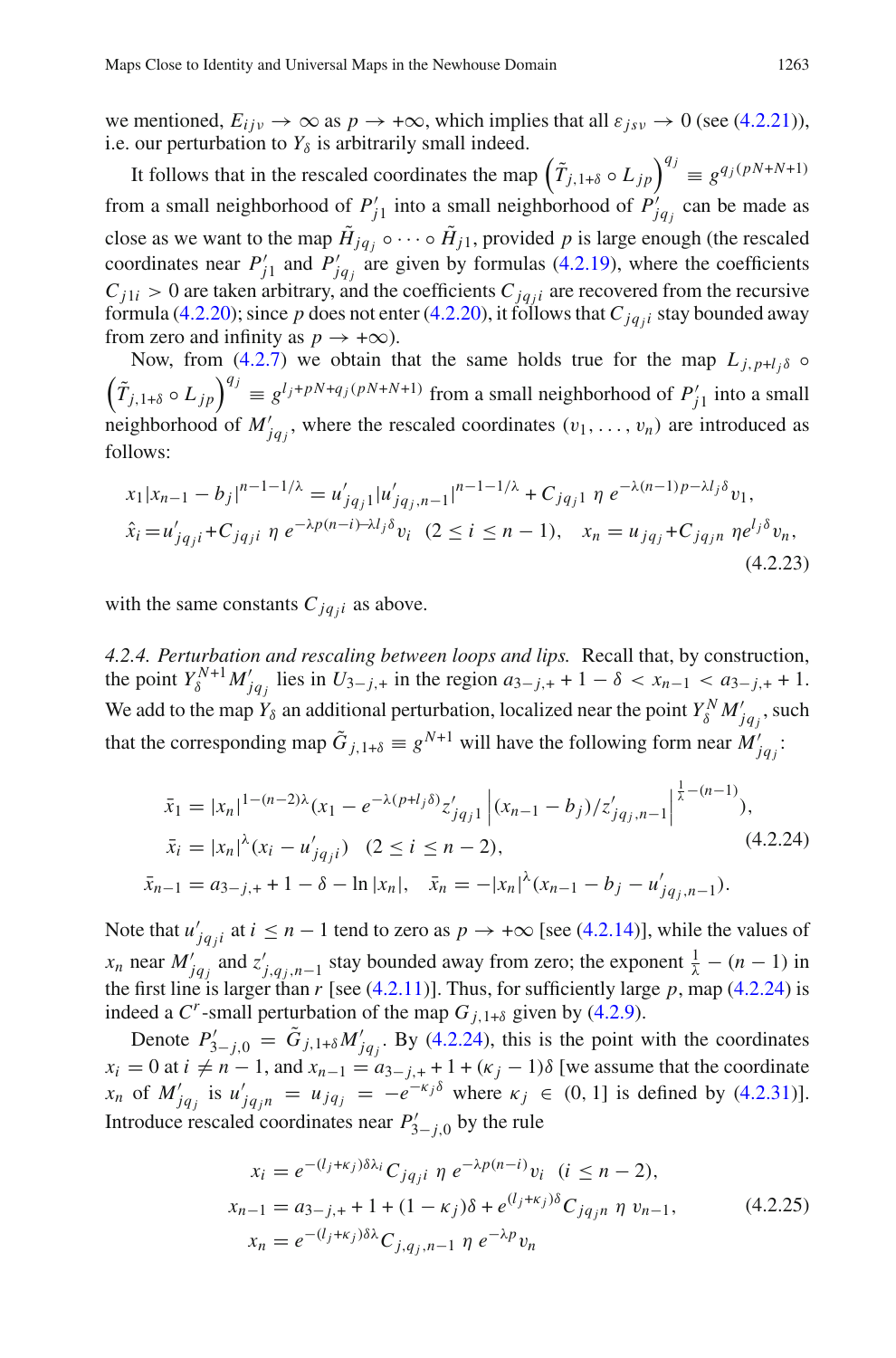(with the same constants  $C_{jq,j}$  as above). In coordinates [\(4.2.23\)](#page-28-1), [\(4.2.25\)](#page-28-2), map [\(4.2.24\)](#page-28-0) takes the form  $(v_1, \ldots, v_{n-1}, v_n) \mapsto (v_1, \ldots, v_n, -v_{n-1}) + O(\eta)$ , i.e. it becomes arbitrarily close to the map  $\Phi_0$  [see [\(3.23\)](#page-13-2)] as  $m \to +\infty$ . Thus, in the rescaled coordinates, the map  $\tilde{G}_{j,1+\delta} \circ L_{j,p+l_j\delta} \circ (\tilde{T}_{j,1+\delta} \circ L_{jp})^{q_j} \equiv g^{l_j+(1+q_j)(pN+N+1)}$  from a small neighborhood of  $P'_{j1}$  into a small neighborhood of  $P'_{3-j,0}$ , can be made as close as we want to the map  $\Phi_0 \circ \tilde{H}_{jq} \circ \cdots \circ \tilde{H}_{j1}$  as p grows.

Analogously, we take the point  $M'_{j0}$ : { $x_{n-1} = a_{j-} - 1 + \delta/2$ ,  $x_i = 0$  ( $i \neq n-1$ )} ∈ *U*<sub>j</sub>−, and perturb the map  $Y_\delta$  near  $Y_\delta^N P'_{j0}$  in such a way that the map  $\tilde{Q}_{j,1+\delta} \equiv g^{N+1}$ near  $M'_{j0}$  will be given by

$$
\begin{aligned}\n\bar{x}_i &= e^{-\lambda_i(\delta - x_{n-1} - 1 + a_j)} x_i \quad (i \le n - 2), \\
\bar{x}_{n-1} - b_j &= e^{-\lambda(\delta - x_{n-1} - 1 + a_j)} \,, \quad \bar{x}_n = e^{\delta - x_{n-1} - 1 + a_j} x_n + e^{-p} u_j.\n\end{aligned} \tag{4.2.26}
$$

<span id="page-29-4"></span><span id="page-29-3"></span>It is a small perturbation of the map  $Q_{j,1+\delta}$  from [\(4.2.6\)](#page-24-3), and it takes  $M'_{j0}$  to  $P'_{j1}$  [see [\(4.2.13\)](#page-26-1), [\(4.2.15\)](#page-26-3)]. When we introduce rescaled variables near  $M'_{j0}$  by the rule

$$
x_i = e^{\delta \lambda_i/2} C_{j1i} \eta e^{-\lambda p(n-i-1)} v_i \quad (i \le n-2),
$$
  
\n
$$
x_{n-1} = a_{j-} - 1 + \delta/2 + \frac{1}{\lambda} e^{\lambda \delta/2} C_{j,1,n-1} \eta v_{n-1},
$$
  
\n
$$
x_n = e^{-\delta/2} C_{j1n} \eta e^{-p} v_n,
$$
\n(4.2.27)

map [\(4.2.26\)](#page-29-3) will take the form  $\bar{v} = v + O(\eta)$ , i.e. it is close to the identity map. Thus, in the rescaled coordinates given by [\(4.2.27\)](#page-29-4), [\(4.2.25\)](#page-28-2), the map  $\tilde{G}_{i,1+\delta} \circ L_{i,p+l,\delta} \circ L_{i,p+l,\delta}$  $(\tilde{T}_{j,1+\delta} \circ L_{jp})^{q_j} \circ \tilde{Q}_{j,1+\delta} \equiv g^{l_j+(1+q_j)(pN+N+1)+N+1}$  from a small neighborhood of  $M'_{j0}$ into a small neighborhood of  $P'_{3-j,0}$ , is as close as we want to the map  $\Phi_0\circ \tilde H_{jq_j}\circ\cdots\circ \tilde H_{j1}$ at *p* large enough, i.e. it is a close approximation of the map  $\Phi_i$ .

*4.2.5. Parameter fitting in the lips.* Let us now determine the form of the map  $S_{it} : v \mapsto$  $\bar{v}$  from a small neighborhood of  $P'_{j0}$  into a small neighborhood of  $M'_{j0}$  in the rescaled coordinates [\(4.2.27\)](#page-29-4), [\(4.2.25\)](#page-28-2). By [\(4.2.5\)](#page-24-0), for an integer  $k > 0$ , the map  $S_{j,k\delta} \equiv Y_{\delta}^k$  takes the point  $P'_{j0}$  into  $M'_{j0}$  if

$$
\beta(\mu_j) = (k + \kappa_{3-j} - 1/2)\delta - 5 \tag{4.2.28}
$$

<span id="page-29-0"></span>[see [\(4.2.27\)](#page-29-4), [\(4.2.25\)](#page-28-2)]. Since  $\beta \to +\infty$  as  $\mu \to +0$  [see [\(4.1.4\)](#page-16-3)], for every sufficiently large *k* equation [\(4.2.28\)](#page-29-0) has a solution  $\mu_i(k)$ , and  $\mu_i(k) \to +0$  as  $k \to +\infty$ . It follows that  $\alpha(\mu_j(k)) \to +\infty$ . Thus, for any sufficiently large *p* we can find  $\gamma_{n\pm} \in (0, 1]$  and *k* such that

$$
e^{-\gamma_{n+}\alpha(\mu_j(k))} = e^{-(l_{3-j}+\kappa_{3-j})\delta\lambda} C_{3-j,q_{3-j},n-1} \eta e^{-\lambda p},
$$
  
\n
$$
e^{-\gamma_{n-}\alpha(\mu_j(k))} = e^{-\delta/2} C_{j\ln \eta} e^{-p}.
$$
\n(4.2.29)

<span id="page-29-1"></span>This guarantees that  $\bar{v}_n = \psi_j(v_n)$  [see [\(4.2.27\)](#page-29-4), [\(4.2.25\)](#page-28-2), [\(4.2.5\)](#page-24-0)].

<span id="page-29-2"></span>We also obtain  $\bar{v}_i = v_i$  at  $i \leq n - 2$  by choosing  $\gamma_{i \pm} \in (0, 1]$  such that

$$
e^{-\gamma_{i+}\alpha(\mu_{j}(k))} = e^{\delta\lambda_{i}/2} C_{j1i} \eta e^{-\lambda p},
$$
  
\n
$$
e^{-\gamma_{i-}\alpha(\mu_{j}(k))} = e^{-(l_{j}+\kappa_{j})\delta\lambda_{i}} C_{3-j,q_{3-j},i} \eta.
$$
\n(4.2.30)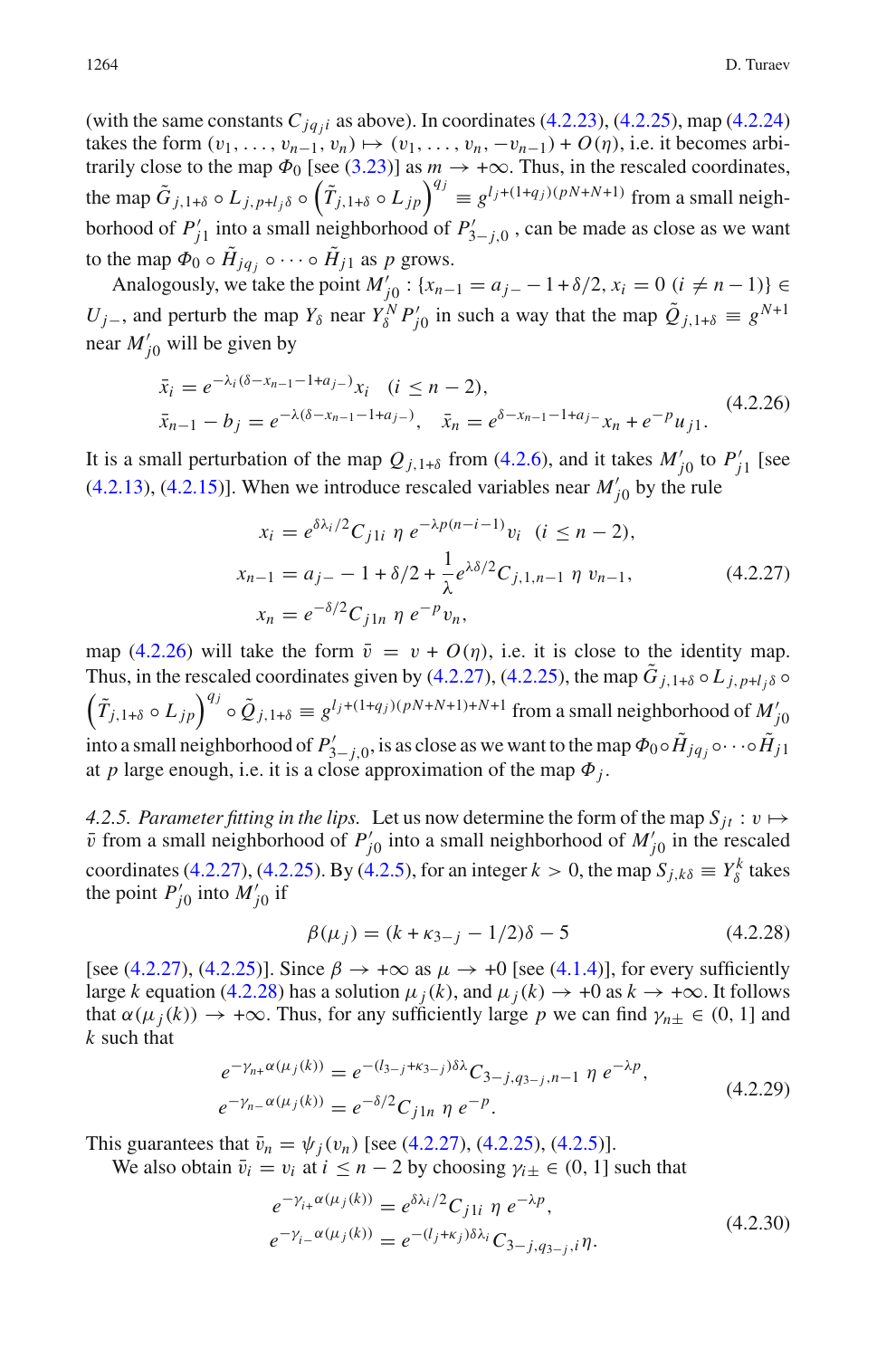Finally, we fix the choice of the integer  $l_i$  and  $\kappa_i \in (0, 1]$  as follows:

<span id="page-30-1"></span>
$$
e^{(l_j + \kappa_j)\delta} = \frac{1}{\lambda} e^{\lambda \delta/2} C_{3-j,1,n-1} / C_{jq_j n}.
$$
 (4.2.31)

This [along with [\(4.2.28\)](#page-29-0)] gives us  $\bar{v}_{n-1} = v_{n-1}$  for the map  $S_{i,k\delta}$  in the coordinates  $(4.2.27)$ ,  $(4.2.25)$ . As wee see, the map  $S<sub>i,k\delta</sub>$  in the rescaled coordinates coincides with the map  $\Psi_j$  for v from some open neighborhood of the unit ball  $B^n$  (if  $j = 1$ ) or of  $\Phi_1 \circ \Psi_1(\dot{B}^n)$  (if  $j = 2$ ).

Thus, we see that the map

$$
\tilde{G}_{2,1+\delta} \circ L_{2,p+l_2\delta} \circ (\tilde{T}_{2,1+\delta} \circ L_{2p})^{q_2} \circ \tilde{Q}_{2,1+\delta} \circ S_{2,k\delta}
$$
\n
$$
\circ \tilde{G}_{1,1+\delta} \circ L_{1,p+l_1\delta} \circ (\tilde{T}_{1,1+\delta} \circ L_{1p})^{q_1} \circ \tilde{Q}_{1,1+\delta} \circ S_{1,k\delta}
$$
\n
$$
\equiv g^{2k+l_1+l_2+(2+q_1+q_2)(pN+N+1)+2(N+1)}
$$

is a close approximation to the map  $F = \Phi_2 \circ \Psi_2 \circ \Phi_1 \circ \Psi_1$ , provided  $\tilde{H}_{jq} \circ \cdots \circ \tilde{H}_{j1}$  are sufficiently close approximations to  $\tilde{\Phi}_i$  ( $j = 1, 2$ ) and p is large enough. This completes the proof of Theorem [1](#page-2-0) (the absence of intersections of  $g^{m-1}(\psi(B^n))$  with  $g^i(\psi(B^n))$ at  $i = 0, \ldots, m - 2$  is established in the same way as in the case  $n = 2$ ; see the end of Sect. [4.1.5\)](#page-22-0).

## <span id="page-30-0"></span>**5. Birth of Periodic Spots from a Heteroclinic Cycle**

In this Section we prove Lemma [2,](#page-7-0) thus finishing the proof of Theorem [5.](#page-7-1) Namely, we consider a  $C^{\rho}$ -diffeomorphism  $\tilde{f}$  of a smooth two-dimensional manifold and assume that  $\hat{f}$  has a pair of saddle periodic points *P* and *Q* of periods *p* and, respectively, *q*. Denote as  $T_{01}$  the map  $\tilde{f}^p$  restricted onto a small neighborhood of *P*, and denote as  $T_{02}$  the map  $\tilde{f}^q$  restricted onto a small neighborhood of *Q*. By definition,  $T_{01}P = P$ and  $T_{02}Q = Q$ . One can introduce coordinates  $(x_1, y_1)$  in the neighborhood of *P* and  $(x_2, y_2)$  in the neighborhood of *Q* such that the maps  $T_{0i}$  will have the form

<span id="page-30-2"></span>
$$
\bar{x}_j = \lambda_j x_j + \cdots, \quad \bar{y}_j = \gamma_j y_j + \cdots,
$$

where  $|\lambda_i| < 1$ ,  $|\gamma_i| > 1$ ; the dots stand for nonlinearities. The numbers  $\lambda_1$ ,  $\gamma_1$  and  $\lambda_2$ ,  $\gamma_2$  are the multipliers of the periodic points *P* and *Q*, respectively. We assume

$$
J_1 := |\lambda_1 \gamma_1| < 1
$$
 and  $J_2 := |\lambda_2 \gamma_2| > 1.$  (5.1)

Every saddle periodic point lies in the intersection of two  $C^{\rho}$ -smooth invariant manifolds: the points in the stable invariant manifold  $W<sup>s</sup>$  tend to the periodic orbit at forward iterations of the map, and the points in the unstable invariant manifold  $W^{\mu}$  tend to the periodic orbit at backward iterations. With our choice of the coordinates, the unstable manifold is tangent at the periodic point to the *y*-axis, and the stable manifold is tangent to the *x*-axis. One can locally straighten  $W^u$  and  $W^s$ , i.e. the coordinates  $(x_j, y_j)$  can be chosen in such a way that  $W_{loc}^s(P) = \{y_1 = 0\}$ ,  $W_{loc}^u(P) = \{x_1 = 0\}$ ,  $W_{loc}^s(Q) = \{y_2 = 0\}, W_{loc}^u(Q) = \{x_2 = 0\}.$ 

Assume that  $W^u(P)$  has an orbit of a transverse intersection with  $W^s(Q)$ . This means that  $M_2^+ := \hat{f}^{k_{12}} M_1^- \in W_{loc}^s(Q)$  for some positive integer  $k_{12}$  and some point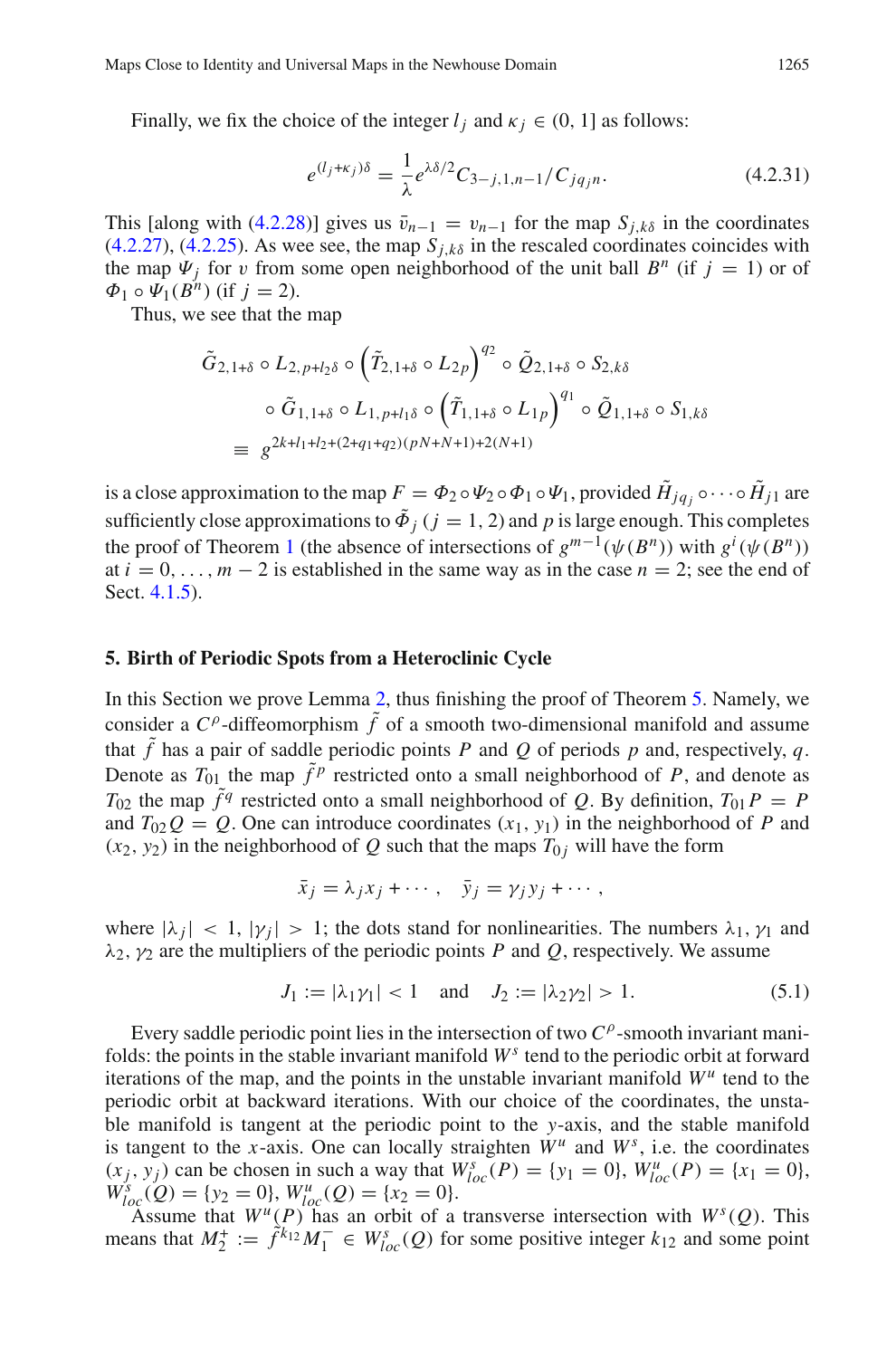

<span id="page-31-0"></span>**Fig. 3.** A non-transverse heteroclinic cycle

*M*<sup>−</sup><sub>1</sub>(0, *y*<sup><sup>−</sup></sup><sub>1</sub>) ∈ *W*<sup>*u*</sup><sub>*loc*</sub>(*P*), and the curve  $\tilde{f}^{k_{12}}(W^u_{loc}(P))$  intersects  $W^s_{loc}(Q)$  at the point  $M_2^+(x_2^+, 0)$  transversely. We denote the map  $\tilde{f}^{k_{12}}$  restricted onto a small neighborhood of  $M_1^=$  as  $T_{12}$ . It can be written as

<span id="page-31-1"></span>
$$
\bar{x}_2 - x_2^+ = a_1 x_1 + b_1 (y_1 - y_1^-) + \cdots, \quad \bar{y}_2 = c_1 x_1 + d_1 (y_1 - y_1^-) + \cdots, \tag{5.2}
$$

where  $d_1 \neq 0$  because of the transversality of  $T_{12}(W_{loc}^u(P))$  to  $W_{loc}^s(Q)$ ; the dots stand for quadratic and higher order terms. As an orbit of intersection of  $W^u(P)$  and  $W^s(Q)$ , the orbit  $\Gamma_{PQ}$  of the point  $M_1^-$  is heteroclinic: it tends to the orbit of *P* at backward iterations of  $\tilde{f}$  and to the orbit of Q at forward iterations. Note that since  $d_1 \neq 0$ , we may rewrite [\(5.2\)](#page-31-1) in the so-called cross-form:

<span id="page-31-3"></span>
$$
d_1(\bar{x}_2 - x_2^+) = Dx_1 + b_1 \bar{y}_2 + \cdots, \quad d_1(y_1 - y_1^-) = \bar{y}_2 - c_1 x_1 + \cdots,
$$
 (5.3)

where  $D := a_1 d_1 - b_1 c_1$ .

Another assumption is that  $\tilde{f}$  has a heteroclinic orbit  $\Gamma_{QP}$  at the points of which  $W^{\mu}(Q)$  has a tangency of order *m* with  $W^{s}(P)$ . This means that there exists a pair of points,  $M_2^-(0, y_2^-) \in W_{loc}^u(Q)$  and  $M_1^+(x_1^+, 0) \in W_{loc}^s(P)$ , such that  $M_1^+ = \tilde{f}^{k_{21}}M_2^-$  for some positive integer  $k_{21}$ , and the curve  $\tilde{f}^{k_{21}}(W_{loc}^u(Q))$  has a tangency of order *m* with  $W_{loc}^s(P)$  at  $M_1^+$  (see Fig. [3\)](#page-31-0). We denote the map  $\tilde{f}^{k_{21}}$  restricted onto a small neighborhood of  $M_2^-$  as  $T_{21}$ . It can be written as

<span id="page-31-2"></span>
$$
\bar{x}_1 - x_1^+ = a_2 x_2 + b_2 (y_2 - y_2^-) + \cdots, \quad \bar{y}_1 = c_2 x_2 + d_2 (y_2 - y_2^-)^{m+1} + \cdots, \quad (5.4)
$$

where  $d_2 \neq 0$ ; the dots stand for higher order terms. Obviously, to speak about the tangency of order *m*, the smoothness of  $\tilde{f}$  has to be sufficiently high, i.e.  $\rho \geq m + 1$ .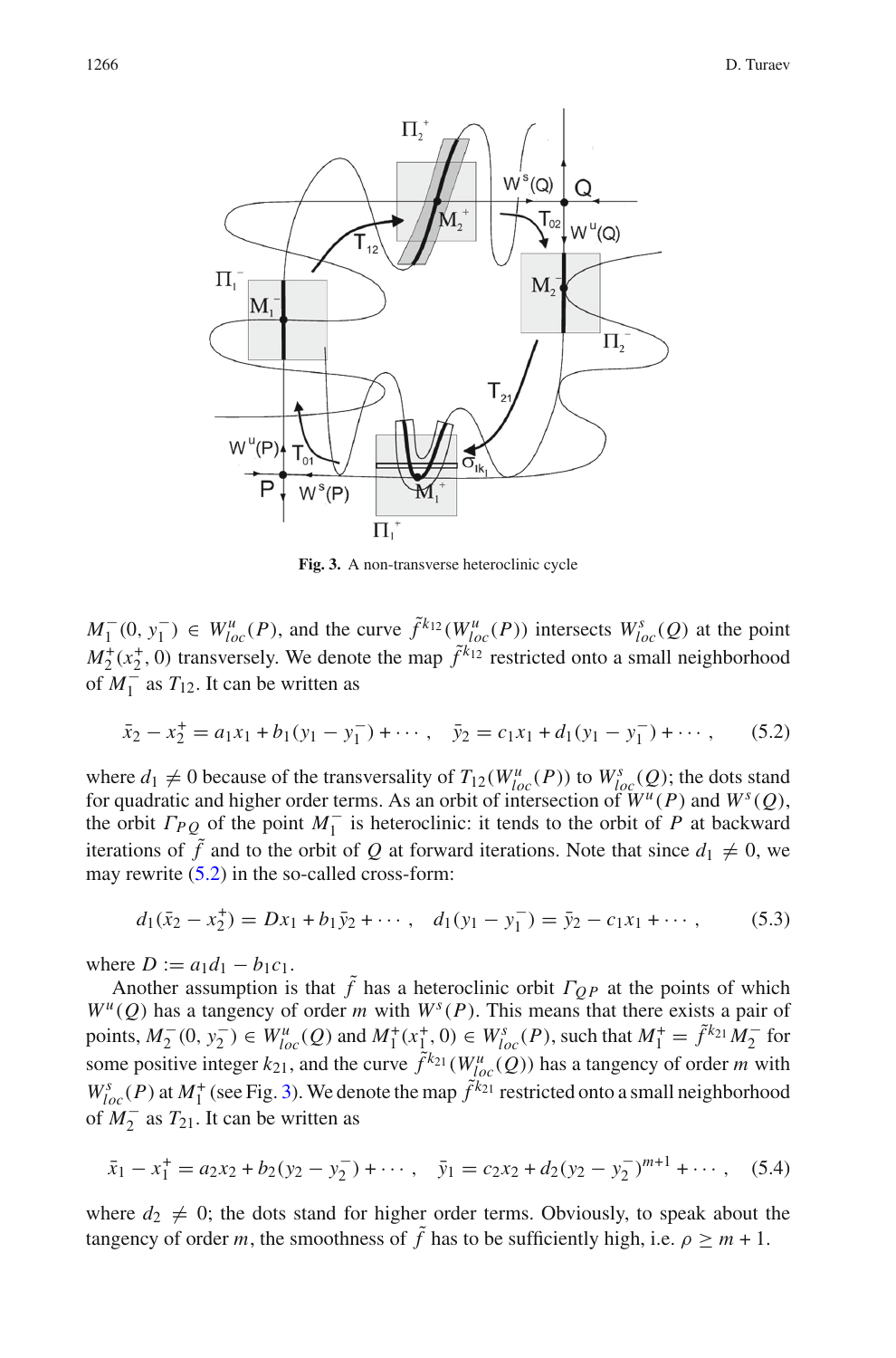The two periodic orbits (the orbit of *P* and the orbit of *Q*) and two heteroclinic orbits,  $\Gamma_{PO}$  and  $\Gamma_{OP}$  comprise a heteroclinic cycle *C*. Let *U* be a small neighborhood of the heteroclinic cycle. We prove the following statement (Lemma [2\)](#page-7-0):

*Given any neighborhood U of the heteroclinic cycle*  $C = P \cup Q \cup \Gamma_{PQ} \cup \Gamma_{OP}$ *, for any r*  $\leq$  *m* − 1*, arbitrarily C<sup><i>r*</sup>-close to  $\tilde{f}$  there is a diffeomorphism  $\hat{f}$  which has a *periodic spot in U.*

*Proof.* Let us fix the orientation in the neighborhood of *Q* by requiring that the determinant *D* of the derivative matrix  $\partial T_1/(\partial(x, y))$  is positive at the point  $M_1^-$ . Then, let us require that the determinant of  $\partial T_{21}/\partial(x, y)$  at the point  $M_2^-$  is also positive, i.e. we have

$$
D > 0 \quad \text{and} \quad b_2 c_2 < 0. \tag{5.5}
$$

<span id="page-32-0"></span>This is always the case if the manifold on which *f* is defined is orientable and *f* is orientation-preserving.

We will prove the lemma under condition [\(5.5\)](#page-32-0); moreover, instead of  $r \leq m - 1$  we will do it for all  $r \le m$  (i.e. the periodic spot can be born in *U* at a perturbation of  $\tilde{f}$ which is arbitrarily small in  $C^m$ ). If condition [\(5.5\)](#page-32-0) is not satisfied, i.e.  $Db_2c_2 > 0$  so the cycle *C* is "non-orientable", then it is easy to show (see Lemma 8 in  $[28]$  $[28]$ ) that an arbitrarily small perturbation can be added to  $\tilde{f}$  such that a new (double-round) orbit of heteroclinic tangency of order  $(m - 1)$  between  $W^u(O)$  and  $W^s(P)$  is born, and the corresponding cycle is now orientable. Thus, by adding to the map with this orientable heteroclinic cycle a perturbation which is arbitrarily small in *Cm*<sup>−</sup>1, we obtain periodic spots in the non-orientable case as well.

In what follows we assume [\(5.5\)](#page-32-0) and  $r = m$ . We will also assume  $\ln |\gamma_1| \ln |\gamma_2| \neq$ ln  $|\lambda_1|$  ln  $|\lambda_2|$  (one can always achieve this by an arbitrarily small perturbation of  $\tilde{f}$ without destroying the order *m* tangency between  $W^u(Q)$  and  $W^s(P)$ ). In fact, we can always assume

$$
\ln |\gamma_1| \ln |\gamma_2| < \ln |\lambda_1| \ln |\lambda_2|,\tag{5.6}
$$

<span id="page-32-2"></span>as the case  $\ln |\gamma_1| \ln |\gamma_2| > \ln |\lambda_1| \ln |\lambda_2|$  reduces to the given one by considering the map  $\tilde{f}^{-1}$  instead of  $\tilde{f}$  (and interchanging *P* with *Q*).

Let us imbed  $\tilde{f}$  in any  $(m+1)$ -parameter family  $f_y$  of maps, of class  $C^{\rho}$  with respect to coordinate and parameters. The corresponding map  $T_{21}$  will also depend smoothly on parameters. Since it has form  $(5.4)$  at  $\nu = 0$ , i.e. all the derivatives of  $\bar{y}_1$  with respect to  $(y_2 - y_2)$  vanish up to the order *m*, it follows that at non-zero *v* the map  $T_{21}$  can be written in the form

<span id="page-32-1"></span>
$$
\bar{x}_1 - x_1^+ = a_2 x_2 + b_2 (y_2 - y_2^-) + \cdots, \quad \bar{y}_1 = c_2 x_2 + \sum_{s=0}^{m-1} \mu_s (y_2 - y_2^-)^s + d_2 (y_2 - y_2^-)^{m+1} + \cdots,
$$
\n(5.7)

where  $\mu_s$  are smooth functions of  $\nu$  (note that  $x_1^+$  and  $y_2^-$  also depend on  $\nu$  now: the value of *y*<sub>2</sub> is fixed by the condition  $\partial^m \bar{y}_1/\partial y_2^m = 0$  at *y*<sub>2</sub> = *y*<sub>2</sub> ; thus *y*<sub>2</sub> is a  $C^{\rho-m}$ -function of v, and  $\mu_s$  are also  $C^{\rho-m}$ ; the high-order terms that are denoted by dots in [\(5.7\)](#page-32-1) and [\(5.3\)](#page-31-3) depend now also on  $\nu$ ,  $C^{\rho-m}$ -smoothly).

Denote  $\theta = |\ln J_2 / \ln J_1|$ . The value of  $\theta$  is a  $C^{\rho-1}$ -smooth function of v. We may always put a family  $f<sub>v</sub>$  in general position, i.e. we may further assume

<span id="page-32-3"></span>
$$
\frac{\partial(\mu_0, \dots, \mu_{m-1}, \theta)}{\partial(\nu_1, \dots, \nu_{m+1})} \neq 0.
$$
\n(5.8)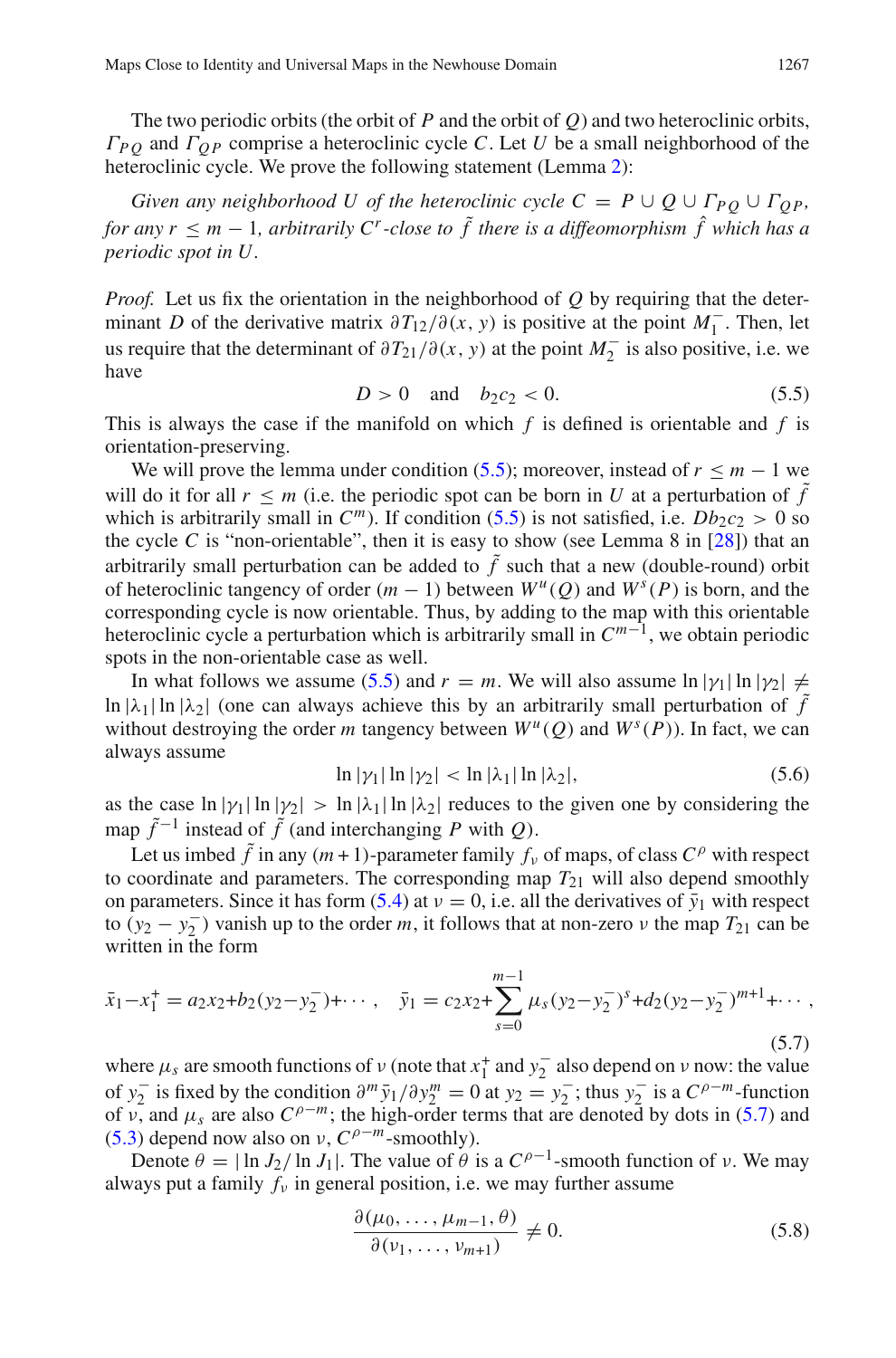This, in particular, means that by changing  $\nu$  we may change the values of any of the parameters  $\theta$  and  $\mu_s$  while keeping the other parameters constant. For example, one may change the value of  $\theta$  and keep  $\mu = 0$ , i.e. keep the order *m* tangency between  $W^{\mu}(0)$ and  $W^s(P)$ .

Varying the parameters  $\nu$  can lead to the destruction of the heteroclinic cycle and to bifurcations of other orbits in *U*. We will further focus on one instance of such bifurcations. We call a periodic orbit of the map *f*<sup>ν</sup> *single-round* if it stays entirely in *U* and visits a small neighborhood of each of the points  $M_{1,2}^{\pm}$  only once, i.e. the point of intersection of the single-round orbit with a small neighborhood of  $M_1^+$  is a fixed point of the map  $T_{21}T_{02}^{k_2}T_{12}T_{01}^{k_1}$  for some positive integers  $k_1$  and  $k_2$ ; the image of this point by the map  $T_{01}^{k_1}$  lies in a small neighborhood of  $M_1^+$ , the image by  $T_{12}T_{01}^{k_1}$  lies in a small neighborhood of  $M_2^-$ , and the image by  $T_{02}^{k_2}T_{12}T_{01}^{k_1}$  lies in a small neighborhood of  $M_2^+$ . Below we will prove the following

<span id="page-33-0"></span>**Lemma 5.** *Let assumptions* (*[5.1](#page-30-2)*), (*[5.6](#page-32-2)*), (*[5.5](#page-32-0)*), (*[5.8](#page-32-3)*) *be satisfied. Then, there exist a sequence*  $\nu_l \rightarrow 0$  *and sequences of integers*  $k_{1l} \rightarrow +\infty$  *and*  $k_{2l} \rightarrow +\infty$  *such that*  $a\bar{t}$   $v = v_l$  *the map f<sub>v</sub> has a single-round periodic orbit which corresponds to a fixed point of the map*  $\mathcal{T}_l := T_{21} T_{02}^{k_{2l}} T_{12} T_{01}^{k_{1l}}$ , and the map  $\mathcal{T}_l$  near this point is, in some *C*ρ*-coordinates* (*u*, v)*, given by*

<span id="page-33-2"></span><span id="page-33-1"></span>
$$
(\bar{u}, \bar{v}) = \Phi(u, v) + o(|u|^m + |v|^m), \tag{5.9}
$$

*where* Φ *denotes the time-*1 *map by the flow*

$$
\dot{u} = v, \quad \dot{v} = -\Psi(u)(1+v) \tag{5.10}
$$

*near*  $(u, v) = (0, 0)$ ; *here*  $\Psi$  *is a polynomial such that*  $\Psi(0) = 0$  *and*  $\Psi'(0) \ge 0$ *.* 

Before we start proving Lemma [5,](#page-33-0) we remark that system [\(5.10\)](#page-33-1) has an integral  $H(u, v) = \int \Psi(u) du + v - \ln(1 + v) = \frac{v^2}{2} + \Psi'(0) \frac{u^2}{2} + \cdots$ . Thus, when  $\Psi'(0) > 0$ , the equilibrium at zero is a center: every orbit of  $(5.\overline{1}0)$  is in this case a closed curve surrounding the origin. The corresponding time-1 map  $\Phi$  is, therefore, conservative (it preserves the area form  $\frac{1}{1+v}$  *du* ∧*dv*) and has an elliptic point at the origin. Note that map [\(5.9\)](#page-33-2) can, by an arbitrarily  $C^m$ -small perturbation, be made equal to  $(\bar{u}, \bar{v}) = \Phi(u, v)$ identically in a sufficiently small neighborhood of zero. Hence, Lemma [5](#page-33-0) implies, that by an arbitrarily  $C^m$ -small perturbation of the map  $\tilde{f}$  a periodic point can be born in a small neighborhood of the heteroclinic cycle *C* such that the first-return map near this point will be *area-preserving* and the point will be elliptic (i.e. its multipliers lie on the unit circle). The area-preservation property of the first-return map in a neighbourhood of this point is crucial because, by [\[70](#page-42-24)[,71](#page-42-25)], an arbitrarily *Cm*-small perturbation of an area-preserving map in a neighborhood of an elliptic point creates an orbit of homoclinic tangency; the perturbation does not destroy the area-preserving property. By Theorem 5 of [\[28](#page-41-3)], an arbitrarily *Cm*-small perturbation of any area-preserving map with a homoclinic tangency leads to the birth of a periodic spot (again, the area-preservation was crucially important for the quoted result of [\[28\]](#page-41-3)). As we see, once Lemma [5](#page-33-0) provides us with an elliptic periodic orbit whose normal form is area-preserving up to a sufficiently high order, the birth of periodic spots from the heteroclinic cycles under consideration follows from the results of [\[28\]](#page-41-3) on perturbations of area-preserving maps. Thus, in order to finish the proof of Lemma [2](#page-7-0) and Theorem [5,](#page-7-1) it remains to prove Lemma [5.](#page-33-0)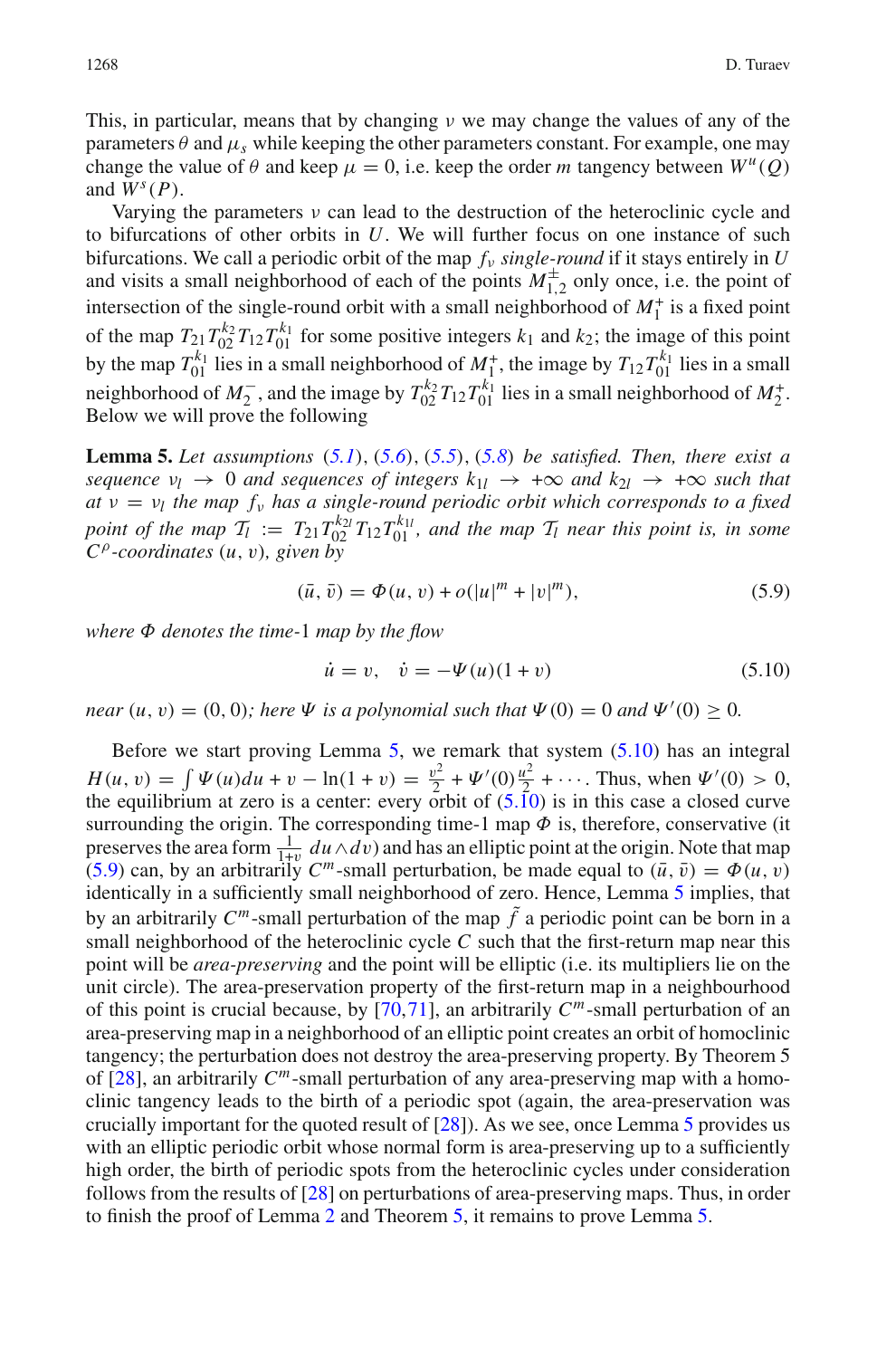*Proof of Lemma* [5.](#page-33-0) At  $m = 1$  Lemma [5](#page-33-0) claims only that a periodic orbit can be born with the eigenvalues on the unit circle. Such statement can be found in [\[19](#page-41-21)[,20](#page-41-24)], so we further focus on the much more involved case  $m \geq 2$ . We prove the lemma in two steps. First, we show that for an appropriate choice of  $k_1$  and  $k_2$  the first-return map  $T$  can be brought, by a rescaling of coordinates, to a standard form [\(5.22\)](#page-36-0) (a similar form for the rescaled first-return map was obtained in [\[20](#page-41-24)] for the case  $m = 1$ ; map [\(5.22\)](#page-36-0) was also obtained in [\[28](#page-41-3)] as the rescaled first-return map near a homoclinic tangency of order *m*). Next, we choose the values of the parameters of  $(5.22)$  to be close to a bifurcation of a parabolic point; we bring the map to a normal form near this point and show that this normal form coincides with  $(5.9)$  for a proper choice of the parameters.

Since the periodic points *P* and *Q* are saddle, it follows that given any small  $x_{j0}$  and  $y_{jk}$  (where  $j = 1, 2$ ) and any  $k \ge 0$  there exist uniquely defined small *x*<sub>jk</sub> and  $y_{j0}$  such that  $(x_{jk}, y_{jk}) = T_{0j}^k(x_{j0}, y_{j0})$  and all the points in the orbit  $\{(x_{j0)}, y_{j0}), T_{0j}(x_{j0}, y_{j0}), \ldots, T_{0j}^k(x_{j0}, y_{j0})\}$  lie in a small neighborhood of P (at  $j = 1$ ) or Q (at  $j = 2$ ), see [\[19](#page-41-21)] and, for a more detailed exposition, Chapter 3 of [\[72\]](#page-42-26). Denote

$$
x_{jk} = \lambda_j^k x_{j0} + \xi_{jk}(x_{j0}, y_{jk}, \nu), \quad y_{j0} = \gamma_j^{-k} y_{jk} + \eta_{jk}(x_{j0}, y_{jk}, \nu).
$$
 (5.11)

<span id="page-34-2"></span><span id="page-34-0"></span>By [\[15\]](#page-41-18), one can introduce  $C^{\rho}$ -coordinates  $(x_i, y_i)$  near the saddle periodic points in such a way that

$$
\xi_{jk} = o(\lambda_j^k), \quad \eta_{jk} = o(\gamma_j^{-k}), \tag{5.12}
$$

i.e. the map  $T_{0j}^k$  written in the "cross-form" [\(5.11\)](#page-34-0) is linear in the main order.<sup>3</sup> By [\[15](#page-41-18)], the same  $o(\lambda_j^k)$  and, resp.,  $o(\gamma_j^{-k})$  estimates hold for the derivatives of the functions  $\xi_{jk}$ and  $\eta_{ik}$  up to the order ( $\rho - 1$ ) with respect to ( $x_{i0}$ ,  $y_{ik}$ ) and up to the order ( $\rho - 2$ ) with respect to parameters; while for the higher order derivatives up to the order  $\rho$  for which the number of differentiations with respect to the parameters does not exceed  $(\rho - 2)$ we have that they uniformly tend to zero as  $k \to \infty$ .

Let  $\delta > 0$  be sufficiently small. Consider rectangular neighborhoods  $\Pi_j^+$ : {| $x_j$  –  $|x_j^+| < \delta$ ,  $|y_j| < \delta$  and  $\Pi_j^-$ :  $\{|y_j - y_j^-| < \delta$ ,  $|x_j| < \delta\}$  of  $M_j^+$  and  $M_j^ (j = 1, 2)$ , and take any sufficiently large integers  $k_1$  and  $k_2$ . By [\(5.11\)](#page-34-0), [\(5.12\)](#page-34-2), the set  $\sigma_{jk_j}$  =  $\Pi_j^+ \cap T_{0j}^{-k_j} \Pi_j^-$  is non-empty: it is a strip of the form  $\{|\gamma_j^{k_j} y_j - y_j^-| < \delta + o(1)_{k \to +\infty}\}.$ We introduce a new coordinate  $y_j$  on  $\sigma_{jk_j}$  such that

<span id="page-34-3"></span>
$$
y_{j,old} = \gamma_j^{-k_j} y_{j,new} + \eta_{jk_j}(x_j, y_{j,new})
$$
\n(5.13)

[i.e.  $y_{j,new}$  equals to  $y_{jk}$  from [\(5.11\)](#page-34-0)].

By construction, the map  $T_{12}T_{01}^{k_1}$  is defined on  $\sigma_{1k_1}$ ; in the new coordinates, when this map takes a point  $(x_1, y_1) \in \sigma_{1k_1}$  into a point  $(\bar{x}_2, \bar{y}_2) \in \sigma_{2k_2}$  it can be written in the following form [see  $(5.3)$ ,  $(5.13)$ ]:

$$
d_1(\bar{x}_2 - x_2^+) = D\lambda_1^{k_1} x_1 + \phi_1(x_1) + b_1 \gamma_2^{-k_2} \bar{y}_2 + o(\gamma_2^{-k_2}),
$$
  
\n
$$
d_1(y_1 - y_1^-) = -c_1 \lambda_1^{k_1} x_1 - \phi_2(x_1) + \gamma_2^{-k_2} \bar{y}_2 + o(\gamma_2^{-k_2}),
$$
\n(5.14)

<span id="page-34-4"></span><span id="page-34-1"></span><sup>&</sup>lt;sup>3</sup> The notation  $o(\lambda^k)$  means  $\lambda^k$  times a function (of all variables and parameters) which uniformly tends to zero as  $k \to \infty$ ; recall that  $\lambda$  and  $\gamma$  may vary as parameters vary.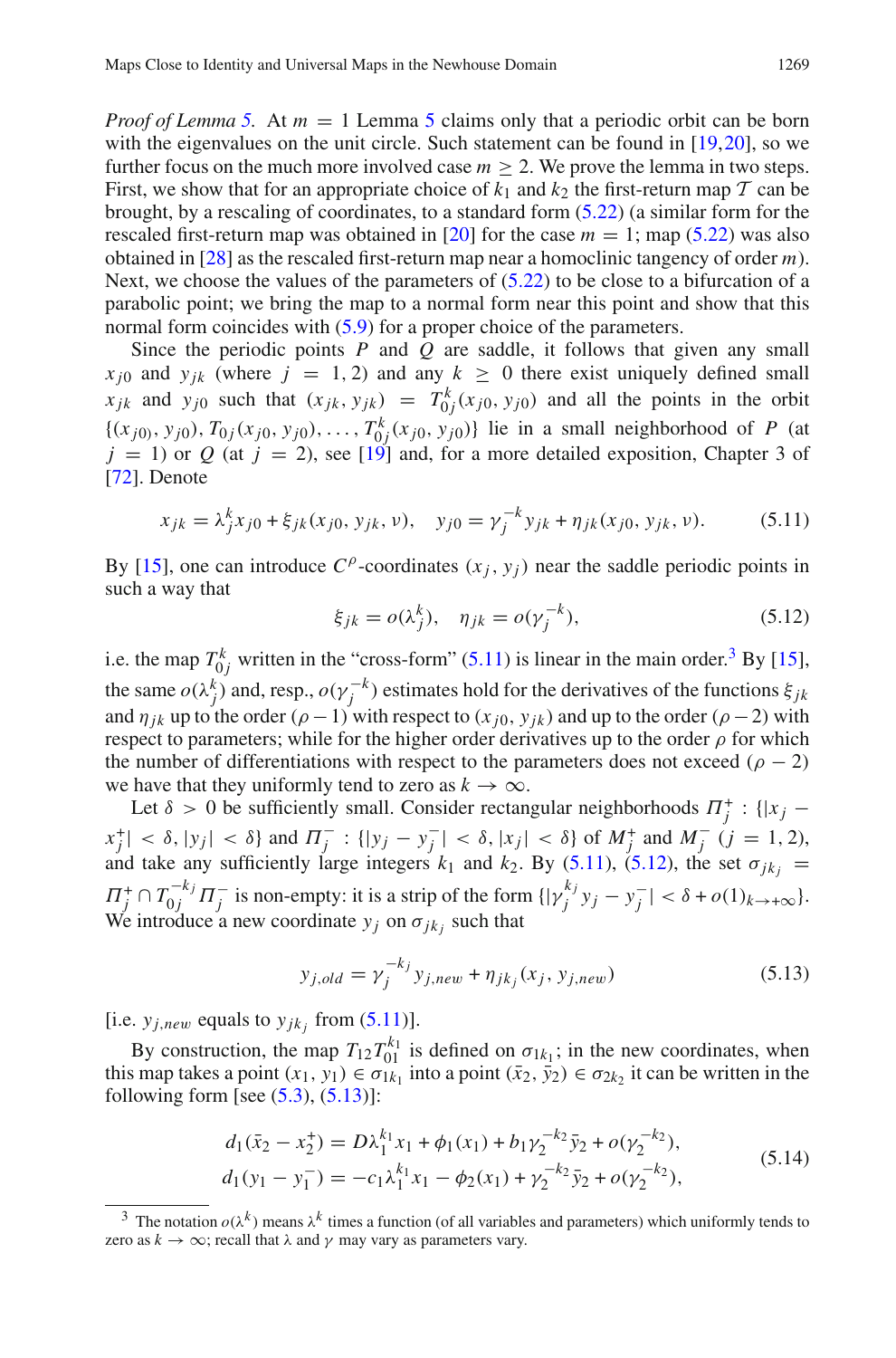where the functions  $\phi_{1,2}$  are  $o(\lambda_1^{k_1})$  and independent of y. Analogously, the map  $T_{21}T_{02}^{k_2}$  that takes a point  $(x_2, y_2) \in \sigma_{2k_2}$  into a point  $(\bar{x}_1, \bar{y}_1) \in \sigma_{1k_1}$  is given by

$$
\bar{x}_1 - x_1^+ = a_2 \lambda_2^{k_2} x_2 + b_2 (y_2 - y_2^-) + o(y_2 - y_2^-) + o(\lambda_2^{k_2}),
$$
  
\n
$$
\gamma_1^{-k_1} \bar{y}_1 = c_2 \lambda_2^{k_2} x_2 + \sum_{s=0}^{m-1} \mu_s (y_2 - y_2^-)^s
$$
  
\n
$$
+ d_2 (y_2 - y_2^-)^{m+1} + o((y_2 - y_2^-)^{m+1}) + o(\lambda_2^{k_2}) + o(\gamma_1^{-k_1})
$$
\n(5.15)

<span id="page-35-0"></span>[see [\(5.7\)](#page-32-1)]. We will now change the variable *y*<sub>1</sub> to *y*<sub>1</sub> +  $d_1^{-1}(c_1\lambda_1^{k_1}x_1 + \phi_2(x_1))$ . Then the second lines in  $(5.14)$  and  $(5.15)$  will change to

$$
d_1(y_1 - y_1^-) = \gamma_2^{-k_2} \bar{y}_2 + o(\gamma_2^{-k_2}),
$$

and, respectively,

$$
\gamma_1^{-k_1} \bar{y}_1 = c_2 \lambda_2^{k_2} x_2 + \sum_{s=0}^m \hat{\mu}_s (y_2 - y_2^{-})^s + d_2 (y_2 - y_2^{-})^{m+1}
$$

$$
+ o((y_2 - y_2^{-})^{m+1}) + o(\lambda_2^{k_2}) + o(\gamma_1^{-k_1}),
$$

where  $\hat{\mu}_s = \mu_s + O(\lambda_1^{k_1})$  ( $s = 0, ..., m - 1$ ) and  $\hat{\mu}_m = O(\lambda_1^{k_1})$ .

<span id="page-35-4"></span>It is easy to see that since  $d_1 \neq 0$ ,  $d \neq 0$  one can find constants  $C_j = O(|\lambda_{3-j}|^{k_{3-j}} + \lambda_{3-j}|^{k_{3-j}})$  $|\gamma_j|^{-k_j}$  and  $K_j = O(|\gamma_{3-j}|^{-k_{3-j}} + |\lambda_j|^{k_j})$  (*j* = 1, 2) such that, after the following shift of the origin:

$$
x_{j,new} = x_j - x_j^+ + C_j, \quad y_{j,new} = y_j - y_j^- + K_j,
$$
\n(5.16)

we obtain  $(\bar{x}_{2,new}, y_{1,new}) = 0$  at  $(x_{1,new}, \bar{y}_{2,new}) = 0$ , and  $\bar{x}_{1,new} = 0$ ,  $\partial^m \bar{y}_{1,new}/\partial y_{1,new}^m = 0$  at  $(x_{2,new}, y_{2,new}) = 0$ . Thus, after this transformation, the maps  $T_{12}T_{01}^{k_1}$  and  $T_{21}T_{02}^{k_2}$  will be written as

$$
d_1\bar{x}_2 = D\lambda_1^{k_1}x_1 + O(\gamma_2^{-k_2}\bar{y}_2) + o((|\lambda_1|^{k_1} + |\gamma_2|^{-k_2})x_1),
$$
  
\n
$$
d_1y_1 = \gamma_2^{-k_2}\bar{y}_2 + o(\gamma_2^{-k_2}\bar{y}_2) + o(|\gamma_2|^{-k_2}x_1),
$$
\n(5.17)

<span id="page-35-2"></span><span id="page-35-1"></span>and, respectively,

$$
\bar{x}_1 = b_2 y_2 + o(y_2) + O(\lambda_2^{k_2} x_2),
$$
\n
$$
\gamma_1^{-k_1} \bar{y}_1 = c_2 \lambda_2^{k_2} x_2 + \sum_{s=0}^{m-1} \tilde{\mu}_s y_2^s + d_2 y_2^{m+1} + o(y_2^{m+1}) + o(\lambda_2^{k_2} x_2),
$$
\n(5.18)

where the modified parameters  $\tilde{\mu}_s$  are such that  $\tilde{\mu}_s = \mu_s + o(1)_{k_1,2 \to +\infty}$ .

<span id="page-35-3"></span>By virtue of [\(5.8\)](#page-32-3), by an arbitrarily small change of  $\nu$  we can make  $\theta :=$  $|\ln |\lambda_2 \gamma_2| / \ln |\lambda_1 \gamma_1||$  rational without changing the values of  $\mu$ . Therefore, we may from the very beginning assume that at  $v = 0$  the system has a heteroclinic cycle with a tangency of the order *m*, and the value  $\theta_0 := \theta(0)$  is rational. Further we always assume that

$$
k_1 = \theta_0 k_2 \tag{5.19}
$$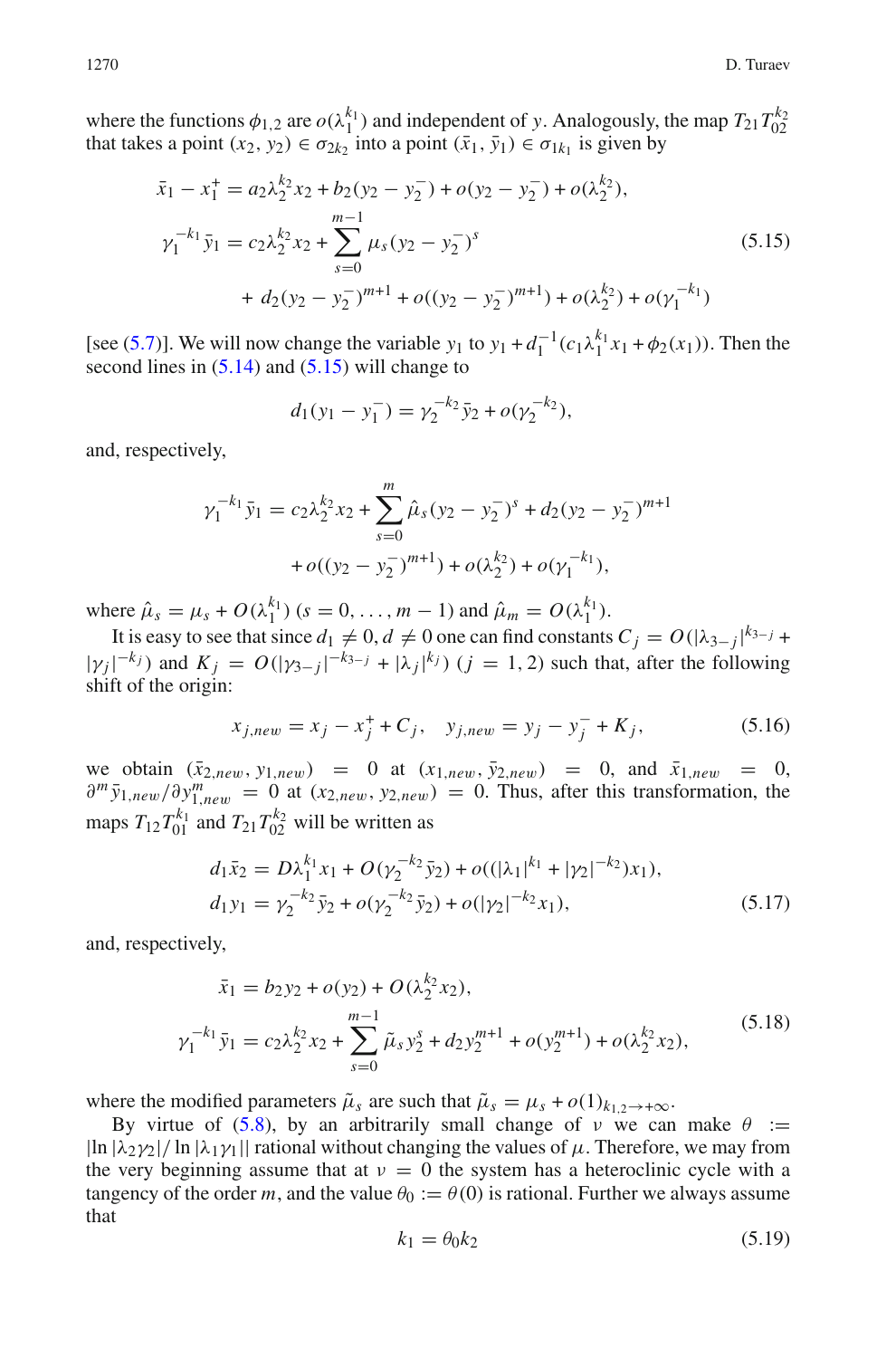in [\(5.17\)](#page-35-1), [\(5.18\)](#page-35-2). We will also assume that both  $k_1$  and  $k_2$  are even, so  $\lambda_j^{k_j}$  and  $\gamma_j^{k_j}$  are positive. It follows from  $(5.19)$ ,  $(5.6)$ ,  $(5.1)$  that

<span id="page-36-1"></span>
$$
\gamma_2^{-k_2} \ll \lambda_1^{k_1} \ll \gamma_1^{-k_1} \ll \lambda_2^{k_2}.
$$
 (5.20)

<span id="page-36-2"></span>Now, let us introduce new, rescaled coordinates  $(X_1, Y_1, X_2, Y_2)$  and parameters  $(B, E_0, \ldots, E_{m-1})$  by the following rule:

$$
x_1 = b_2 d_1 \gamma_1^{-k_1/m} \gamma_2^{-k_2/m} X_1, \quad x_2 = Db_2 \lambda_1^{k_1} \gamma_1^{-k_1/m} \gamma_2^{-k_2/m} X_2,
$$
  
\n
$$
y_1 = \gamma_1^{-k_1/m} \gamma_2^{-k_2(1+1/m)} Y_1, \quad y_2 = d_1 \gamma_1^{-k_1/m} \gamma_2^{-k_2/m} Y_2,
$$
  
\n
$$
\tilde{\mu}_s = d_1^s \left( \gamma_1^{k_1/m} \gamma_2^{k_2/m} \right)^{-(m+1-s)} E_s \quad (s = 0, ..., m - 1),
$$
  
\n
$$
\theta = \beta_0 + \frac{\ln(-B/(Db_2c_2))}{k_2 |\ln |\lambda_1 \gamma_1|};
$$
\n(5.21)

recall that  $Db_2c_2 < 0$  by our assumption [\(5.5\)](#page-32-0), so the new parameter *B* should be positive. After the rescaling, the maps  $T_{12}T_{01}^{k_1}$  [given by [\(5.17\)](#page-35-1)] and  $T_{21}T_{02}^{k_2}$  [given by  $(5.18)$ ] are rewritten as follows [we take into account  $(5.19)$ ,  $(5.20)$ ]:

$$
\begin{aligned}\n\bar{X}_2 &= X_1 + o(1)_{k_{1,2} \to +\infty} \\
Y_1 &= \bar{Y}_2 + o(1)_{k_{1,2} \to +\infty}, \quad \text{and} \\
\bar{X}_1 &= Y_2 + o(1)_{k_{1,2} \to +\infty}, \\
\bar{Y}_1 &= -BX_2 + \sum_{s=0}^{m-1} E_s Y_2^s + d Y_2^{m+1} + o(1)_{k_{1,2} \to +\infty},\n\end{aligned}
$$

where  $d := d_2 d_1^{m+1} \neq 0$ . It follows that with our choice of  $k_{1,2}$  the map  $\mathcal{T} :=$  $T_{21}T_{02}^{k_2}T_{12}T_{01}^{k_1}$  on  $\sigma_{1k_1}$  can be written as

$$
\bar{X} = Y + o(1)_{k_{1,2} \to +\infty}, \quad \bar{Y} = -BX + \sum_{s=0}^{m-1} E_s Y^s + d Y^{m+1} + o(1)_{k_{1,2} \to +\infty},
$$

where  $(X, Y)$  are the coordinates which were previously denoted as  $(X_1, Y_1)$ . By denoting the right-hand side of the equation for  $\bar{X}$  as the new *Y*-variable, we finally write the map  $T$  in the following form

<span id="page-36-0"></span>
$$
\bar{X} = Y, \quad \bar{Y} = -BX + \sum_{s=0}^{m-1} E_s Y^s + d Y^{m+1} + o(1)_{k_{1,2} \to +\infty}.
$$
 (5.22)

The transformation to coordinates  $(X, Y)$  was of class  $C^{\rho}$  with respect to the original coordinates and *C*ρ−*<sup>m</sup>* with respect to the parameters (more precisely: the *m*th derivatives with respect to the coordinates are  $C^{\rho-m}$  with respect to both the coordinates and parameters). The  $o(1)$ -terms in [\(5.22\)](#page-36-0) are functions of  $(X, Y)$  and  $(B, E_0, \ldots, E_{m-1})$ which tend to zero as  $k_{1,2} \rightarrow +\infty$ . The derivatives of these terms up to the order  $\rho$  with respect to  $(X, Y)$  and  $(B, E_0, \ldots, E_{m-1})$  also tend to zero as  $k_{1,2} \rightarrow +\infty$ , provided the number of differentiations with respect to the parameters  $(B, E_0, \ldots, E_{m-1})$  does not exceed ( $\rho - m$ ). In any case, since  $\rho \geq m + 1$ , we have that the derivatives of these terms with respect to  $(X, Y)$  up to the order *m* tend to zero, all with at least one derivative with respect to  $(B, E_0, \ldots, E_{m-1})$ .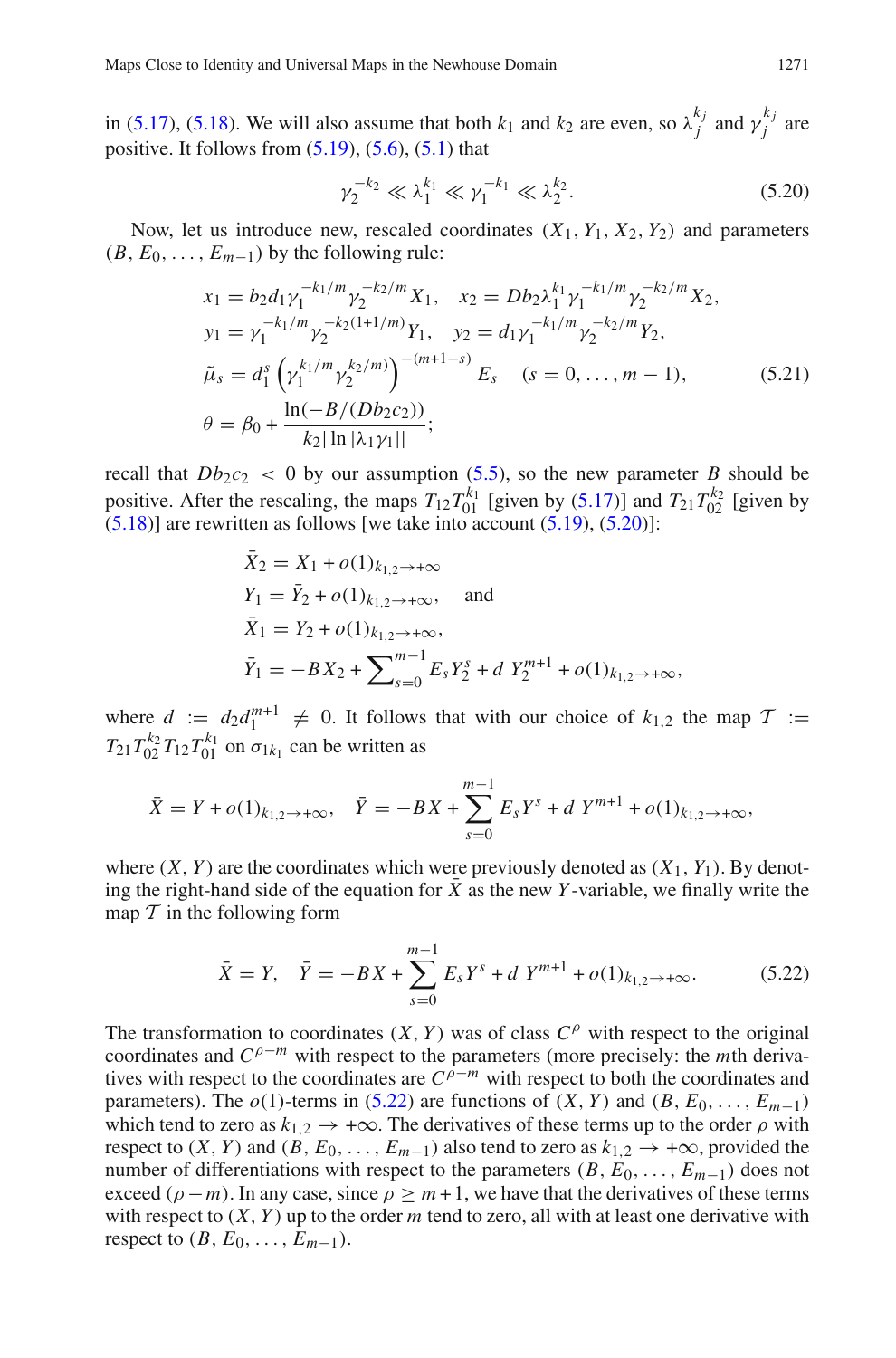Next we show that if the  $o(1)$ -terms are sufficiently small (i.e.  $k_1$ <sub>2</sub> are sufficiently large), then a map of form  $(5.22)$  has, at certain uniformly (with respect to  $k$ ) bounded values of E and  $B > 0$  and in a bounded region of  $(X, Y)$ , a fixed point near which the map is smoothly conjugate to  $(5.9)$ . This will give us the lemma: by  $(5.21)$ ,  $(5.16)$ , any bounded values of  $(X, Y)$  correspond to  $(x_1, y_1) \rightarrow (x_1^+, y_1^-)$  as  $k_{1,2} \rightarrow +\infty$ , i.e. if the values of  $(X, Y)$  stay bounded (uniformly for all  $k_{1,2}$  large enough) at the fixed point, then the latter belongs to the domain of definition of the first-return map  $T_{21}T_{02}^{k_2}T_{12}T_{01}^{k_1}$ at all sufficiently large  $k_{1,2}$ ; and any bounded values of  $(E_0, \ldots, E_{m-1})$  and  $B > 0$ correspond to  $v_k \to 0$  as  $k_{1,2} \to +\infty$ .

We start with shifting the origin of the  $(X, Y)$  coordinates to a fixed point. Namely, we may take any  $Y^*$  as the coordinate  $X = Y = Y^*$  of the fixed point of [\(5.22\)](#page-36-0); then the second equation defines the corresponding value of  $E_0 = Y^*(1+B) - \sum_{s=1}^{m-1} E_s(Y^*)^s$  $d(Y^*)^{m+1} + o(1)$ . After shifting the origin to the fixed point, the map takes the form

$$
\bar{X} = Y,
$$
\n
$$
\bar{Y} = -\hat{B}X + 2Y + \sum_{s=1}^{m} \hat{E}_s Y^s + O(Y^{m+1}) + O(|XY| + X^2) \cdot o(1)_{k \to +\infty},
$$
\n(5.23)

<span id="page-37-0"></span>where the coefficients  $\hat{E}_s$ ,  $s = 1, \ldots, m-1$ , are related to  $E_1, \ldots, E_{m-1}$  by a diffeomorphism:

$$
\hat{E}_1 = E_1 - 2 + \sum_{j=2}^{m-1} j E_j (Y^*)^{j-1} + (m+1)d (Y^*)^m + o(1)_{k \to +\infty},
$$
  

$$
\hat{E}_s = E_s + \sum_{j=s+1}^{m-1} E_j C_j^s (Y^*)^{j-s} + C_{m+1}^s d (Y^*)^{m+1-s} + o(1)_{k \to +\infty} (s = 2, ..., m-1),
$$

and

$$
\hat{E}_m = (m+1)dY^* + o(1)_{k \to +\infty}, \quad \hat{B} = B + o(1)_{k \to +\infty}.
$$

As we see, bounded values of  $\hat{B}$ ,  $\hat{E}_1$ , ...,  $\hat{E}_m$  give us bounded values of *B*,  $E_0$ , ...,  $E_{m-1}$ as well.

We will further fix  $\hat{B} = 1$  and will take  $(\hat{E}_1, \dots, \hat{E}_m)$  small (tending to zero as  $k \to +\infty$ , so the map will limit, as  $k \to +\infty$ , to

$$
\bar{X} = Y, \quad \bar{Y} = -X + 2Y.
$$

The fixed point of this map at  $(X, Y) = 0$  is parabolic, i.e. it has a double multiplier (+1). It is well-known [\[72,](#page-42-26)[73\]](#page-42-27) that the map near such point can be formally embedded into a flow, i.e. it can be approximated by the time-1 shift of an autonomous flow up to terms of any given order. Below we finish the proof of the Lemma by showing that parameters  $(\hat{E}_1, \ldots, \hat{E}_m)$  can be chosen in such a way that the autonomous flow whose time-1 shift approximates map [\(5.23\)](#page-37-0) up to the order *m* coincides with the conservative flow  $(5.10)$  in certain coordinates. In order to do this, we recall first the normal form theory for maps with a parabolic fixed point.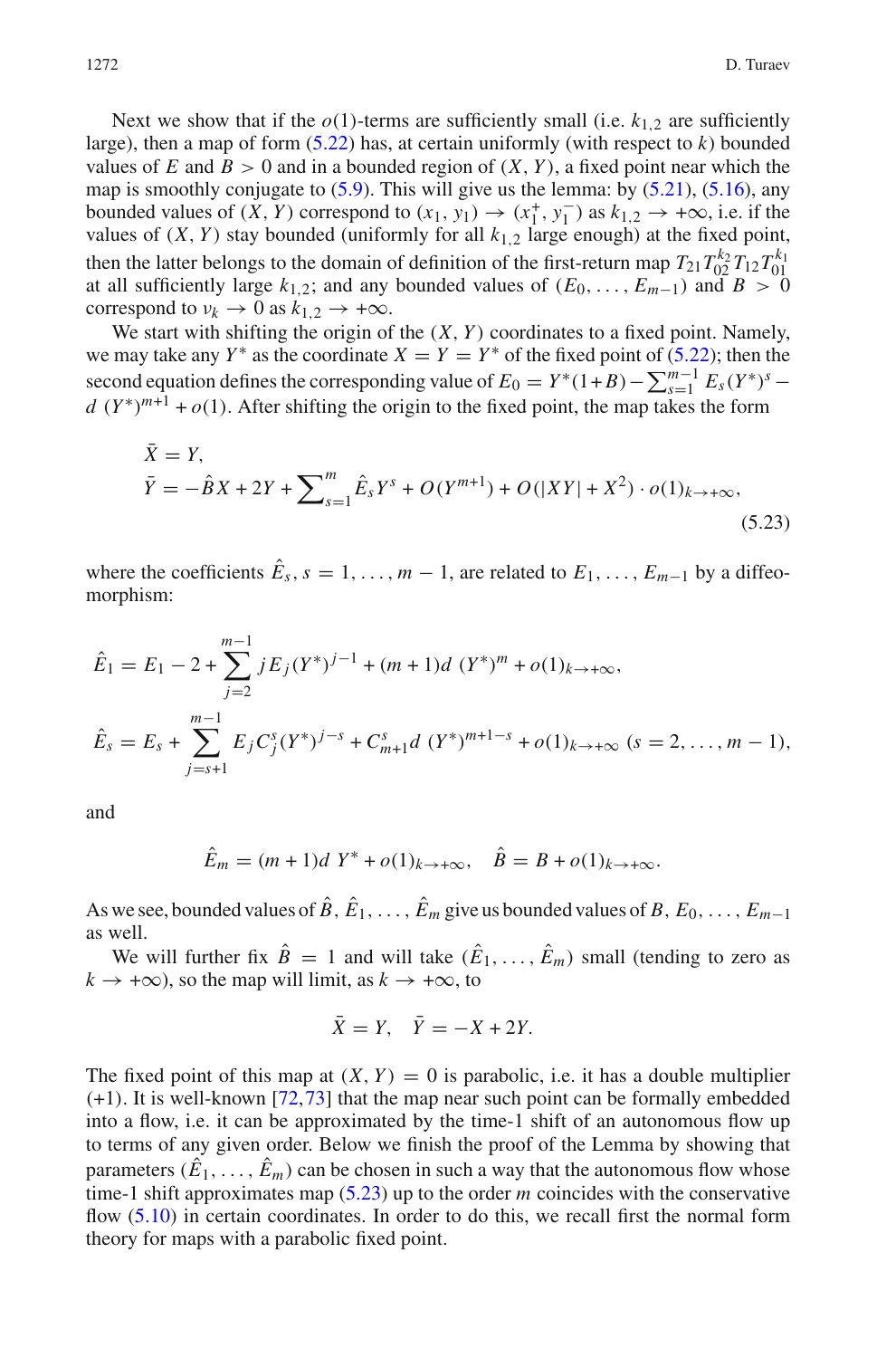In general, we can always bring the linear part of the map to the Jordan form, i.e. we can write such map in the form

$$
\bar{u} = u + v + \sum_{2 \le i+j \le m} \alpha_{ij} u^i v^j + o(|u|^m + |v|^m),
$$
  
\n
$$
\bar{v} = v + \sum_{2 \le i+j \le m} \beta_{ij} u^i v^j + o(|u|^m + |v|^m).
$$
\n(5.24)

<span id="page-38-3"></span><span id="page-38-2"></span>By denoting

$$
z = v + \sum_{2 \le i+j \le m} \alpha_{ij} u^i v^j + o(|u|^m + |v|^m) \equiv \bar{u} - u,
$$
 (5.25)

<span id="page-38-0"></span>the map takes the form

$$
\bar{u} = u + z, \quad \bar{z} = z + \sum_{2 \le i + j \le m} \phi_{ij} u^i z^j + o(|u|^m + |z|^m). \tag{5.26}
$$

<span id="page-38-1"></span>**Here** 

<span id="page-38-4"></span>
$$
\phi_{ij} = \beta_{ij} + \sum_{i < k \le i+j} C_k^i \alpha_{k,i+j-k} + G_{ij},\tag{5.27}
$$

where  $G_{ij}$  stand for polynomial functions of the coefficients  $\alpha_{i'j'}$  and  $\beta_{i'j'}$  with  $i' + j' <$  $i+j$ ; each monomial in  $G_{ij}$  has degree 2 or higher. Let us make the polynomial coordinate transformation  $(u, z) \mapsto (U, Z)$ , where

$$
U = u + \sum_{0 \le j \le n-2} A_j u^{n-j} z^j, \quad Z = z + \sum_{0 \le j \le n-2} A_j (\bar{u}^{n-j} \bar{z}^j - u^{n-j} z^j). \tag{5.28}
$$

The map will retain its form [\(5.26\)](#page-38-0) with the coefficients  $\phi_{ij}$  unchanged for  $i + j < n$ , and  $\phi_{ij,new} = \phi_{ij} + \sum_{0 \le l \le j-2} (2^{j-l} - 2)C_{n-l}^{j-l}A_l$  at  $i + j = n$ . It is easy to see that, by choosing  $A_l$  appropriately, one can make  $\phi_{ij}$  with  $j \geq 2$ ,  $i = n - j$  assume any given values. In particular, we can make  $\phi_{n-j,j} = 0$  for all  $2 \le j \le n$ . Then, by making such transformations consecutively, with *n* running from 2 to *m*, one can make all the coefficients  $\phi_{ij}$  with  $j \geq 2$  vanish; the new coefficients  $\phi_{ij}$  with  $j = 0, 1$  will not vanish and will differ from the old ones by nonlinear (i.e. quadratic and higher order) expressions which depend only on the coefficients  $\phi_{i'j'}$  with  $i' + j'$  strictly less than  $i + j$ , i.e. these coefficients are still given by  $(5.27)$  with some new  $G_i$ .

Since the number of coordinate transformations we apply is finite, it follows that for any fixed *m* one must arrive to a similar conclusion for any map (with a fixed point at zero) whose linear part is sufficiently close to that of [\(5.24\)](#page-38-2). Namely, for any sufficiently small  $\varepsilon_{1,2}$ , transformation [\(5.25\)](#page-38-3) accompanied by a finite sequence of polynomial trans-formations of form [\(5.28\)](#page-38-4) with certain smoothly dependent on  $\varepsilon$  coefficients A brings the map

<span id="page-38-5"></span>
$$
\bar{u} = u + v + \sum_{2 \le i+j \le m} \alpha_{ij} u^i v^j + o(|u|^m + |v|^m),
$$
  
\n
$$
\bar{v} = (1 + \varepsilon_1)v + \varepsilon_2 u + \sum_{2 \le i+j \le m} \beta_{ij} u^i v^j + o(|u|^m + |v|^m),
$$
\n(5.29)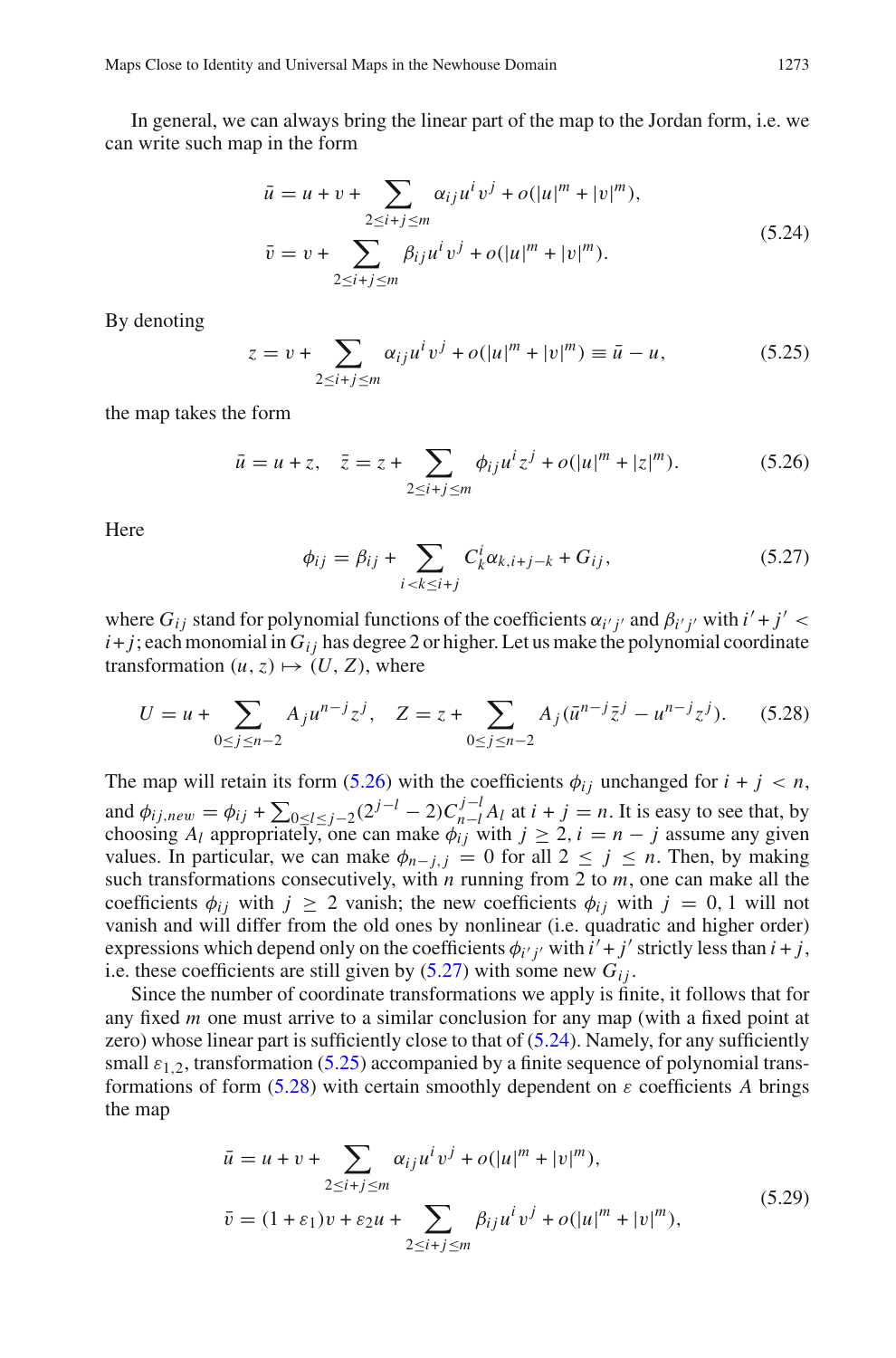<span id="page-39-1"></span>to the normal form

$$
\bar{u} = u + z, \quad \bar{z} = (1 + \varepsilon_1)z + \varepsilon_2 u + \sum_{i=2}^{m} (\phi_{i0} u^i + \phi_{i-1,1} u^i z) + o(|u|^m + |z|^m), \quad (5.30)
$$

<span id="page-39-2"></span>where

$$
\phi_{i0} = \beta_{i0} + G_{i0} + H_{i0}, \quad \phi_{i1} = \beta_{i1} + (i+1)\alpha_{i+1,0} + G_{i1} + H_{i1}.
$$
 (5.31)

Here  $G_{ij}$  is a polynomial of  $\alpha_{i'j'}$  and  $\beta_{i'j'}$  with  $i'+j' < i+j$ , all monomials of  $G_{ij}$  are of degree at least 2; the function  $H_{ij}$  is a linear function of  $\alpha_{i'j'}$  and  $\beta_{i'j'}$  with  $i' + j' = i + j$ ; the coefficients of  $G_{ii}$  and  $H_{ii}$  depend on  $\varepsilon_{1,2}$  as well, and  $H_{ii}$  vanish at  $\varepsilon_1 = \varepsilon_2 = 0$ .

Now, let us find, given any *m*, for any sufficiently small  $\varepsilon_{1,2}$ , a pair of functions  $\psi_{0,1}(u)$ such that after an appropriate choice of the coordinates  $(u, v)$ , map  $(5.29)$  becomes  $o(|u|^m + |v|^m)$ -close to the time-1 map by a flow of the form

<span id="page-39-0"></span>
$$
\dot{u} = v, \quad \dot{v} = \psi_0(u) + v\psi_1(u). \tag{5.32}
$$

Obviously, the flow has to have an equilibrium at zero and the eigenvalues of the corresponding linearization matrix have to be logarithms of the eigenvalues of  $\begin{pmatrix} 1 & 1 \\ \varepsilon_2 & 1 + \varepsilon_1 \end{pmatrix}$  $\bigg)$ the linearization matrix of  $(5.29)$ . Thus, we put

$$
\psi_0(0) = 0, \quad \psi_1(0) = \ln(1 + \varepsilon_1 - \varepsilon_2),
$$
  

$$
\psi'_0(0) = -\ln(1 + \frac{\varepsilon_1}{2} + \sqrt{\varepsilon_2 + \frac{\varepsilon_1^2}{4}}) \cdot \ln(1 + \frac{\varepsilon_1}{2} - \sqrt{\varepsilon_2 + \frac{\varepsilon_1^2}{4}}).
$$
(5.33)

<span id="page-39-3"></span>The time-*t* map of [\(5.32\)](#page-39-0) can be found by expanding it in powers of the initial conditions  $(u(0), v(0))$ . We omit this computation. The result is that the time-1 map of  $(5.32)$  has a form which can be brought, by an  $O(\varepsilon_{1,2})$ -close to identity linear transformation, to form  $(5.29)$  with

<span id="page-39-4"></span>
$$
\alpha_{ij} = \frac{1}{j+1} \left( \psi_{i+j,0} \left[ \frac{C_{i+j}^i}{j+2} + O(\varepsilon_{1,2}) \right] + \psi_{i+j-1,1} \left[ \frac{C_{i+j-1}^i}{j} + O(\varepsilon_{1,2}) \right] \right) + \tilde{\alpha}_{ij},
$$
  

$$
\beta_{ij} = \psi_{i+j,0} \left[ \frac{C_{i+j}^i}{j+1} + O(\varepsilon_{1,2}) \right] + \psi_{i+j-1,1} \left[ \frac{C_{i+j-1}^i}{j} + O(\varepsilon_{1,2}) \right] + \tilde{\beta}_{ij},
$$
 (5.34)

where  $\tilde{\alpha}_{ij}$  and  $\tilde{\beta}_{ij}$  are nonlinear functions of the coefficients  $\psi_{i'j'}$  with  $i' + j' < i + j$ (we denote  $\psi_j(u) = \sum_i \psi_{ij} u^i$ ). By the definition of the normal form, two maps of form [\(5.29\)](#page-38-5) can be made  $o(|u|^m + |v|^m)$ -close by means of a smooth coordinate transformation if their normal forms [\(5.30\)](#page-39-1) coincide up to the order *m*. Thus, we find from formulas  $(5.31)$ ,  $(5.33)$ ,  $(5.34)$  that a map of form  $(5.29)$  can indeed, after an appropriate coordinate transformation, be made  $o(|u|^m + |v|^m)$ -close to the time-1 map by a flow of form [\(5.32\)](#page-39-0) with the coefficients defined by

<span id="page-39-5"></span>
$$
\psi_{i0} = \beta_{i0} + \tilde{\psi}_{i0}, \quad \psi_{i1} = \beta_{i1} + (i+1)(\alpha_{i+1,0} - \beta_{i+1,0}) + \tilde{\psi}_{i1}, \tag{5.35}
$$

where  $\tilde{\psi}_{ij}$  is a polynomial function of  $\alpha_{i'j'}$  and  $\beta_{i'j'}$  with  $i' + j' \leq i + j$ ; the monomials that include  $\alpha_{i'j'}$  or  $\beta_{i'j'}$  with  $i' + j' < i + j$  are of degree 2 or higher, while the terms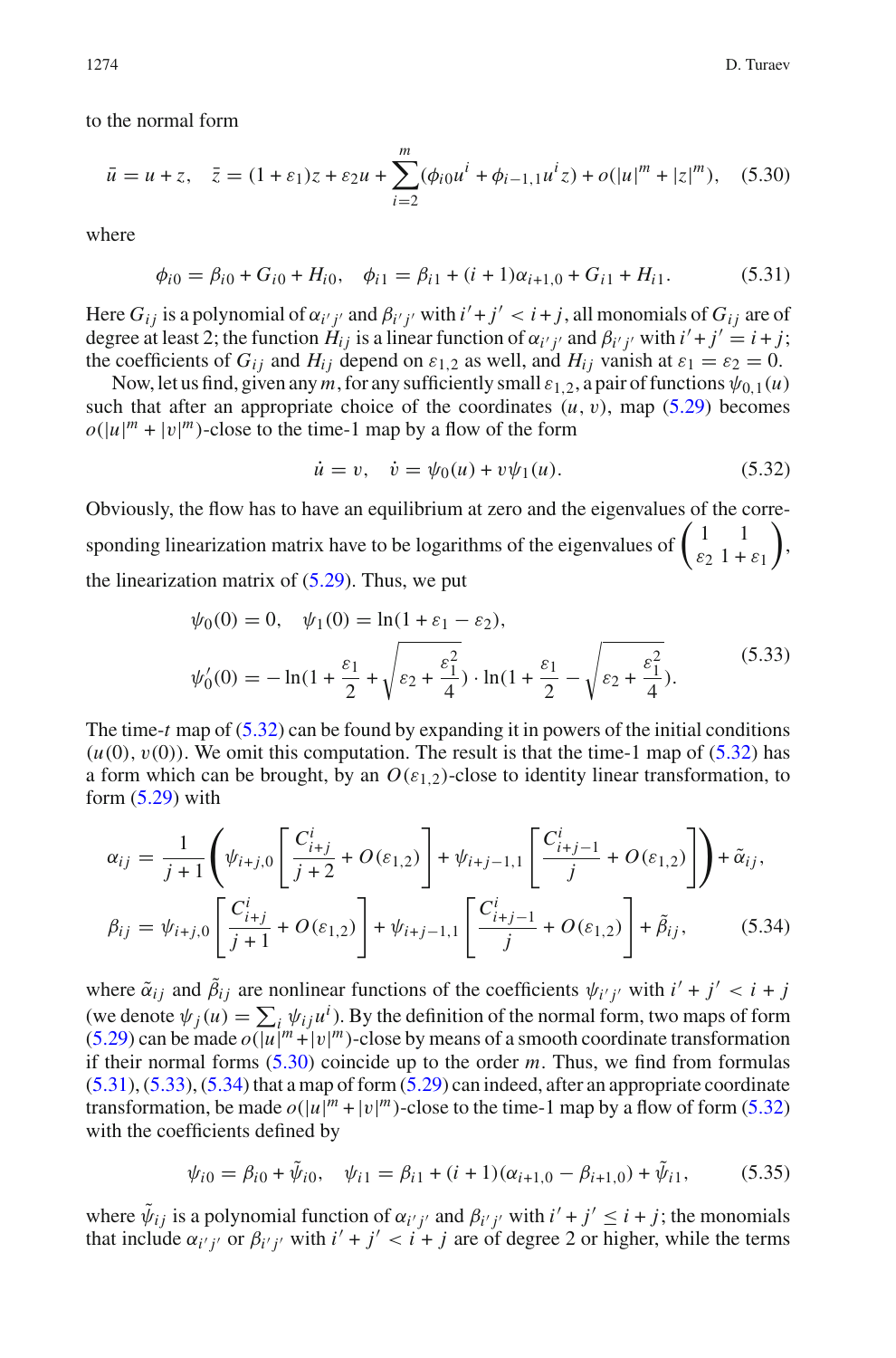that include  $\alpha_{i'j'}$  or  $\beta_{i'j'}$  with  $i' + j' = i + j$  are linear and the corresponding coefficients are small of order  $O(\varepsilon_{1,2})$ . Note that it follows from [\(5.33\)](#page-39-3) that formulas [\(5.35\)](#page-39-5) remain also valid at *j* = 1, if we formally put  $\beta_{10} = \varepsilon_2$ ,  $\beta_{01} = \varepsilon_1$ ,  $\alpha_{10} = \alpha_{01} = 0$ .

Returning to map [\(5.23\)](#page-37-0), by putting  $X = u$  and  $Y = u + v$ , we bring the map at  $\hat{B} = 1$  to form

$$
\bar{u} = u + v, \quad \bar{v} = v + \beta_0(u) + v\beta_1(u) + O(||E||v^2) + o(|u|^m + |v|^m),
$$

where  $||E||$  stands for the norm of the vector  $(\hat{E}_1, \ldots, \hat{E}_m)$ , and the coefficients of the polynomials  $\beta_j = \sum_{i=1}^{m-j} \beta_{ij} u^i$  (*j* = 0, 1) satisfy

$$
\beta_{i0} = \hat{E}_i + o(1)_{k \to +\infty}, \quad \beta_{i1} = (i+1)\hat{E}_{i+1} + o(1)_{k \to +\infty}.
$$

This is a map of form  $(5.29)$ . Therefore, by making normal form transformations described above, we can, at  $\hat{E}_1 = \varepsilon$  sufficiently small, make this map  $o(|u|^m + |v|^m)$ -close to the time-1 map of the flow  $(5.32)$  with

$$
\psi_{i0} = \hat{E}_i + o(1)_{k \to +\infty} + o(\|E\|), \quad \psi_{i1} = o(1)_{k \to +\infty} + o(\|E\|);
$$

see [\(5.35\)](#page-39-5). It follows that at sufficiently large *k* we can always choose the values of  $\hat{E}_1, \ldots, \hat{E}_m$  in such a way that  $\psi_0(u) \equiv s\psi_1(u)$ , where we take  $s = 1$  if  $\psi'_1(0) \leq 0$ , and  $s = -1$  if  $\psi'_1(0) > 0$ .

As we see, for an appropriate choice of the parameters  $E_i$  map [\(5.23\)](#page-37-0) can be made  $o(|u|^m + |v|^m)$ -close to the time-1 map of the flow

$$
\dot{u} = v, \quad \dot{v} = \psi_1(u)(s+v),
$$

which takes the desired form [\(5.10\)](#page-33-1) after the change  $(u, v) \rightarrow (su, sv)$ ; here  $\Psi(u) =$  $-\psi_1(su)$ , so the requirement  $\Psi'(0) \ge 0$  is ensured by our choice of *s*.  $\Box$ 

*Acknowledgements.* This work was supported by grant ISF 273/07, by the Royal Society grant IE111566, by the Leverhulme Trust grant RPG-279, and by grant 14-41-00044 of RSF. The first part of the manuscript was prepared during my stay at MPIM, Bonn, see [\[74](#page-42-8)].

### <span id="page-40-0"></span>**References**

- 1. Ruelle, D., Takens, F.: On the nature of turbulence. Commun. Math. Phys. **20**, 167–192 (1971)
- <span id="page-40-1"></span>2. Newhouse, S., Ruelle, D., Takens, F.: Occurrence of strange axiom A attractors near quasiperiodic flows on *T <sup>m</sup>*, *m* > 3. Commun. Math. Phys. **64**, 35–40 (1978/79)
- <span id="page-40-2"></span>3. Turaev, D.: Polynomial approximations of symplectic dynamics and richness of chaos in nonhyperbolic area-preserving maps. Nonlinearity **16**, 1–13 (2003)
- <span id="page-40-3"></span>4. Kotova, A., Stanzo, V.: On few-parameter genericfamilies of vector fields on the two-dimensional sphere. In: Concerning the Hilbert 16th problem American Mathematical Society Translation Series 2, vol. 165 (American Mathematical Society, Providence, RI, pp. 155–201) (1995)
- 5. Stantso, V.V.: Bifurcations of the "saddle lip" polycycle. Proc. Steklov Inst. Math. **213**, 200–211 (1996)
- <span id="page-40-4"></span>6. Ilyashenko, Yu., Kaloshin, V.: Bifurcation of planar and spatial polycycles: Arnolds program and its development. In: The Arnoldfest (Toronto, ON, 1997), pp. 241–271. American Mathematical Society, Providence, RI (1999)
- <span id="page-40-5"></span>7. Gavrilov, N.K., Shilnikov, L.P.: On three-dimensional dynamical systems close to systems with a structurally unstable homoclinic curve: 2. Math. USSR-Sb **19**, 139–156 (1973)
- <span id="page-40-6"></span>8. Tedeschini-Lalli, L., Yorke, J.A.: How often do simple dynamical processes have infinitely many coexisting sinks? Commun. Math. Phys. **106**, 635–657 (1986)
- <span id="page-40-7"></span>9. Mora, L., Viana, M.: Abundance of strange attractors. Acta Math. **171**, 1–71 (1993)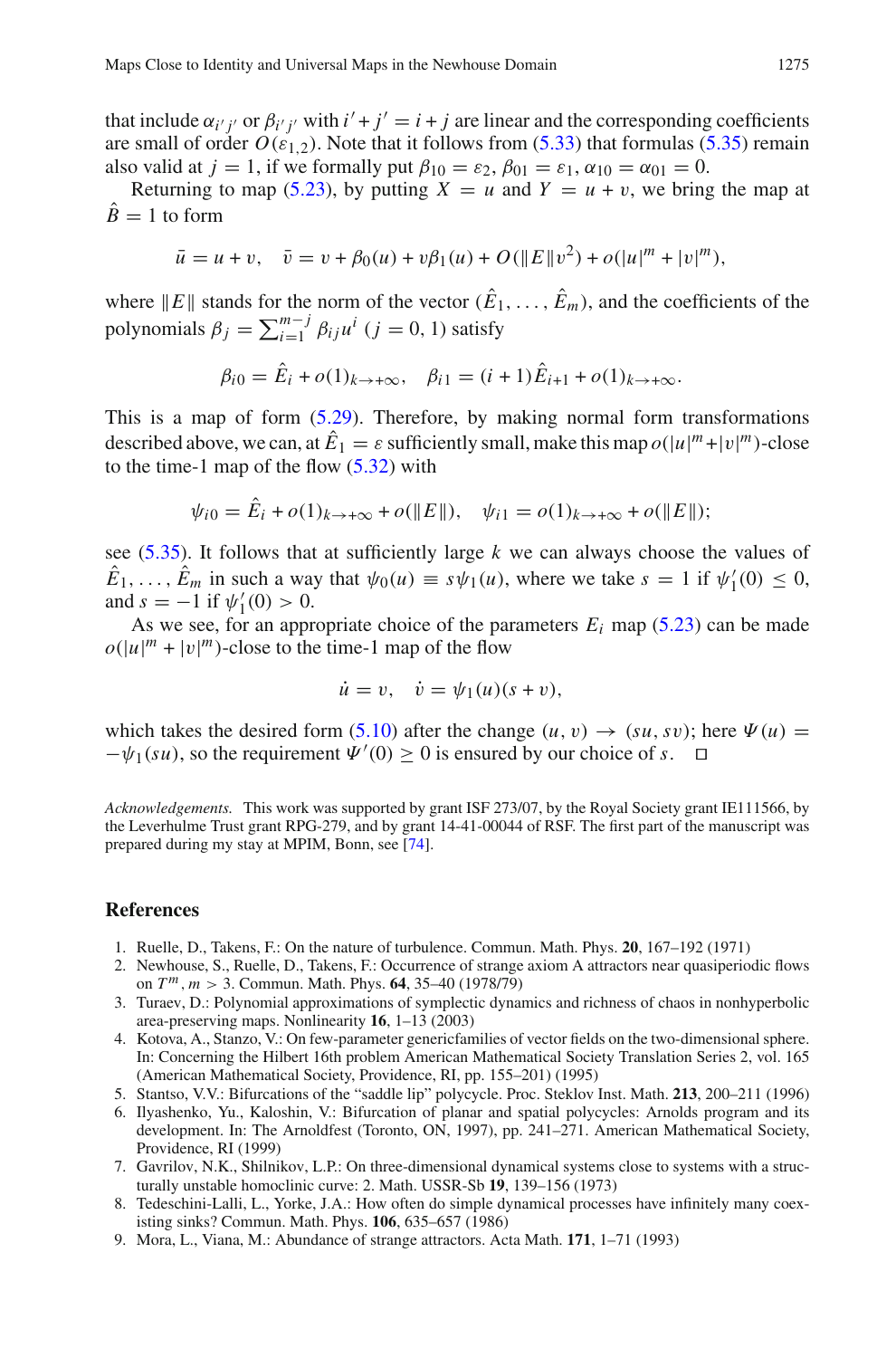- <span id="page-41-14"></span>10. Palis, J., Viana, M.: High dimension diffeomorphisms displaying infinitely many periodic attractors. Ann. Math. **140**, 91–136 (1994)
- <span id="page-41-15"></span>11. Romero, N.: Persistence of homoclinic tangencies in higher dimensions. Ergod. Theory Dyn. Syst. **15**, 735–757 (1995)
- <span id="page-41-25"></span>12. Colli, E.: Infinitely many coexisting strange attractors. Ann. IHP Anal. Nonlineaire **15**, 539–579 (1998)
- <span id="page-41-16"></span>13. Gonchenko, S.V., Turaev, D.V., Shilnikov, L.P.: On the existence of Newhouse domains in a neighborhood of systems with a structurally unstable Poincare homoclinic curve (the higher-dimensional case). Russ. Acad. Sci. Dokl. Math. **47**, 268–283 (1993)
- <span id="page-41-23"></span>14. Gonchenko, S.V., Turaev, D.V., Shilnikov, L.P.: Dynamical phenomena in multi-dimensional systems with a structurally unstable Poincare homoclinic curve. Russ. Acad. Sci. Dokl. Math. **47**, 410–415 (1993)
- <span id="page-41-18"></span>15. Gonchenko, S., Turaev, D., Shilnikov, L.: On dynamical properties of multidimensional diffeomorphisms from Newhouse regions: I. Nonlinearity **21**, 923–972 (2008)
- <span id="page-41-20"></span>16. Gonchenko, S.V., Turaev, D.V., Shilnikov, L.P.: On models with a structurally unstable Poincare homoclinic curve. Sov. Math. Dokl. **44**, 422–426 (1992)
- 17. Gonchenko, S.V., Shilnikov, L.P., Turaev, D.V.: On models with non-rough Poincare homoclinic curves. Phys. D **62**, 1–14 (1993)
- <span id="page-41-19"></span>18. Gonchenko, S.V., Turaev, D.V., Shilnikov, L.P.: Homoclinic tangencies of arbitrarily high orders in the Newhouse regions. J. Math. Sci. **105**, 1738–1778 (2001)
- <span id="page-41-21"></span>19. Gonchenko, S.V., Turaev, D.V., Shilnikov, L.P.: On Newhouse domains of two-dimensional diffeomorphisms with a structurally unstable heteroclinic cycle. Proc. Steclov Inst. Math. **216**, 70–118 (1997)
- <span id="page-41-24"></span>20. Gonchenko, S.V., Sten'kin, O.V., Shilnikov, L.P.: On the existence of an infinite set of stable ans unstable invariant tori in systems from Newhouse regions with heteroclinic tangencies. Russ. J. Nonlinear Dyn. **2**, 3–25 (2006)
- <span id="page-41-26"></span>21. Gonchenko, S.V., Shilnikov, L., Turaev, D.: On global bifurcations in three-dimensional diffeomorphisms leading to wild Lorenz-like attractors. Regul. Chaotic Dyn. **14**, 137–147 (2009)
- <span id="page-41-1"></span>22. Gonchenko, S.V., Ovsyannikov, I.I.: On global bifurcations of three-dimensional diffeomorphisms leading to Lorenz-like attractors. Math. Model. Nat. Phenom. **8**, 71–83 (2013)
- <span id="page-41-2"></span>23. Biragov, V.S.: Bifurcations in a two-parameter family of conservative mappings that are close to the Henon map. Sel. Math. Sov. **9**, 273–282 (1990)
- 24. Biragov, V., Shilnikov, L.: On the bifurcation of a saddle-focus separaratrix loop in a three-dimensional conservative dynamical system. Sel. Math. Sov. **11**, 333–340 (1992)
- 25. Mora, L., Romero, N.: Mosers invariant curves and homoclinic bifurcations. Dyn. Syst. Appl. **6**, 29– 42 (1997)
- 26. Duarte, P.: Abundance of elliptic isles at conservative bifurcations. Dyn. Stab. Syst. **14**, 339–356 (1999)
- 27. Duarte, P.: Persistent homoclinic tangencies for maps near the identity. Ergod. Theory Dyn. Syst. **20**, 393– 438 (2000)
- <span id="page-41-3"></span>28. Gonchenko, S., Turaev, D., Shilnikov, L.: Homoclinic tangencies of arbitrarily high orders in conservative and dissipative two-dimensional maps. Nonlinearity **20**, 241–275 (2007)
- <span id="page-41-4"></span>29. Gonchenko, S.V., Gonchenko, V.S., Shilnikov, L.P.: On a homoclinic origin of Hnon-like maps. Regul. Chaotic Dyn. **15**, 462–481 (2010)
- <span id="page-41-5"></span>30. Gonchenko, S.V., Gonchenko, A.S., Ovsyannikov, I.I., Turaev, D.V.: Examples of Lorenz-like attractors in Henon-like maps. Math. Model. Nat. Phenom. **8**, 48–70 (2013)
- <span id="page-41-0"></span>31. Belitskii, G., Tkachenko, V.: One-dimensional functional equations. Birkhauser, Basel (2003)
- <span id="page-41-6"></span>32. Smale, S.: Structurally stable systems are not dense. Am. J. Math. **88**, 491–496 (1966)
- <span id="page-41-13"></span>33. Shub, M.: Topologically transitive diffeomorphisms on *T* 4. Lect. Notes Math. **206**, 39–40 (1971)
- <span id="page-41-17"></span>34. Newhouse, S.E.: Diffeomorphisms with infinitely many sinks. Topology **13**, 9–18 (1974)
- <span id="page-41-7"></span>35. Newhouse, S.E.: The abundance of wild hyperbolic sets and non-smooth stable sets for diffeomorphisms. Inst. Hautes Etudes Sci. Publ. Math. **50**, 101–151 (1979)
- <span id="page-41-22"></span>36. Berger, P.: Generic family with robustly infinitely many sinks. [arXiv:1411.6441](http://arxiv.org/abs/1411.6441) (2014)
- <span id="page-41-8"></span>37. Afraimovich, V.S., Bykov, V.V., Shilnikov, L.P.: On the origin and structure of the Lorenz attractor. Sov. Phys. Dokl. **22**, 253–255 (1977)
- 38. Afraimovich, V.S., Bykov, V.V., Shilnikov, L.P.: On the structurally unstable attracting limit sets of Lorenz attractor type. Trans. Mosc. Math. Soc. **44**(1982), 150–212 (1983)
- 39. Guckenheimer, J.: A Strange, Strange Attractor. In: The Hopf Bifurcation and its Applications, pp. 368– 381. Springer (1976)
- <span id="page-41-9"></span>40. Guckenheimer, J., Williams, R.F.: Structural stability of Lorenz attractors. Inst. Hautes Etudes Sci. Publ. Math. **50**, 59–72 (1979)
- <span id="page-41-10"></span>41. Turaev, D.V., Shilnikov, L.P.: An example of a wild strange attractor. Sb. Math. **189**, 137–160 (1998)
- <span id="page-41-11"></span>42. Turaev, D.V., Shilnikov, L.P.: Pseudohyperbolicity and the problem of periodic perturbation of Lorenzlike attractors. Dokl. Math. **77**, 17–21 (2008)
- <span id="page-41-12"></span>43. Bonatti, C.: C<sup>1</sup>-Generic Dynamics: Tame and Wild Behaviour. In: Proceedings of the International Congress of Mathematicians, vol. III (Beijing, 2002), pp. 265–277. Higher Ed. Press, Beijing (2002)